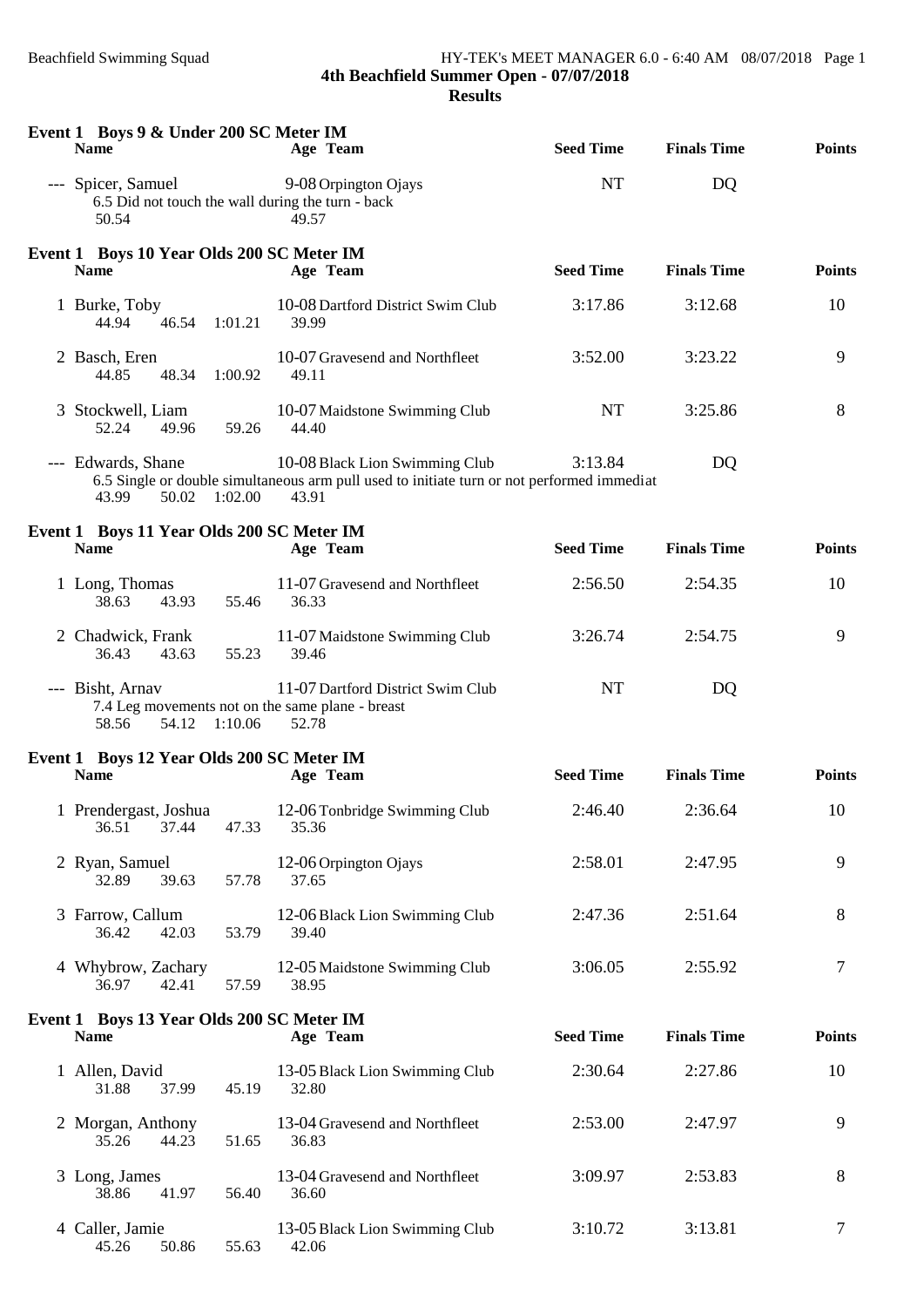| Event 1 Boys 14 Year Olds 200 SC Meter IM<br><b>Name</b> |       | Age Team                                 | <b>Seed Time</b> | <b>Finals Time</b> | <b>Points</b> |
|----------------------------------------------------------|-------|------------------------------------------|------------------|--------------------|---------------|
| 1 Harris, Brandon<br>33.75<br>29.83                      | 38.02 | 14-03 Beachfield Swimming Squad<br>33.51 | 2:17.20          | 2:15.11            | 10            |
| 2 Isaacs, Oliver<br>39.11<br>31.51                       | 40.06 | 14-04 Tonbridge Swimming Club<br>34.11   | 2:26.20          | 2:24.79            | 9             |
| 3 Langdown, Ben<br>33.99<br>39.35                        | 48.32 | 14-04 Orpington Ojays<br>36.86           | 2:42.67          | 2:38.52            | 8             |
| 4 Morris, Charlie<br>37.74<br>43.03                      | 52.60 | 14-03 Beachfield Swimming Squad<br>40.43 | 2:52.55          | 2:53.80            |               |

#### **Event 1 Boys 15 & Over 200 SC Meter IM**

| <b>Name</b>                          |       | Age Team                                | <b>Seed Time</b> | <b>Finals Time</b> | <b>Points</b> |
|--------------------------------------|-------|-----------------------------------------|------------------|--------------------|---------------|
| 1 Baronti, Callum<br>37.21<br>30.51  | 43.11 | 15-03 Orpington Ojays<br>33.39          | 2:30.86          | 2:24.22            | 10            |
| 2 Carey, Jamie<br>36.34<br>31.17     | 43.44 | 17-01 Maidstone Swimming Club<br>33.34  | 2:18.83          | 2:24.29            | 9             |
| 3 Lam, Dexter<br>39.88<br>30.47      | 44.12 | 16-02 Black Lion Swimming Club<br>32.48 | 2:24.70          | 2:26.95            | 8             |
| 4 Peel, Max<br>37.35<br>32.06        | 45.37 | 15-03 Orpington Ojays<br>33.62          | 2:33.75          | 2:28.40            |               |
| 5 Nguyen, Nam<br>33.16<br>40.49      | 47.29 | 16-01 Orpington Ojays<br>34.07          | 2:27.99          | 2:35.01            | 6             |
| 6 Birchmore, Billy<br>35.66<br>44.13 | 54.08 | 22-96 Orpington Ojays<br>38.10          | 2:50.00          | 2:51.97            | 5             |

#### **Event 2 Girls 9 & Under 200 SC Meter IM<br>Name Age Team Name Age Team Seed Time Finals Time Points**

| --- Drury, Keira |               | 9-08 Faversham Swimming Club                   | 3:41.18 | DO |  |
|------------------|---------------|------------------------------------------------|---------|----|--|
|                  |               | 8.3 Alternating movement of legs or feet - fly |         |    |  |
| 52.45            | 55.92 1:01.28 | 50.20                                          |         |    |  |

## **Event 2 Girls 10 Year Olds 200 SC Meter IM Name Age Team Seed Time Finals Time Points** 1 Field, Charlotte 10-08 Orpington Ojays 3:22.25 3:09.36 10<br>42.91 47.37 57.28 41.80 47.37 2 Hickey, Ava 10-08 Orpington Ojays 3:20.42 3:14.34 9<br>41.45 49.14 1:01.17 42.58 49.14 1:01.17 3 Linder, Chloe 10-07 Sittingbourne and Milton SC 3:53.87 3:24.55 8<br>44.10 51.40 1:02.69 46.36 44.10 51.40 1:02.69

| Event 2 Girls 11 Year Olds 200 SC Meter IM<br><b>Name</b> |       | Age Team                                 | <b>Seed Time</b> | <b>Finals Time</b> | <b>Points</b> |
|-----------------------------------------------------------|-------|------------------------------------------|------------------|--------------------|---------------|
| 1 Marshall, Charlotte<br>37.08<br>43.72                   | 51.53 | 11-06 Black Lion Swimming Club<br>38.11  | 3:00.29          | 2:50.44            | 10            |
| 2 Richards, Daisy<br>38.56<br>45.26                       | 50.17 | 11-07 Beachfield Swimming Squad<br>39.89 | 3:02.08          | 2:53.88            | Q             |
| 3 Reinelt, Mabel                                          |       | 11-07 Black Lion Swimming Club           | NT               | 3:09.66            |               |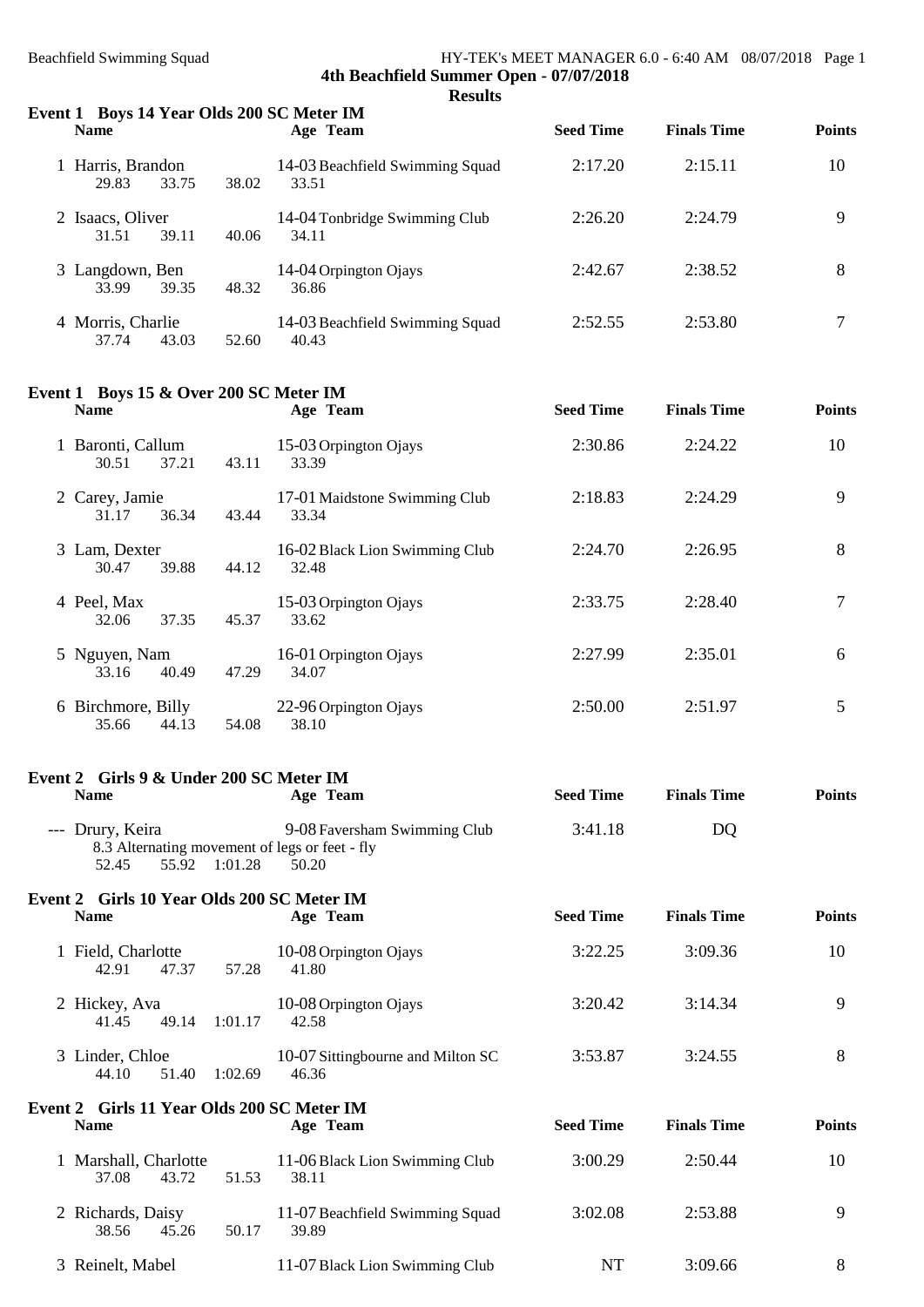**Results**

| 39.89<br>47.24                             | 1:01.01       | 41.52                                                                                                                                |                  |                    |                |
|--------------------------------------------|---------------|--------------------------------------------------------------------------------------------------------------------------------------|------------------|--------------------|----------------|
| 4 Burke, Lilly-Rose<br>53.27<br>41.28      | 53.85         | 11-06 Beachfield Swimming Squad<br>44.13                                                                                             | NT               | 3:12.53            | $\tau$         |
| 5 Ciuche, Julia<br>44.79<br>49.30          | 58.55         | 11-06 Gravesend and Northfleet<br>41.88                                                                                              | 3:30.09          | 3:14.52            | 6              |
| 6 Hummel, Jessica<br>46.62<br>48.09        | 57.32         | 11-07 Beachfield Swimming Squad<br>44.56                                                                                             | 3:35.00          | 3:16.59            | 5              |
| 7 Harris, Faith<br>44.07                   | 51.28 1:00.77 | 11-07 Beachfield Swimming Squad<br>49.25                                                                                             | 3:20.00          | 3:25.37            | $\overline{4}$ |
| Event 2 Girls 12 Year Olds 200 SC Meter IM |               |                                                                                                                                      |                  |                    |                |
| <b>Name</b>                                |               | Age Team                                                                                                                             | <b>Seed Time</b> | <b>Finals Time</b> | <b>Points</b>  |
| 1 Colyer, Mia<br>41.10<br>34.09            | 49.98         | 12-05 Black Lion Swimming Club<br>36.82                                                                                              | 2:55.16          | 2:41.99            | 10             |
| 2 Peel, Eve<br>36.64<br>41.91              | 49.27         | 12-05 Orpington Ojays<br>35.56                                                                                                       | 2:48.11          | 2:43.38            | 9              |
| 3 Martin, Evie                             |               | 12-05 Dartford District Swim Club<br>38.92                                                                                           | 2:56.41          | 2:48.35            | 8              |
| 4 O'Neill, Sophia<br>41.56<br>39.84        | 51.42         | 12-06 Orpington Ojays<br>37.22                                                                                                       | 2:46.70          | 2:50.04            | $\tau$         |
| 5 Holt, Isabella<br>44.27<br>40.59         | 51.84         | 12-06 Faversham Swimming Club<br>40.94                                                                                               | 3:19.46          | 2:57.64            | 6              |
| 6 Cunliffe, Emma<br>39.17<br>47.47         | 1:33.02       | 12-06 Black Lion Swimming Club                                                                                                       | 3:13.34          | 2:59.66            | 5              |
| 7 Oakden, Mia<br>44.85<br>46.91            | 1:31.35       | 12-05 Black Lion Swimming Club                                                                                                       | 3:01.15          | 3:03.11            | $\overline{4}$ |
| 8 Foster, Kirstie<br>40.88<br>46.92        | 57.37         | 12-05 Beachfield Swimming Squad<br>42.04                                                                                             | 3:15.95          | 3:07.21            | 3              |
| --- Outram, Abbie<br>42.28<br>35.42        | 55.03         | 12-06 Maidstone Swimming Club<br>7.4 Head not breaking surface before hands turn inward at widest point in 2nd stroke after<br>37.36 | 2:58.31          | DQ                 |                |
| Event 2 Girls 13 Year Olds 200 SC Meter IM |               |                                                                                                                                      |                  |                    |                |
| <b>Name</b>                                |               | Age Team                                                                                                                             | <b>Seed Time</b> | <b>Finals Time</b> | <b>Points</b>  |
| 1 Ebbage, Caitlin<br>31.61<br>35.81        | 44.67         | 13-05 Tonbridge Swimming Club<br>35.45                                                                                               | 2:29.78          | 2:27.54            | 10             |
| 2 Jackson, Samantha<br>34.11<br>41.12      | 46.69         | 13-05 Orpington Ojays<br>38.81                                                                                                       | 2:37.62          | 2:40.73            | 9              |
| <b>Name</b>                                |               | Age Team                                                                                                                             | <b>Seed Time</b> | <b>Finals Time</b> | <b>Points</b>  |
| 3 Diboll, Mya<br>33.86<br>41.86            | 48.90         | 13-04 Maidstone Swimming Club<br>40.03                                                                                               | 2:43.20          | 2:44.65            | 8              |
| 4 Ray, Olivia<br>37.30<br>44.73            | 45.20         | 13-04 Gravesend and Northfleet<br>38.61                                                                                              | 2:52.09          | 2:45.84            | 7              |
| 5 Jolley-Ellis, Blythe                     | 53.31         | 13-04 Orpington Ojays<br>34.92                                                                                                       | 2:54.33          | 2:47.24            | 6              |

6 Phillips, Rebecca 13-04 Maidstone Swimming Club 2:52.72 2:47.32 5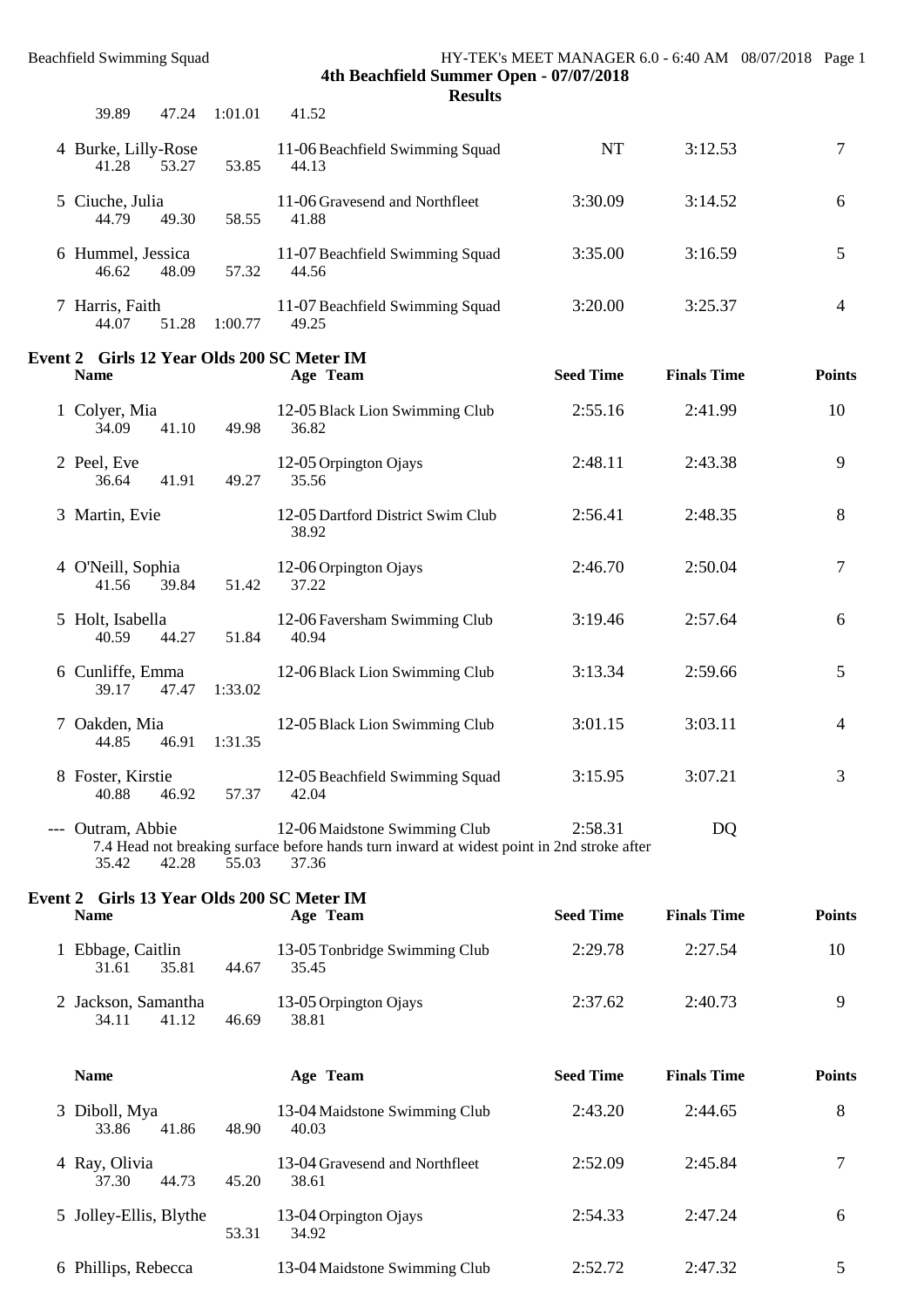**Results** 35.95 44.14 50.51 36.72 7 Dolman, Grace 13-04 Beachfield Swimming Squad 2:59.12 2:49.61 4<br>36.14 44.41 50.36 38.70 50.36 8 Clarke, Isabella 13-05 Black Lion Swimming Club 2:55.63 2:50.58 3<br>37.09 44.79 52.63 36.07 52.63 36.07 9 Brown, Ellie 13-05 Orpington Ojays 2:57.09 2:59.59 2<br>38.14 47.81 54.19 39.45 54.19 10 Ismail, Safiyah 13-04 Orpington Ojays 2:58.66 3:04.13 1 37.48 48.54 54.61 43.50 **Event 2 Girls 14 Year Olds 200 SC Meter IM Name Age Team Seed Time Finals Time Points** 1 Elvy, Olivia 14-03 Black Lion Swimming Club 2:42.81 2:45.25 10 35.57 42.09 49.04 38.55 2 Hebden, Molly 14-03 Faversham Swimming Club 2:48.40 2:45.72 9<br>36.96 43.99 48.03 36.74 36.96 43.99 48.03 36.74 3 Barrett, Matilda 14-04 Orpington Ojays 2:41.88 2:46.27 8 36.80 39.93 50.90 38.64 4 Anscomb, Liberty 14-04 Dartford District Swim Club 3:00.74 2:50.03 7<br>50.51 37.66 50.51 5 Hawkins, Anna 14-03 Orpington Ojays 2:54.65 2:52.24 6<br>38.75 44.66 49.06 39.77 49.06 6 Barker, Christy 14-04 Orpington Ojays 3:05.59 2:57.15 5<br>38.02 44.92 56.19 38.02 56.19 7 Hopper, Amelia 14-04 Beachfield Swimming Squad 3:11.47 3:04.13 4 39.20 46.73 56.63 41.57 8 Gollapudy, Radha 14-03 Orpington Ojays 3:00.39 3:08.08 3 1:02.91 39.49 **Event 2 Girls 15 & Over 200 SC Meter IM Name Age Team Seed Time Finals Time Points** 1 Paice, Hope 16-02 Maidstone Swimming Club 2:31.99 2:37.97 10 32.37 38.12 48.87 38.61

2 Langdown, Rachel 16-02 Orpington Ojays 2:46.55 2:42.28 9<br>35.98 41.54 48.64 36.12 48.64 36.12 3 Holt, Emily 16-02 Faversham Swimming Club 2:37.82 2:43.47 8<br>34.44 41.68 48.96 38.39 48.96 38.39 4 McIntyre, Eva 15-03 Faversham Swimming Club 2:45.17 2:45.46 7 34.27 43.32 47.81 40.06 5 White, Zoe 15-02 Orpington Ojays 2:50.05 2:51.51 6 37.21 42.29 53.29 38.72 6 Whitehead, Milly 15-03 Orpington Ojays 2:50.20 2:57.30 5 38.83 43.02 55.68 39.77

| <b>Name</b>     | Event 3 Boys 9 & Under 50 SC Meter Breaststroke<br>Age Team | <b>Seed Time</b> | <b>Finals Time</b> | <b>Points</b> |
|-----------------|-------------------------------------------------------------|------------------|--------------------|---------------|
| 1 Nsirim, Jason | 9-09 Gravesend and Northfleet                               | 52.69            | 48.75              | 10            |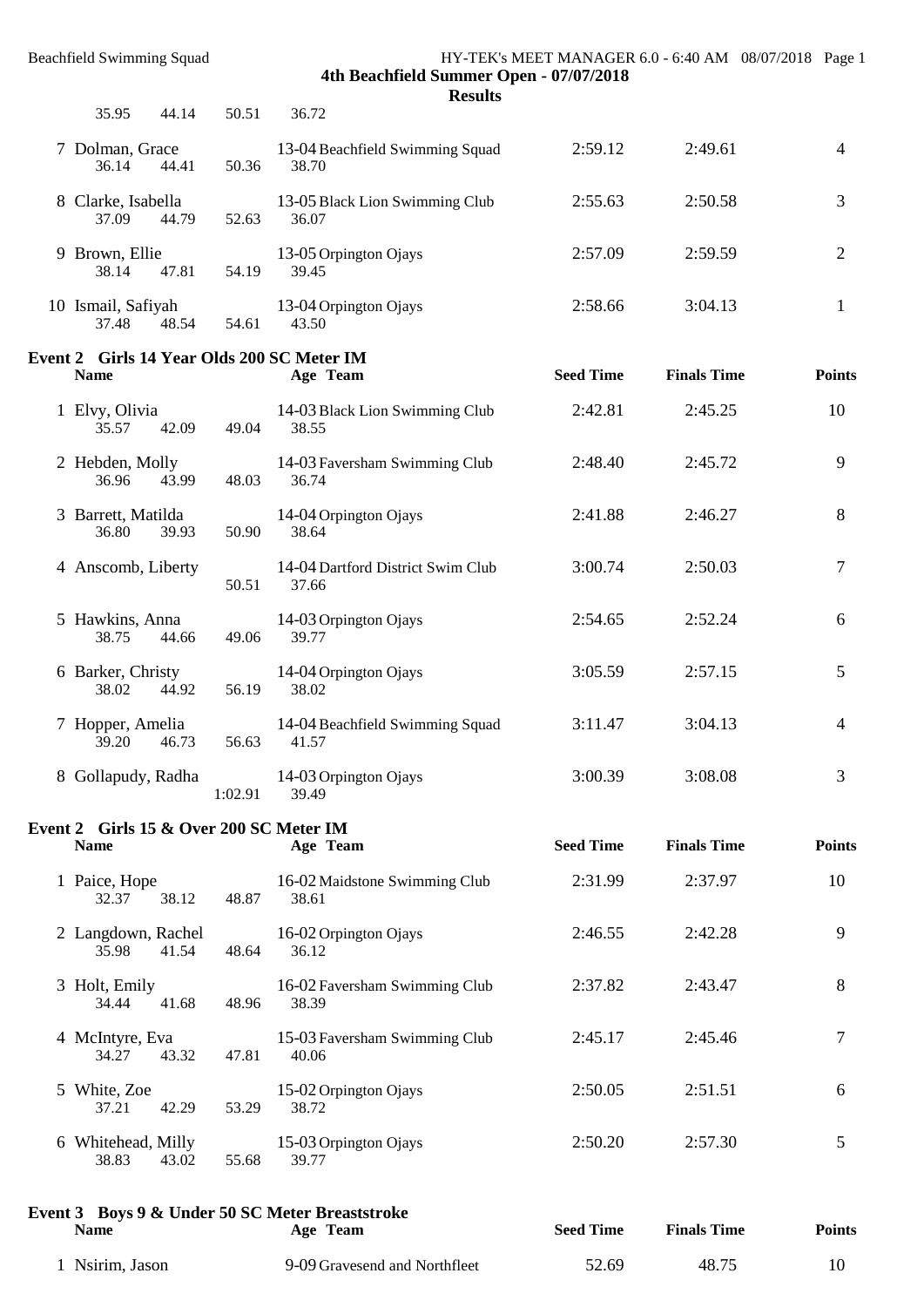| 2 D'Cruz, Zac               | 9-08 Gravesend and Northfleet                                                                                              | 59.03 | 56.74         |  |
|-----------------------------|----------------------------------------------------------------------------------------------------------------------------|-------|---------------|--|
| --- Prendergast, Ewan       | 9-09 Tonbridge Swimming Club<br>7.4 Head not breaking surface before hands turn inward at widest point in 2nd stroke after | NT    | DO            |  |
| $\sim$ $\sim$ $\sim$ $\sim$ |                                                                                                                            |       | $\sim$ $\sim$ |  |

| --- Russell-Gridley, Lucca | 9-09 Black Lion Swimming Club                                                              | 1:05.43 | DQ |
|----------------------------|--------------------------------------------------------------------------------------------|---------|----|
|                            | 7.1 After the start or after each turn single fly kick not performed before the 1st breast |         |    |

| Event 3 Boys 10 Year Olds 50 SC Meter Breaststroke<br><b>Name</b> | Age Team                                                                                                                        | <b>Seed Time</b> | <b>Finals Time</b> | <b>Points</b> |
|-------------------------------------------------------------------|---------------------------------------------------------------------------------------------------------------------------------|------------------|--------------------|---------------|
| 1 Burke, Toby                                                     | 10-08 Dartford District Swim Club                                                                                               | 47.95            | 48.05              | 10            |
| 2 Prendergast, Connor                                             | 10-08 Tonbridge Swimming Club                                                                                                   | 50.51            | 48.55              | 9             |
| 3 Stockwell, Liam                                                 | 10-07 Maidstone Swimming Club                                                                                                   | 49.34            | 48.83              | 8             |
| 4 Chinyani, Ethiel                                                | 10-07 Dartford District Swim Club                                                                                               | 51.61            | 49.39              | 7             |
| 5 Devey, Zachary                                                  | 10-07 Tonbridge Swimming Club                                                                                                   | 56.51            | 53.06              | 6             |
| 6 Herbert, Thomas                                                 | 10-07 Orpington Ojays                                                                                                           | 56.04            | 55.27              | 5             |
| Charlton, Drew<br>$---$                                           | 10-08 Sittingbourne and Milton SC<br>7.4 Head not breaking surface before hands turn inward at widest point in 2nd stroke after | 54.49            | DQ                 |               |
| --- Jessup, Lewis                                                 | 10-07 Edenbridge Piranhas SC<br>7.4 Head not breaking surface before hands turn inward at widest point in 2nd stroke after      | 52.88            | DQ                 |               |
| --- Basch, Eren                                                   | 10-07 Gravesend and Northfleet<br>7.1 After the start or after each turn single fly kick not performed before the 1st breast    | 55.22            | DQ                 |               |
| --- Brosch, Mitchel                                               | 10-07 Edenbridge Piranhas SC                                                                                                    | 56.27            | DQ                 |               |

| <b>DIVOUTH</b> , ITTICLICI                                                                 | 10, 6, 100 | . <i>.</i> |
|--------------------------------------------------------------------------------------------|------------|------------|
| 7.4 Head not breaking surface before hands turn inward at widest point in 2nd stroke after |            |            |

|   | Event 3 Boys 11 Year Olds 50 SC Meter Breaststroke<br><b>Name</b> | Age Team                                                                                                                          | <b>Seed Time</b> | <b>Finals Time</b> | <b>Points</b>  |
|---|-------------------------------------------------------------------|-----------------------------------------------------------------------------------------------------------------------------------|------------------|--------------------|----------------|
|   | 1 Beavington, Max                                                 | 11-07 Beachfield Swimming Squad                                                                                                   | 41.53            | 42.01              | 10             |
|   | 2 Pass, Jack                                                      | 11-07 Black Lion Swimming Club                                                                                                    | 45.69            | 43.21              | 9              |
|   | 3 Taylor, Louis                                                   | 11-07 Orpington Ojays                                                                                                             | 44.29            | 44.55              | 8              |
|   | 4 Lyons, Monty                                                    | 11-07 Chislehurst Millennium Swim Sq                                                                                              | 46.31            | 47.17              | 7              |
|   | 5 Peaper, Joshua                                                  | 11-07 Maidstone Swimming Club                                                                                                     | 48.59            | 47.56              | 6              |
|   | 6 Young, Zach                                                     | 11-07 Gravesend and Northfleet                                                                                                    | 52.69            | 51.51              | 5              |
|   | 7 Burke, Jack                                                     | 11-06 Beachfield Swimming Squad                                                                                                   | 55.72            | 53.83              | 4              |
|   | 8 Rafeletos, Philip                                               | 11-07 Faversham Swimming Club                                                                                                     | 54.14            | 54.21              | 3              |
| 9 | Isaacs, Harri-James                                               | 11-07 Tonbridge Swimming Club                                                                                                     | 49.29            | 54.39              | $\overline{2}$ |
|   | 10 Willard, Ethan                                                 | 11-07 Black Lion Swimming Club                                                                                                    | 56.78            | 56.76              | 1              |
|   | 11 Kader, Faahim                                                  | 11-07 Dartford District Swim Club                                                                                                 | NT               | 1:03.05            |                |
|   | --- Pearce, Blake                                                 | 11-07 Faversham Swimming Club<br>7.0 Ctual to avalouse to ano any studies to ano les bigh avaluding lest single any studies puisu | 1:06.07          | DQ                 |                |

7.2 Stroke cycle not one arm stroke to one leg kick excluding last single arm stroke prior

| <b>Name</b>   | Event 3 Boys 12 Year Olds 50 SC Meter Breaststroke<br>Age Team | <b>Seed Time</b> | <b>Finals Time</b> | <b>Points</b> |
|---------------|----------------------------------------------------------------|------------------|--------------------|---------------|
| Burrows, Matt | 12-05 Maidstone Swimming Club                                  | 37.57            | 35.62              |               |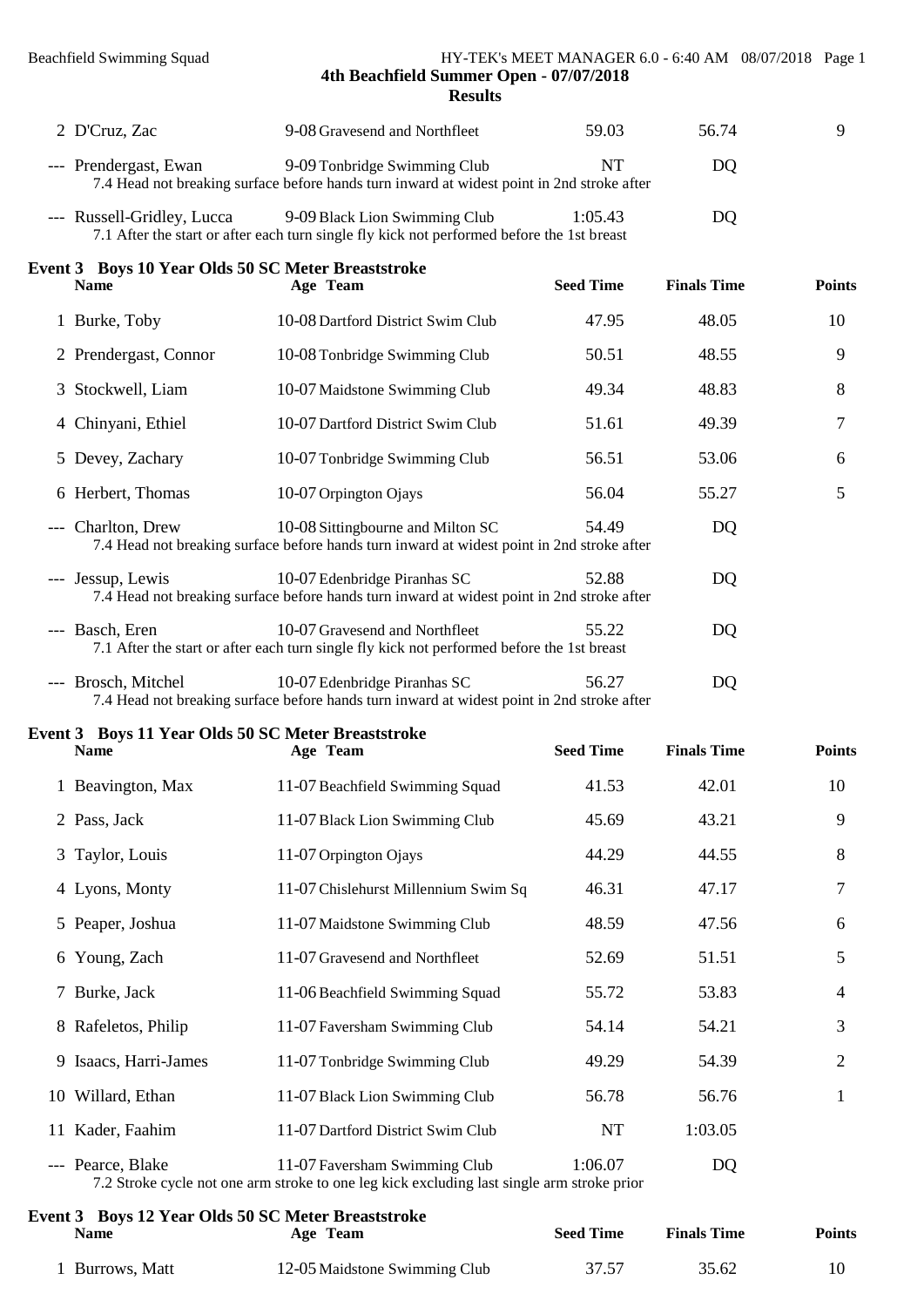| 2 Branch, Albert      | 12-05 Black Lion Swimming Club    | 40.58 | 37.65 | 9              |
|-----------------------|-----------------------------------|-------|-------|----------------|
| 3 Hicks, Thomas       | 12-05 Maidstone Swimming Club     | 43.25 | 39.96 | 8              |
| 4 Prendergast, Joshua | 12-06 Tonbridge Swimming Club     | 41.20 | 40.06 | 7              |
| 5 Dolman, Freddie     | 12-05 Beachfield Swimming Squad   | 42.94 | 42.54 | 6              |
| 6 Pearce, Scott       | 12-05 Faversham Swimming Club     | 49.98 | 43.55 | 5              |
| 7 Gear, Hayden        | 12-05 Sittingbourne and Milton SC | 44.86 | 43.76 | $\overline{4}$ |
| 8 Tovey, Nathan       | 12-05 Black Lion Swimming Club    | 51.63 | 50.52 | 3              |
| 9 Lawson, Callum      | 12-06 Black Lion Swimming Club    | 54.06 | 50.92 | $\overline{2}$ |
| 10 McKean, Aidan      | 12-06 Gravesend and Northfleet    | 55.99 | 53.56 | 1              |
| --- Bevan, Harry      | 12-05 Tonbridge Swimming Club     | 43.88 | DQ    |                |

4.4 Starting before starting signal

# **Event 3 Boys 13 Year Olds 50 SC Meter Breaststroke**

| <b>Name</b>       | Age Team                        | <b>Seed Time</b> | <b>Finals Time</b> | <b>Points</b> |
|-------------------|---------------------------------|------------------|--------------------|---------------|
| 1 Henbest, Toby   | 13-04 Tonbridge Swimming Club   | 35.70            | 35.21              | 10            |
| 2 Baar, Joshua    | 13-04 Beachfield Swimming Squad | 39.59            | 36.57              | Q             |
| 3 Morgan, Anthony | 13-04 Gravesend and Northfleet  | 39.00            | 38.30              | 8             |
| 4 Caller, Jamie   | 13-05 Black Lion Swimming Club  | 45.56            | 45.28              |               |
| 5 Rowbottom, Joe  | 13-04 Beachfield Swimming Squad | 51.60            | 45.44              | 6             |

#### **Event 3 Boys 14 Year Olds 50 SC Meter Breaststroke Name Age Team Seed Time Finals Time Points**

| 1 Harris, Brandon | 14-03 Beachfield Swimming Squad   | 32.21 | 31.79 | 10 |
|-------------------|-----------------------------------|-------|-------|----|
| 2 Isaacs, Oliver  | 14-04 Tonbridge Swimming Club     | 33.91 | 34.51 | Q  |
| 3 Berry, Thomas   | 14-04 Sittingbourne and Milton SC | 36.96 | 36.19 | 8  |
| 4 Dickinson, Sam  | 14-04 Beachfield Swimming Squad   | 38.28 | 36.96 |    |
| 5 Wise, George    | 14-03 Dartford District Swim Club | 38.34 | 37.16 | 6  |
| 6 Castle, Samuel  | 14-03 Black Lion Swimming Club    | 45.56 | 41.44 |    |

| Event 3 Boys 15 & Over 50 SC Meter Breaststroke<br><b>Name</b> | Age Team                          | <b>Seed Time</b> | <b>Finals Time</b> | <b>Points</b> |
|----------------------------------------------------------------|-----------------------------------|------------------|--------------------|---------------|
| 1 Carr, Richard                                                | 18-00 Maidstone Swimming Club     | 30.40            | 30.98              | 10            |
| 2 Dickinson, Ed                                                | 17-01 Beachfield Swimming Squad   | 33.91            | 33.50              | Q             |
| 3 Moulton, Max                                                 | 15-03 Dartford District Swim Club | 34.82            | 34.76              | 8             |
| 4 Carr, David                                                  | 21-97 Beachfield Swimming Squad   | 35.02            | 35.50              |               |
| 5 Carey, Jamie                                                 | 17-01 Maidstone Swimming Club     | 35.62            | 35.93              | 6             |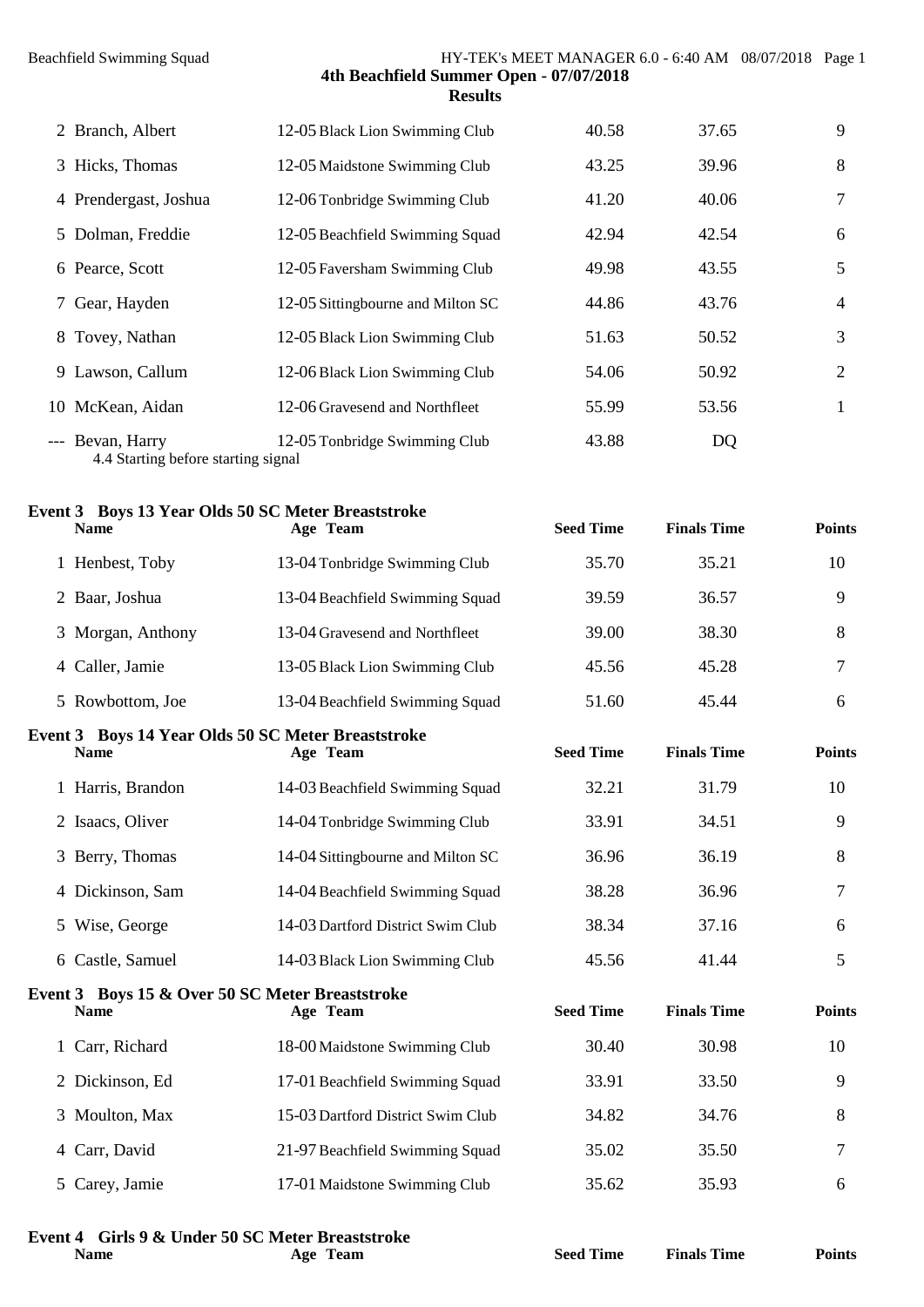| <b>Beachfield Swimming Squad</b>                                   | 4th Beachfield Summer Open - 07/07/2018<br><b>Results</b>                                                                       |                  | HY-TEK's MEET MANAGER 6.0 - 6:40 AM 08/07/2018 Page 1 |                |
|--------------------------------------------------------------------|---------------------------------------------------------------------------------------------------------------------------------|------------------|-------------------------------------------------------|----------------|
| 1 Fordyce, Molly                                                   | 9-08 Faversham Swimming Club                                                                                                    | 47.45            | 45.67                                                 | 10             |
| 2 Ramsay, Calli                                                    | 9-09 Gravesend and Northfleet                                                                                                   | 55.50            | 50.32                                                 | 9              |
| 3 Young, Briony                                                    | 9-08 Maidstone Swimming Club                                                                                                    | 1:02.13          | 51.39                                                 | 8              |
| 4 Drury, Keira                                                     | 9-08 Faversham Swimming Club                                                                                                    | 54.42            | 51.40                                                 | 7              |
| 5 Arundell, Bella                                                  | 9-09 Gravesend and Northfleet                                                                                                   | 55.40            | 52.07                                                 | 6              |
| 6 Notley, Maddison                                                 | 9-09 Black Lion Swimming Club                                                                                                   | 1:01.31          | 54.40                                                 | 5              |
| 7 Baykun, Veronica                                                 | 9-09 Beachfield Swimming Squad                                                                                                  | 59.84            | 57.32                                                 | 4              |
| 8 Lyons, Daisy                                                     | 9-08 Chislehurst Millennium Swim Sq                                                                                             | NT               | 59.46                                                 | 3              |
| 9 Meah, Philippa                                                   | 9-09 Black Lion Swimming Club                                                                                                   | NT               | 1:02.96                                               | $\overline{2}$ |
| --- Kienlen, Willow<br>4.4 Starting before starting signal         | 9-08 Tonbridge Swimming Club                                                                                                    | 58.30            | DQ                                                    |                |
| Event 4 Girls 10 Year Olds 50 SC Meter Breaststroke<br><b>Name</b> | Age Team                                                                                                                        | <b>Seed Time</b> | <b>Finals Time</b>                                    | <b>Points</b>  |
| 1 Pascoe, Sarah                                                    | 10-07 Tonbridge Swimming Club                                                                                                   | 50.62            | 44.95                                                 | 10             |
| 2 Mitchell, Kara                                                   | 10-07 Beachfield Swimming Squad                                                                                                 | 47.09            | 46.27                                                 | 9              |
| 3 Field, Charlotte                                                 | 10-08 Orpington Ojays                                                                                                           | 48.85            | 46.31                                                 | 8              |
| 4 Bradshaw, Aliyana                                                | 10-07 Black Lion Swimming Club                                                                                                  | NT               | 47.92                                                 | 7              |
| 5 Watson, Leah                                                     | 10-07 Black Lion Swimming Club                                                                                                  | 50.58            | 48.59                                                 | 6              |
| 6 Sutton, Shayla                                                   | 10-07 Maidstone Swimming Club                                                                                                   | 57.92            | 49.28                                                 | 5              |
| 7 Pope, Mia                                                        | 10-08 Sittingbourne and Milton SC                                                                                               | 53.82            | 49.57                                                 | 4              |
| 8 James, Amelia                                                    | 10-08 Maidstone Swimming Club                                                                                                   | 52.44            | 50.14                                                 | 3              |
| 9 Terry, Madison                                                   | 10-07 Black Lion Swimming Club                                                                                                  | 49.75            | 50.94                                                 | 2              |
| 10 Pieri, Olivia                                                   | 10-08 Beachfield Swimming Squad                                                                                                 | 50.93            | 51.31                                                 | $\mathbf{1}$   |
| 11 Cioran, Olivia                                                  | 10-08 Orpington Ojays                                                                                                           | 53.56            | 52.01                                                 |                |
| 12 Macey, Amelia                                                   | 10-08 Black Lion Swimming Club                                                                                                  | 55.59            | 52.80                                                 |                |
| 13 Rolfe, Sophie                                                   | 10-07 Beachfield Swimming Squad                                                                                                 | 55.58            | 53.04                                                 |                |
| 14 Hickey, Ava                                                     | 10-08 Orpington Ojays                                                                                                           | 54.76            | 53.33                                                 |                |
| 15 Jurs, Martha                                                    | 10-07 Black Lion Swimming Club                                                                                                  | 53.95            | 54.06                                                 |                |
| 16 Zverovitch, Maria                                               | 10-07 Maidstone Swimming Club                                                                                                   | 59.97            | 54.51                                                 |                |
| 17 Ekstrom, Freja                                                  | 10-08 Maidstone Swimming Club                                                                                                   | 58.20            | 54.75                                                 |                |
| 18 Kirkby, Ruby                                                    | 10-08 Tonbridge Swimming Club                                                                                                   | 1:03.00          | 1:00.30                                               |                |
| 19 Aram, Millie                                                    | 10-08 Dartford District Swim Club                                                                                               | 1:03.76          | 1:02.37                                               |                |
| Cooper, Scarlett                                                   | 10-08 Maidstone Swimming Club<br>7.4 Head not breaking surface before hands turn inward at widest point in 2nd stroke after     | 1:10.00          | DQ                                                    |                |
| Castleton, Isabelle                                                | 10-08 Dartford District Swim Club<br>7.1 After the start or after each turn single fly kick not performed before the 1st breast | 1:21.76          | DQ                                                    |                |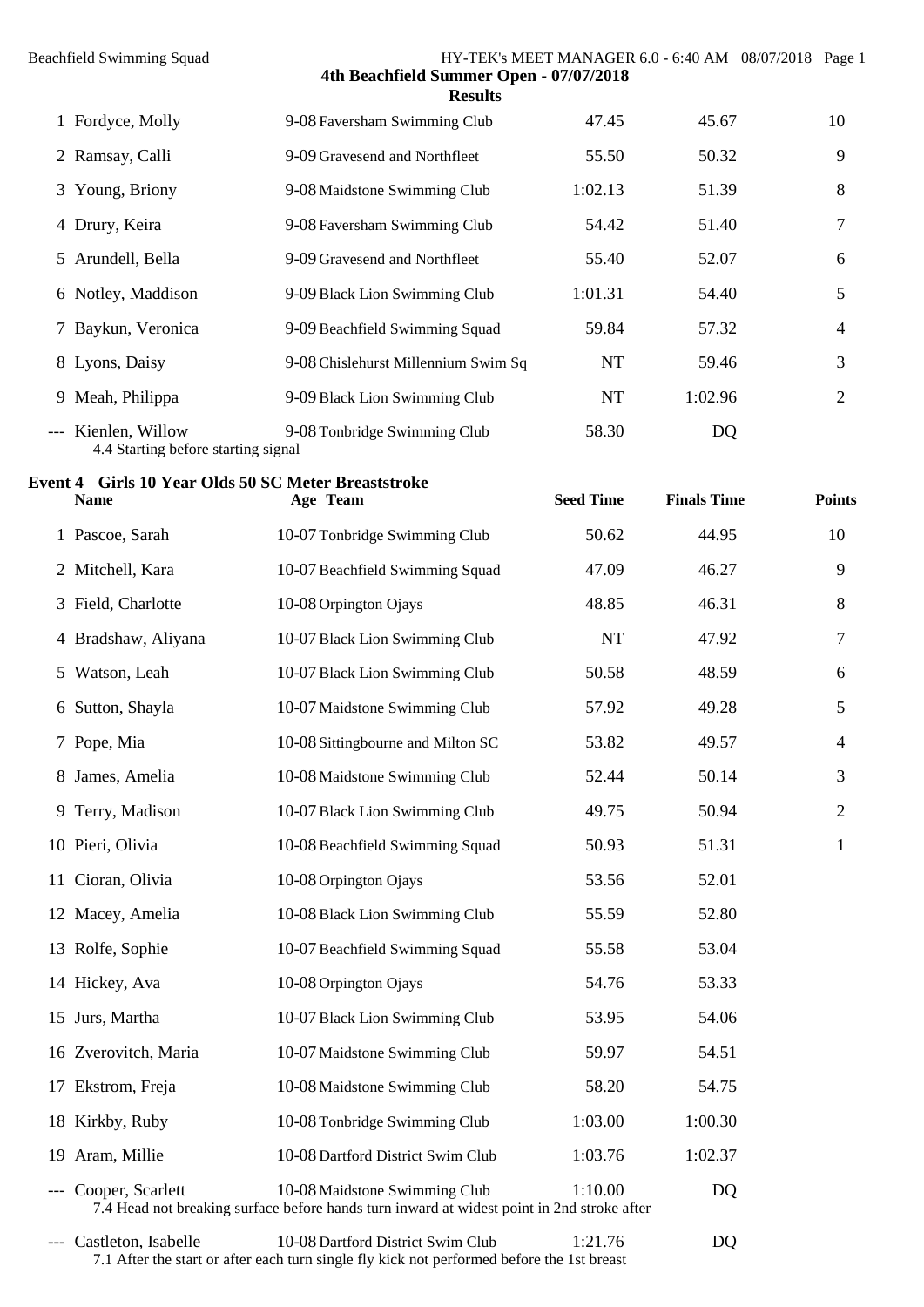# **Event 4 Girls 11 Year Olds 50 SC Meter Breaststroke Name Age Team Seed Time Finals Time Points** 1 Richards, Daisy 11-07 Beachfield Swimming Squad 41.77 42.25 10 2 Marshall, Charlotte 11-06 Black Lion Swimming Club 44.81 44.03 9 3 Geake, Emily 11-07 Tonbridge Swimming Club 49.54 46.22 8 4 Harris, Faith 11-07 Beachfield Swimming Squad 48.68 46.42 7 5 Burke, Lilly-Rose 11-06 Beachfield Swimming Squad 50.47 47.31 6 6 Kirkby, Phoebe 11-06 Tonbridge Swimming Club 49.47 47.38 5 7 Bond, Lauren 11-06 Orpington Ojays 50.21 47.67 4 8 Ciuche, Julia 11-06 Gravesend and Northfleet 47.91 48.82 3 9 Baker, Lorelai 11-07 Black Lion Swimming Club 53.59 49.46 2 10 Pye, Gracie 11-07 Dartford District Swim Club 51.75 49.73 1 11 Anscomb, Imogen 11-07 Dartford District Swim Club 52.91 54.21 12 Hopper, Erika 11-06 Beachfield Swimming Squad 1:00.44 55.83 --- Hummel, Jessica 11-07 Beachfield Swimming Squad 50.71 DQ

7.4 Head not breaking surface before hands turn inward at widest point in 2nd stroke after

| --- Harragin, Summer                                  | 11-07 Orpington Ojays | DQ |
|-------------------------------------------------------|-----------------------|----|
| 7.6 Touch not simultaneous and/or hands not separated |                       |    |

| Event 4 Girls 12 Year Olds 50 SC Meter Breaststroke<br><b>Name</b> | Age Team                          | <b>Seed Time</b> | <b>Finals Time</b> | <b>Points</b>  |
|--------------------------------------------------------------------|-----------------------------------|------------------|--------------------|----------------|
| 1 Geake, Holly                                                     | 12-05 Tonbridge Swimming Club     | 38.40            | 37.44              | 10             |
| 2 Blaney, Ellie                                                    | 12-05 Orpington Ojays             | 41.81            | 40.72              | 9              |
| 3 Londesbrough, Amy                                                | 12-05 Black Lion Swimming Club    | 39.53            | 40.87              | 8              |
| 4 Bennett, Ellie-May                                               | 12-05 Black Lion Swimming Club    | 42.73            | 41.82              | 7              |
| 5 Colyer, Mia                                                      | 12-05 Black Lion Swimming Club    | 42.91            | 41.98              | 6              |
| 6 Peel, Eve                                                        | 12-05 Orpington Ojays             | 44.21            | 42.20              | 5              |
| 7 Mathurin, Laila                                                  | 12-05 City of Rochester           | 44.81            | 43.21              | 4              |
| 8 Outram, Abbie                                                    | 12-06 Maidstone Swimming Club     | 41.89            | 43.24              | 3              |
| 9 Mullins, Tamzin                                                  | 12-05 Herne Bay SC                | 43.36            | 43.91              | $\overline{2}$ |
| 10 Oakden, Mia                                                     | 12-05 Black Lion Swimming Club    | 43.79            | 44.58              | $\mathbf{1}$   |
| 11 Moerman, Kayla                                                  | 12-06 Beachfield Swimming Squad   | 43.96            | 45.83              |                |
| 12 Foster, Kirstie                                                 | 12-05 Beachfield Swimming Squad   | 46.69            | 47.56              |                |
| 13 Lewzey, Erin                                                    | 12-06 Edenbridge Piranhas SC      | 54.14            | 47.67              |                |
| 14 Pope, Beth                                                      | 12-06 Sittingbourne and Milton SC | 55.00            | 49.08              |                |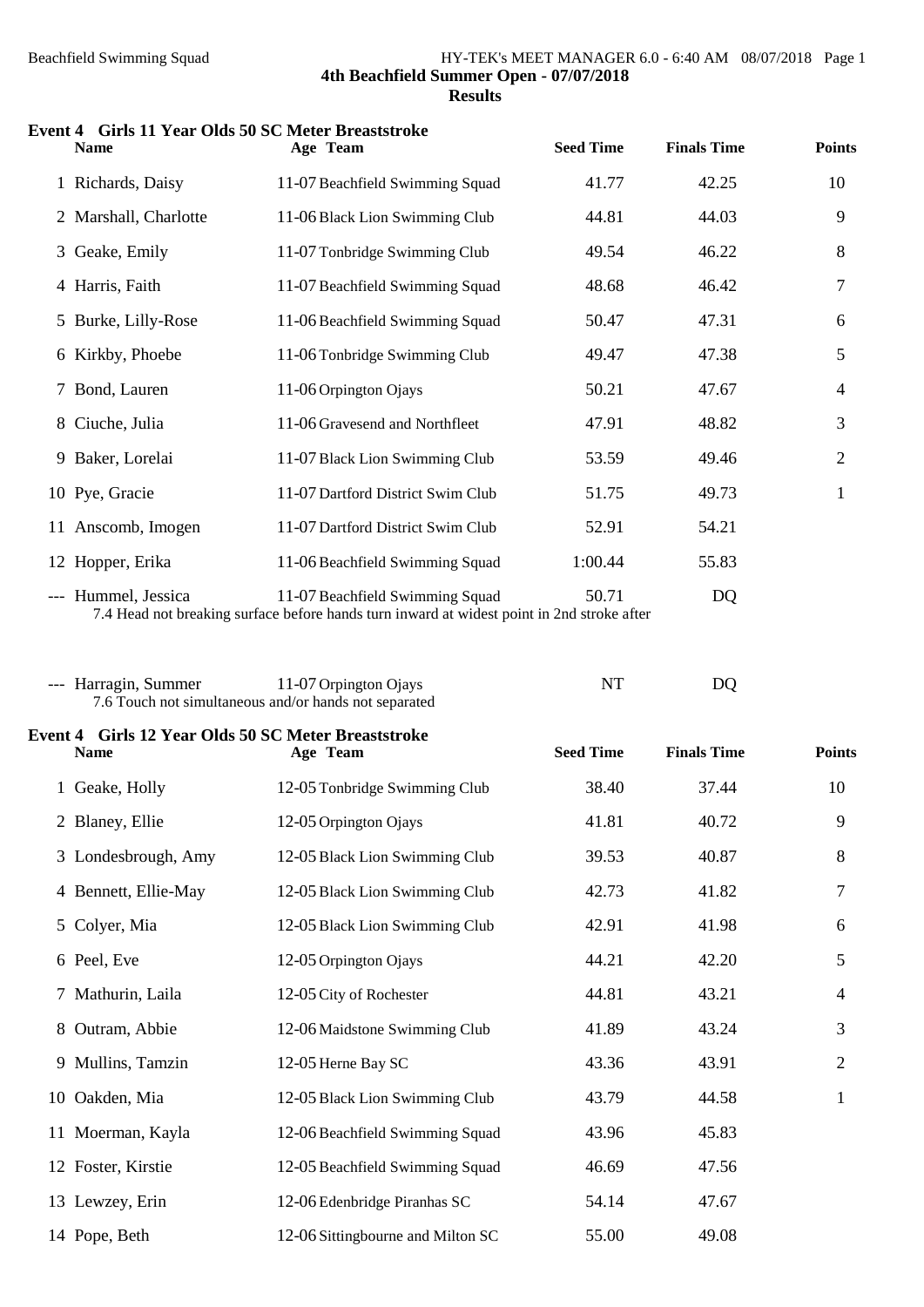| Beachfield Swimming Squad |                                         |       | HY-TEK's MEET MANAGER 6.0 - 6:40 AM 08/07/2018 Page 1 |  |
|---------------------------|-----------------------------------------|-------|-------------------------------------------------------|--|
|                           | 4th Beachfield Summer Open - 07/07/2018 |       |                                                       |  |
|                           | <b>Results</b>                          |       |                                                       |  |
| 15 Everson, Lily-Ann      | 12-06 Black Lion Swimming Club          | 54.62 | 53.10                                                 |  |
| 16 Robins, Grace          | 12-06 Black Lion Swimming Club          | 59.30 | 58.15                                                 |  |
| --- Sharp, Megan          | 12-05 Tonbridge Swimming Club           | 48.77 | DO.                                                   |  |

7.4 Head not breaking surface before hands turn inward at widest point in 2nd stroke after

|             | Event 4 Girls 13 Year Olds 50 SC Meter Breaststroke<br><b>Name</b> | Age Team                          | <b>Seed Time</b> | <b>Finals Time</b> | <b>Points</b>  |
|-------------|--------------------------------------------------------------------|-----------------------------------|------------------|--------------------|----------------|
|             | 1 Nisbet, Erin                                                     | 13-05 Tonbridge Swimming Club     | 36.90            | 36.94              | 10             |
|             | 2 Young, Nell                                                      | 13-04 Gravesend and Northfleet    | 36.58            | 37.50              | 9              |
|             | 3 Durnford, Lily                                                   | 13-04 Beachfield Swimming Squad   | 41.21            | 38.37              | 8              |
|             | 4 Hughes, Harriet                                                  | 13-05 Maidstone Swimming Club     | 40.64            | 38.66              | 7              |
|             | 5 Bisrat, Jessica                                                  | 13-05 Dartford District Swim Club | 38.94            | 38.81              | 6              |
|             | 6 Devey, Mia                                                       | 13-05 Tonbridge Swimming Club     | 41.00            | 39.27              | 5              |
|             | 7 Baker, Kayla                                                     | 13-05 Black Lion Swimming Club    | 39.56            | 40.25              | 4              |
|             | 8 Ray, Olivia                                                      | 13-04 Gravesend and Northfleet    | 41.39            | 40.26              | 3              |
|             | 9 Burke, Bethany                                                   | 13-05 Dartford District Swim Club | 41.43            | 41.64              | $\overline{2}$ |
|             | 10 Dolman, Grace                                                   | 13-04 Beachfield Swimming Squad   | 43.05            | 42.39              | 1              |
|             | *11 Dourmoush, Ayse                                                | 13-04 Orpington Ojays             | 45.00            | 42.83              |                |
|             | *11 Baykun, Julia                                                  | 13-04 Beachfield Swimming Squad   | 44.86            | 42.83              |                |
|             | 13 Ismail, Safiyah                                                 | 13-04 Orpington Ojays             | 44.35            | 43.83              |                |
|             | 14 Brown, Ellie                                                    | 13-05 Orpington Ojays             | 45.40            | 44.17              |                |
|             | 15 Cioran, Alexandra                                               | 13-04 Orpington Ojays             | 44.71            | 45.11              |                |
|             | 16 Kuszneruk, Agata                                                | 13-05 Orpington Ojays             | 47.11            | 47.42              |                |
|             | 17 Parthasarathy, Thrisha                                          | 13-04 Orpington Ojays             | 50.72            | 48.73              |                |
|             | Event 4 Girls 14 Year Olds 50 SC Meter Breaststroke<br><b>Name</b> | Age Team                          | <b>Seed Time</b> | <b>Finals Time</b> | <b>Points</b>  |
|             | 1 Hawkins, Anna                                                    | 14-03 Orpington Ojays             | 38.42            | 37.79              | 10             |
|             | 2 Kottas, Ellis                                                    | 14-03 Tonbridge Swimming Club     | 36.72            | 38.28              | 9              |
|             | 3 Anscomb, Liberty                                                 | 14-04 Dartford District Swim Club | 45.53            | 42.52              | 8              |
|             | 4 Jurs, Emilie                                                     | 14-03 Black Lion Swimming Club    | 41.45            | 42.64              | 7              |
| $5^{\circ}$ | Bodenham, Natasha                                                  | 14-04 Maidstone Swimming Club     | 41.24            | 42.70              | 6              |
|             | 6 Duchesne, Lois                                                   | 14-03 Beachfield Swimming Squad   | 44.73            | 43.54              | 5              |
|             | 7 Brown, Alice                                                     | 14-04 Orpington Ojays             | 48.12            | 43.73              | 4              |
|             | 8 Hopper, Amelia                                                   | 14-04 Beachfield Swimming Squad   | 46.58            | 47.72              | 3              |

| Event 4 Girls 15 & Over 50 SC Meter Breaststroke<br><b>Name</b> | Age Team                      | <b>Seed Time</b> | <b>Finals Time</b> | <b>Points</b> |
|-----------------------------------------------------------------|-------------------------------|------------------|--------------------|---------------|
| Farrow. Zara                                                    | 16-01 Maidstone Swimming Club | 37.30            | 38.59              |               |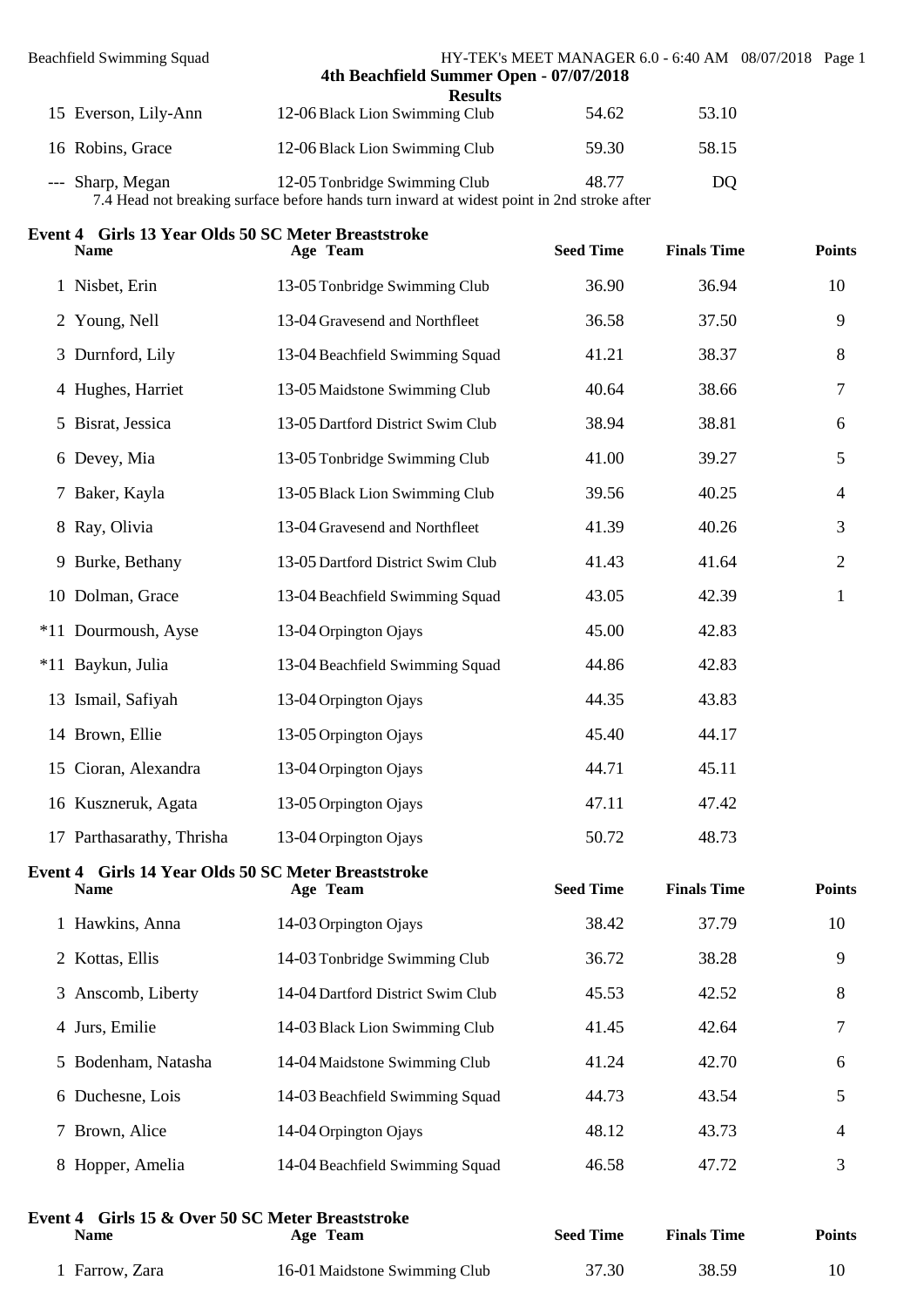**Results**

| 2 Leeves, Abby                                                                    | 15-03 Orpington Ojays                                                                                              | 38.65            | 38.72              | 9              |
|-----------------------------------------------------------------------------------|--------------------------------------------------------------------------------------------------------------------|------------------|--------------------|----------------|
| 3 McIntyre, Eva                                                                   | 15-03 Faversham Swimming Club                                                                                      | 38.40            | 38.88              | 8              |
| 4 Smallwood, Athina                                                               | 16-01 Gravesend and Northfleet                                                                                     | 37.39            | 39.28              | 7              |
| 5 Williams, Ellie                                                                 | 15-03 Black Lion Swimming Club                                                                                     | 38.56            | 39.51              | 6              |
| 6 Mckean, Georgia                                                                 | 15-03 Gravesend and Northfleet                                                                                     | 41.20            | 39.70              | 5              |
| 7 Thomas, Polly                                                                   | 17-01 Beachfield Swimming Squad                                                                                    | 39.95            | 40.69              | $\overline{4}$ |
| 8 Durrant, Matilda                                                                | 15-02 Beachfield Swimming Squad                                                                                    | 42.36            | 42.11              | 3              |
| 9 Berry, Jessica                                                                  | 16-02 Sittingbourne and Milton SC                                                                                  | 41.86            | 43.72              | 2              |
| 10 Bodenham, Nicole                                                               | 16-01 Maidstone Swimming Club                                                                                      | 41.13            | 44.74              | 1              |
| Event 5 Boys 9 & Under 100 SC Meter Backstroke<br><b>Name</b>                     | Age Team                                                                                                           | <b>Seed Time</b> | <b>Finals Time</b> | <b>Points</b>  |
| 1 Bennett, Samuel<br>43.33<br>46.80                                               | 9-08 Maidstone Swimming Club                                                                                       | <b>NT</b>        | 1:30.13            | 10             |
| 2 Moss, Seth<br>1:03.04<br>57.90                                                  | 9-09 Black Lion Swimming Club                                                                                      | <b>NT</b>        | 2:00.94            | 9              |
| --- Buciumas, Robert<br>6.5 Not on back when leaving the wall<br>50.98<br>1:01.15 | 9-09 Orpington Ojays                                                                                               | <b>NT</b>        | DQ                 |                |
| --- Spicer, Samuel<br>49.95<br>53.69                                              | 9-08 Orpington Ojays<br>6.5 Single or double simultaneous arm pull used to initiate turn or not performed immediat | <b>NT</b>        | DQ                 |                |
| Event 5 Boys 10 Year Olds 100 SC Meter Backstroke<br><b>Name</b>                  | Age Team                                                                                                           | <b>Seed Time</b> | <b>Finals Time</b> | <b>Points</b>  |
| 1 Moroianu, Luca<br>39.15<br>41.05                                                | 10-08 Maidstone Swimming Club                                                                                      | 1:25.23          | 1:20.20            | 10             |
| 2 Poynter, Toby<br>44.77<br>45.28                                                 | 10-07 Black Lion Swimming Club                                                                                     | 1:34.14          | 1:30.05            | 9              |
| 3 Stockwell, Liam<br>45.49<br>46.96                                               | 10-07 Maidstone Swimming Club                                                                                      | 1:45.54          | 1:32.45            | 8              |
| 4 Basch, Eren<br>46.12<br>47.69                                                   | 10-07 Gravesend and Northfleet                                                                                     | 1:31.09          | 1:33.81            | $\tau$         |
| --- Herbert, Thomas<br>45.17<br>49.19                                             | 10-07 Orpington Ojays<br>6.3 Left position on the back (other than to initiate a turn)                             | 1:34.01          | DQ                 |                |
| --- Pahon, Alex<br>46.12<br>53.72                                                 | 10-07 Dartford District Swim Club<br>6.3 Left position on the back (other than to initiate a turn)                 | 1:54.37          | DQ                 |                |
| <b>Event 5 Boys 11 Year Olds 100 SC Meter Backstroke</b><br><b>Name</b>           | Age Team                                                                                                           | <b>Seed Time</b> | <b>Finals Time</b> | <b>Points</b>  |
| 1 Long, Thomas<br>40.04<br>38.00                                                  | 11-07 Gravesend and Northfleet                                                                                     | 1:19.30          | 1:18.04            | 10             |
| 2 Beavington, Max                                                                 | 11-07 Beachfield Swimming Squad                                                                                    | 1:33.80          | 1:28.12            | 9              |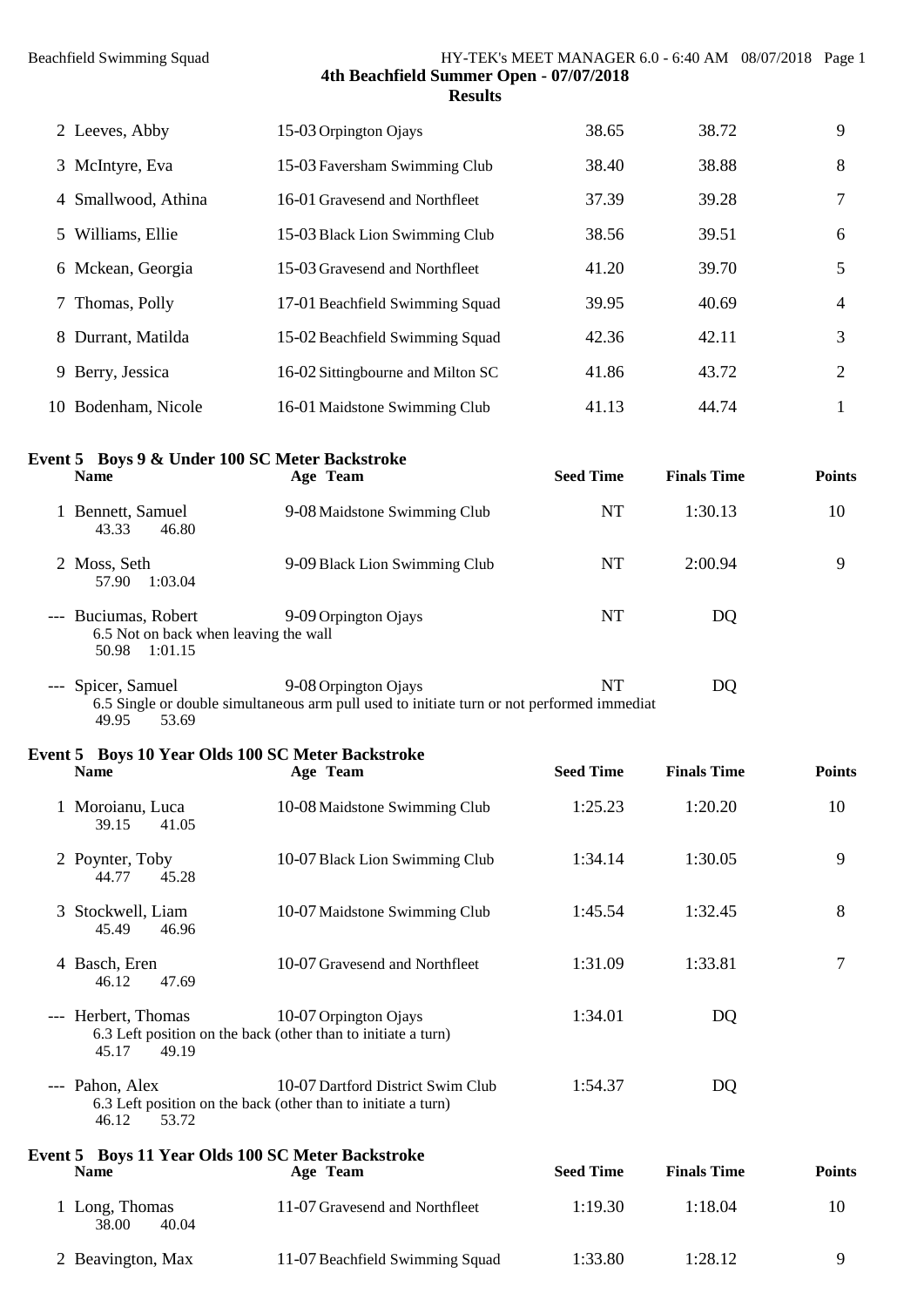**Results**

| 43.51<br>44.61                                                                  |                                                                                                                    |                  |                    |               |
|---------------------------------------------------------------------------------|--------------------------------------------------------------------------------------------------------------------|------------------|--------------------|---------------|
| 3 Peaper, Joshua<br>44.65<br>45.78                                              | 11-07 Maidstone Swimming Club                                                                                      | 1:47.41          | 1:30.43            | 8             |
| 4 Cosgrove, Ruari<br>45.01<br>45.84                                             | 11-07 Black Lion Swimming Club                                                                                     | 1:31.47          | 1:30.85            | 7             |
| 5 Willard, Ethan<br>47.34<br>48.69                                              | 11-07 Black Lion Swimming Club                                                                                     | 1:52.06          | 1:36.03            | 6             |
| 6 Wise, Jack<br>51.56<br>54.21                                                  | 11-07 Dartford District Swim Club                                                                                  | 1:48.62          | 1:45.77            | 5             |
| --- Nsirim, Joshua<br>45.83<br>50.10                                            | 11-07 Gravesend and Northfleet<br>6.3 Left position on the back (other than to initiate a turn)                    | 1:43.00          | <b>XDQ</b>         |               |
| --- Lyons, Monty<br>6.5 Not on back when leaving the wall<br>48.89              | 11-07 Chislehurst Millennium Swim Sq                                                                               | <b>NT</b>        | DQ                 |               |
| Event 5 Boys 12 Year Olds 100 SC Meter Backstroke<br><b>Name</b>                | Age Team                                                                                                           | <b>Seed Time</b> | <b>Finals Time</b> | <b>Points</b> |
| 1 Prendergast, Joshua<br>35.84<br>37.29                                         | 12-06 Tonbridge Swimming Club                                                                                      | 1:12.70          | 1:13.13            | 10            |
| 2 Whybrow, Zachary<br>38.04<br>40.44                                            | 12-05 Maidstone Swimming Club                                                                                      | 1:19.14          | 1:18.48            | 9             |
| 3 Oliver, Daniel<br>38.67<br>42.51                                              | 12-05 Gravesend and Northfleet                                                                                     | 1:22.36          | 1:21.18            | 8             |
| (Event 5 Boys 12 Year Olds 100 SC Meter Backstroke)<br><b>Name</b>              | Age Team                                                                                                           | <b>Seed Time</b> | <b>Finals Time</b> | <b>Points</b> |
| 4 Dolman, Freddie<br>41.46<br>44.85                                             | 12-05 Beachfield Swimming Squad                                                                                    | 1:23.80          | 1:26.31            | $\tau$        |
| 5 Tovey, Nathan<br>46.54<br>49.50                                               | 12-05 Black Lion Swimming Club                                                                                     | 1:35.88          | 1:36.04            | 6             |
| --- Ryan, Samuel<br>35.44<br>37.53                                              | 12-06 Orpington Ojays<br>6.4 Totally submerged, (except for 1st 15m following the start or turn) during race or at | 1:14.65          | DQ                 |               |
| --- Williams, Thomas<br>6.5 Not on back when leaving the wall<br>52.00<br>57.51 | 12-06 Gravesend and Northfleet                                                                                     | 1:56.00          | DQ                 |               |
| Event 5 Boys 13 Year Olds 100 SC Meter Backstroke<br><b>Name</b>                | Age Team                                                                                                           | <b>Seed Time</b> | <b>Finals Time</b> | <b>Points</b> |
| 1 Allen, David<br>34.89<br>33.51                                                | 13-05 Black Lion Swimming Club                                                                                     | 1:09.88          | 1:08.40            | 10            |
| 2 Long, James<br>38.84<br>39.08                                                 | 13-04 Gravesend and Northfleet                                                                                     | 1:21.12          | 1:17.92            | 9             |
| 3 Rowbottom, Joe<br>42.56<br>43.06                                              | 13-04 Beachfield Swimming Squad                                                                                    | 1:32.30          | 1:25.62            | 8             |
| 4 Rodriguez-Aparicio, Mateo 13-05 Orpington Ojays<br>47.92<br>45.24             |                                                                                                                    | 1:34.55          | 1:33.16            | 7             |
| --- Morgan, Dominic                                                             | 13-04 Edenbridge Piranhas SC                                                                                       | 1:19.30          | DQ                 |               |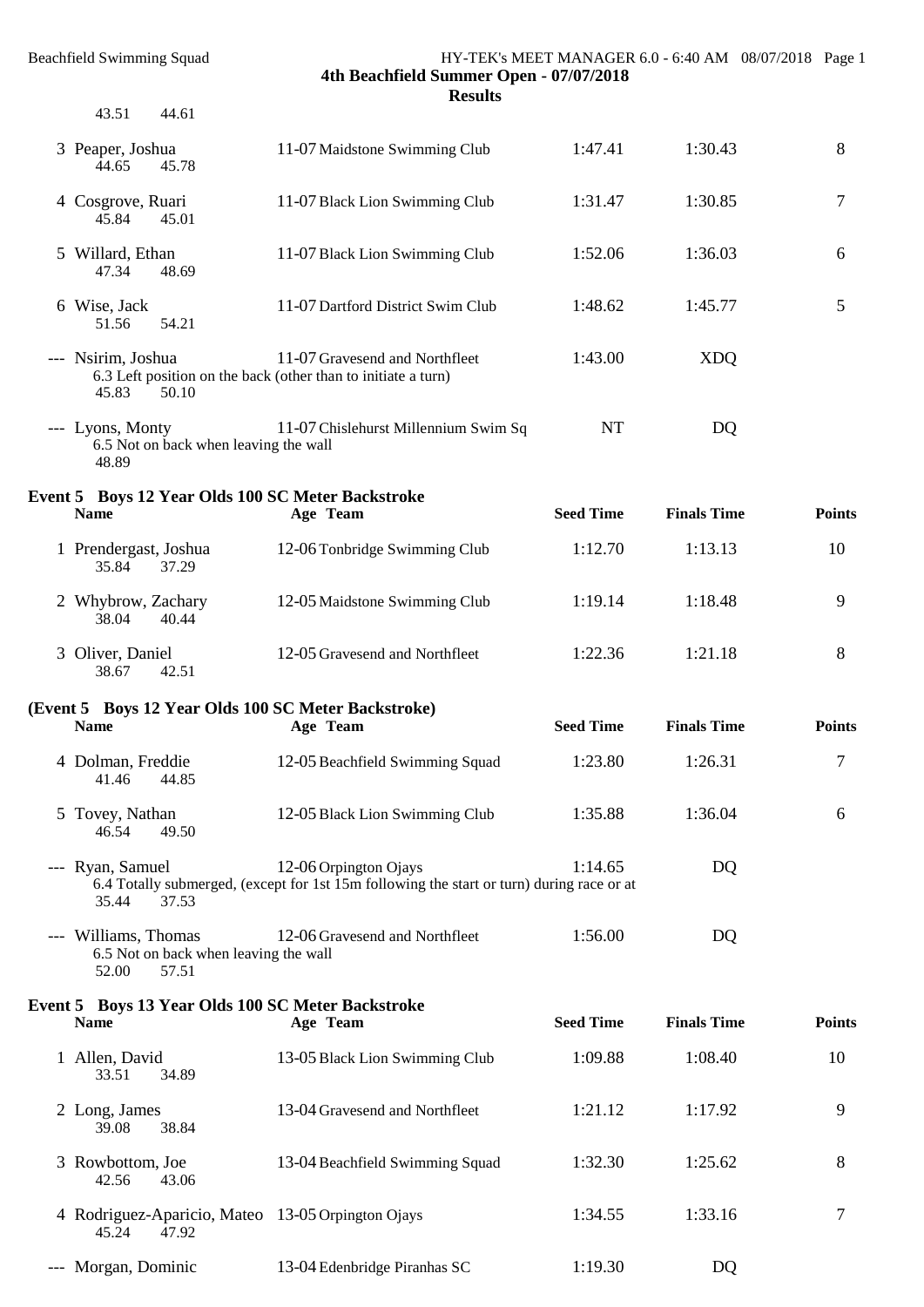**Results**

6.5 Single or double simultaneous arm pull used to initiate turn or not performed immediat 34.64

| <b>Name</b>                                                    | Event 5 Boys 14 Year Olds 100 SC Meter Backstroke<br>Age Team  | <b>Seed Time</b> | <b>Finals Time</b> | <b>Points</b> |
|----------------------------------------------------------------|----------------------------------------------------------------|------------------|--------------------|---------------|
| 1 Harris, Brandon<br>30.59<br>31.51                            | 14-03 Beachfield Swimming Squad                                | 1:02.19          | 1:02.10            | 10            |
| 2 Wise, George<br>33.37<br>32.44                               | 14-03 Dartford District Swim Club                              | 1:09.17          | 1:05.81            | 9             |
| 3 Gear, Ethan<br>36.96<br>33.32                                | 14-03 Sittingbourne and Milton SC                              | 1:08.90          | 1:10.28            | 8             |
| 4 Langdown, Ben<br>35.01<br>37.73                              | 14-04 Orpington Ojays                                          | 1:11.93          | 1:12.74            | $\tau$        |
| 5 Hawkins, Samuel<br>39.20<br>41.09                            | 14-03 Faversham Swimming Club                                  | 1:19.27          | 1:20.29            | 6             |
| Event 5 Boys 15 & Over 100 SC Meter Backstroke<br><b>Name</b>  | Age Team                                                       | <b>Seed Time</b> | <b>Finals Time</b> | <b>Points</b> |
| 1 Carr, Richard<br>31.13<br>29.32                              | 18-00 Maidstone Swimming Club                                  | 1:00.14          | 1:00.45            | 10            |
| 2 Kemp, Cameron<br>35.06<br>32.71                              | 16-01 Beachfield Swimming Squad                                | 1:09.19          | 1:07.77            | 9             |
| 3 Peel, Max<br>34.80<br>33.04                                  | 15-03 Orpington Ojays                                          | 1:07.31          | 1:07.84            | 8             |
| 4 Clarke, George<br>35.95<br>32.80                             | 15-03 Maidstone Swimming Club                                  | 1:09.16          | 1:08.75            | $\tau$        |
| 5 Moulton, Max<br>34.62<br>35.82                               | 15-03 Dartford District Swim Club                              | 1:10.45          | 1:10.44            | 6             |
| 6 Griggs, Joshua<br>34.18<br>36.59                             | 15-02 Maidstone Swimming Club                                  | 1:09.59          | 1:10.77            | 5             |
| 7 Birchmore, Billy<br>38.76<br>38.51                           | 22-96 Orpington Ojays                                          | 1:17.25          | 1:17.27            | 4             |
| Event 6 Girls 9 & Under 100 SC Meter Backstroke<br><b>Name</b> | Age Team                                                       | <b>Seed Time</b> | <b>Finals Time</b> | <b>Points</b> |
| 1 Naylor, Chloe-Ann<br>51.40<br>47.20                          | 9-09 Sittingbourne and Milton SC                               | 1:52.50          | 1:38.60            | 10            |
| 2 Drury, Keira<br>54.13<br>51.21                               | 9-08 Faversham Swimming Club                                   | 1:44.85          | 1:45.34            | 9             |
| 3 Lyons, Daisy<br>59.48 1:06.79                                | 9-08 Chislehurst Millennium Swim Sq                            | NT               | 2:06.27            | 8             |
| <b>Name</b>                                                    | Event 6 Girls 10 Year Olds 100 SC Meter Backstroke<br>Age Team | <b>Seed Time</b> | <b>Finals Time</b> | <b>Points</b> |
| 1 Hickey, Ava<br>43.84<br>44.72                                | 10-08 Orpington Ojays                                          | 1:35.07          | 1:28.56            | 10            |

2 Terry, Madison 10-07 Black Lion Swimming Club 1:27.18 1:29.71 9 44.72 44.99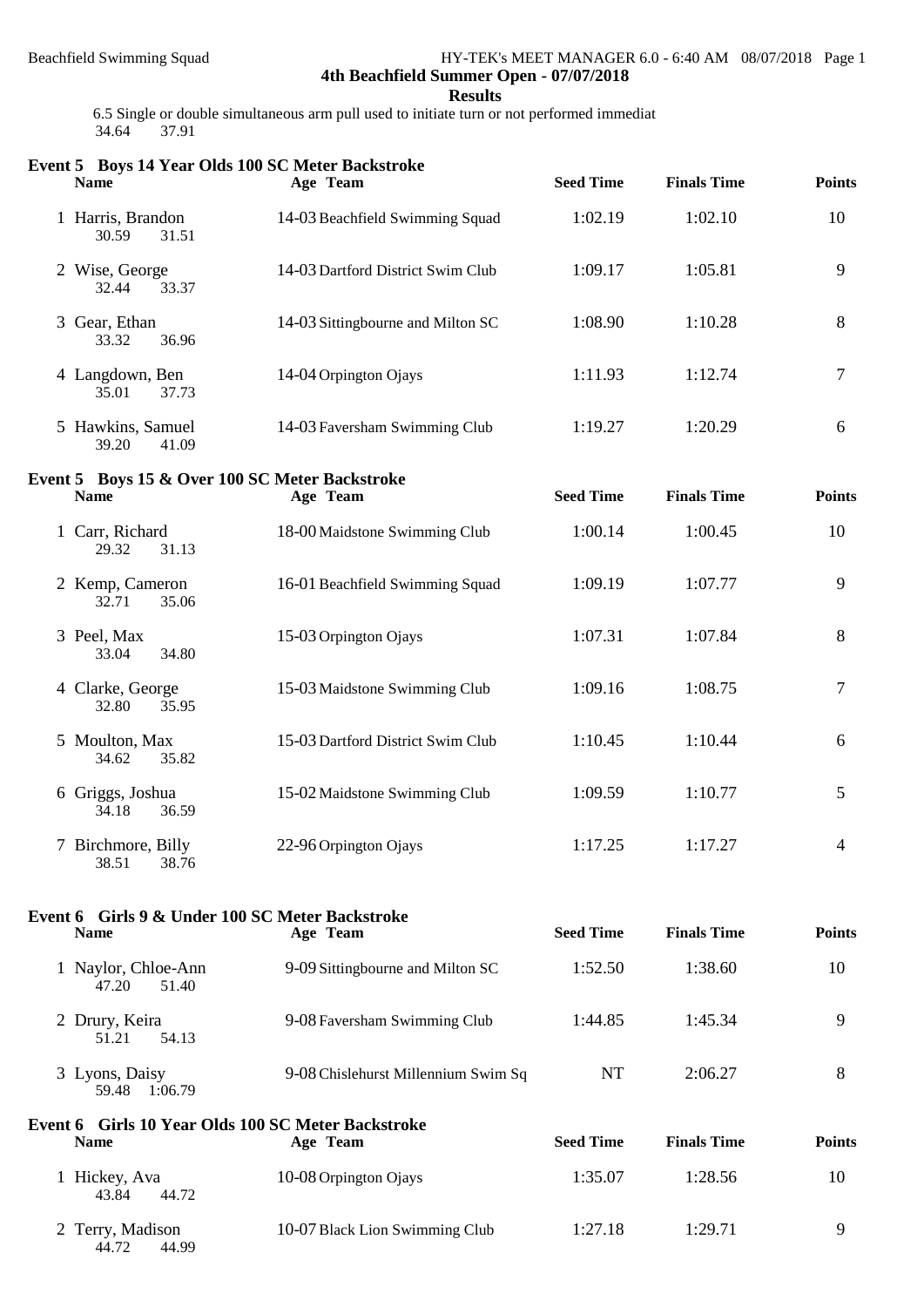| <b>Beachfield Swimming Squad</b>                                              | 4th Beachfield Summer Open - 07/07/2018                                                                                         | HY-TEK's MEET MANAGER 6.0 - 6:40 AM 08/07/2018 Page 1 |                    |               |
|-------------------------------------------------------------------------------|---------------------------------------------------------------------------------------------------------------------------------|-------------------------------------------------------|--------------------|---------------|
| 3 Watson, Leah<br>43.40<br>47.17                                              | <b>Results</b><br>10-07 Black Lion Swimming Club                                                                                | 1:39.08                                               | 1:30.57            | 8             |
| 4 Pascoe, Sarah<br>45.29<br>45.89                                             | 10-07 Tonbridge Swimming Club                                                                                                   | 1:41.63                                               | 1:31.18            | 7             |
| 5 Pieri, Olivia<br>47.38<br>44.13                                             | 10-08 Beachfield Swimming Squad                                                                                                 | 1:34.00                                               | 1:31.51            | 6             |
| 6 Field, Charlotte<br>45.37<br>48.16                                          | 10-08 Orpington Ojays                                                                                                           | 1:44.78                                               | 1:33.53            | 5             |
| 7 Ekstrom, Freja<br>46.07<br>48.81                                            | 10-08 Maidstone Swimming Club                                                                                                   | 1:39.67                                               | 1:34.88            | 4             |
| 8 Rolfe, Sophie<br>47.80<br>50.26                                             | 10-07 Beachfield Swimming Squad                                                                                                 | 1:38.92                                               | 1:38.06            | 3             |
| 9 Macey, Amelia<br>58.38<br>58.38                                             | 10-08 Black Lion Swimming Club                                                                                                  | 1:57.96                                               | 1:56.76            | 2             |
| --- Zverovitch, Maria<br>6.6 Not on the back at finish<br>53.73<br>55.38      | 10-07 Maidstone Swimming Club                                                                                                   | <b>NT</b>                                             | DQ                 |               |
| --- Castleton, Isabelle                                                       | 10-08 Dartford District Swim Club<br>6.5 Single or double simultaneous arm pull used to initiate turn or not performed immediat | 1:52.43                                               | DQ                 |               |
| Event 6 Girls 11 Year Olds 100 SC Meter Backstroke<br><b>Name</b>             | Age Team                                                                                                                        | <b>Seed Time</b>                                      | <b>Finals Time</b> | <b>Points</b> |
| 1 Conner, Amy<br>38.60<br>37.70                                               | 11-06 Maidstone Swimming Club                                                                                                   | 1:18.77                                               | 1:16.30            | 10            |
| 2 Arundell, Kahlen<br>37.24<br>39.25                                          | 11-07 Gravesend and Northfleet                                                                                                  | 1:17.10                                               | 1:16.49            | 9             |
| 3 Reinelt, Mabel<br>42.89<br>45.93                                            | 11-07 Black Lion Swimming Club                                                                                                  | 1:29.91                                               | 1:28.82            | 8             |
| 4 Brown, Alice<br>43.38<br>45.69                                              | 11-06 Beachfield Swimming Squad                                                                                                 | 1:38.62                                               | 1:29.07            | 7             |
| 5 Ciuche, Julia<br>47.24<br>47.15                                             | 11-06 Gravesend and Northfleet                                                                                                  | 1:30.13                                               | 1:34.39            | 6             |
| 6 Rousell, Nieve<br>52.03<br>55.26                                            | 11-07 Gravesend and Northfleet                                                                                                  | 1:45.70                                               | 1:47.29            | 5             |
| --- Kirkby, Phoebe<br>6.5 Not on back when leaving the wall<br>50.11<br>44.00 | 11-06 Tonbridge Swimming Club                                                                                                   | 1:34.00                                               | DQ                 |               |
| --- Anscomb, Imogen<br>49.98<br>51.87                                         | 11-07 Dartford District Swim Club<br>6.5 More than one single or double simultaneous arm pull used to initiate turn             | 1:49.42                                               | DQ                 |               |
| Event 6 Girls 12 Year Olds 100 SC Meter Backstroke<br><b>Name</b>             | Age Team                                                                                                                        | <b>Seed Time</b>                                      | <b>Finals Time</b> | <b>Points</b> |
| 1 Bennett, Emma<br>34.37<br>37.66                                             | 12-05 Maidstone Swimming Club                                                                                                   | 1:16.01                                               | 1:12.03            | 10            |
| 2 O'Neill, Sophia<br>37.33<br>36.11                                           | 12-06 Orpington Ojays                                                                                                           | 1:14.19                                               | 1:13.44            | 9             |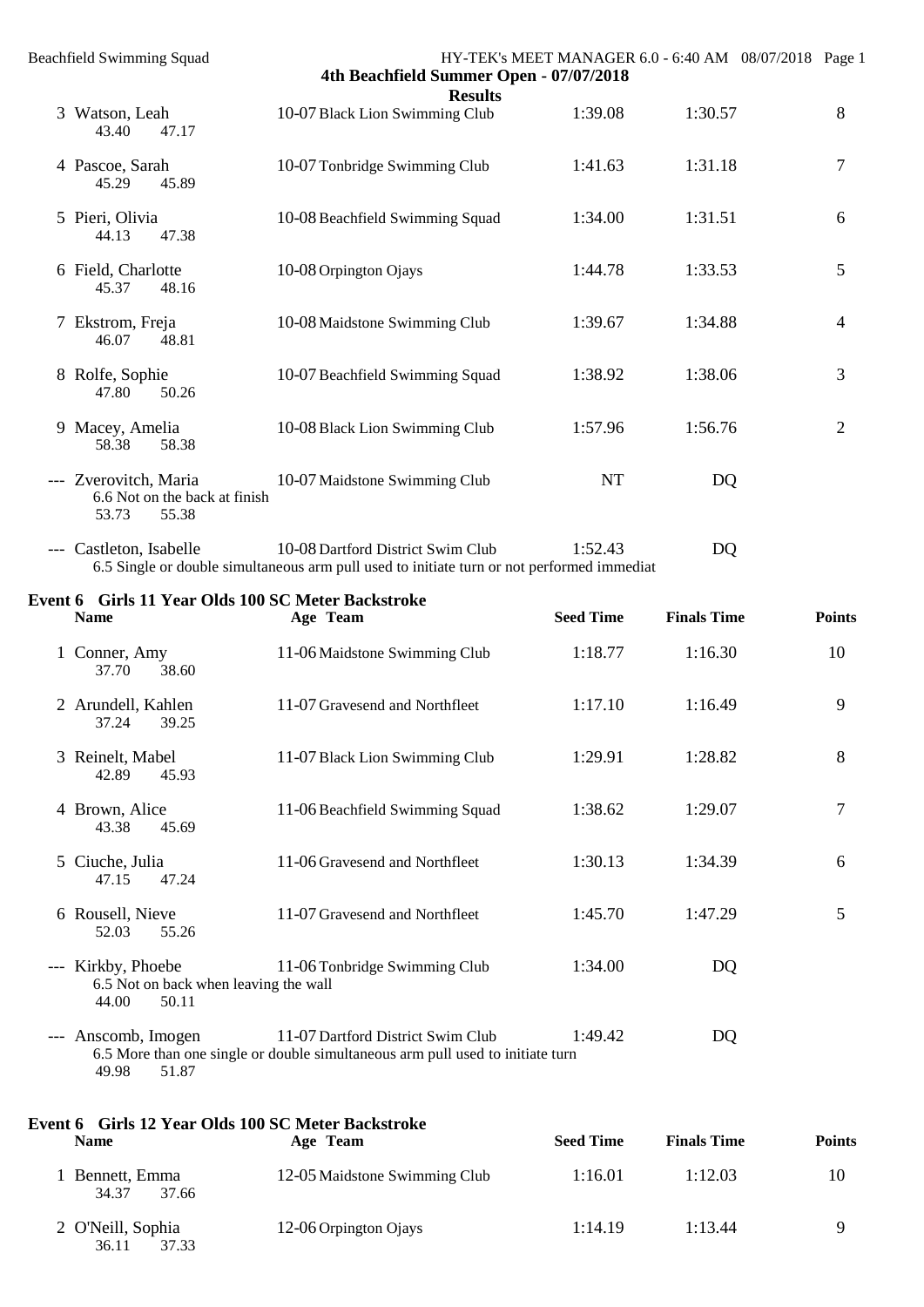| <b>Beachfield Swimming Squad</b>                                  | 4th Beachfield Summer Open - 07/07/2018                                                                          |                  | HY-TEK's MEET MANAGER 6.0 - 6:40 AM 08/07/2018 Page 1 |               |
|-------------------------------------------------------------------|------------------------------------------------------------------------------------------------------------------|------------------|-------------------------------------------------------|---------------|
| 3 Martin, Evie<br>37.63<br>36.29                                  | <b>Results</b><br>12-05 Dartford District Swim Club                                                              | 1:14.63          | 1:13.92                                               | 8             |
| 4 Blaney, Ellie<br>40.20<br>37.80                                 | 12-05 Orpington Ojays                                                                                            | 1:21.39          | 1:18.00                                               | 7             |
| 5 Cunliffe, Emma<br>41.17<br>43.69                                | 12-06 Black Lion Swimming Club                                                                                   | 1:27.96          | 1:24.86                                               | 6             |
| 6 Marsh, Tarryn<br>42.89<br>44.25                                 | 12-05 Beachfield Swimming Squad                                                                                  | 1:26.80          | 1:27.14                                               | 5             |
| 7 Mullins, Tamzin<br>42.35<br>46.20                               | 12-05 Herne Bay SC                                                                                               | 1:32.21          | 1:28.55                                               | 4             |
| 8 Moerman, Kayla<br>43.85<br>46.42                                | 12-06 Beachfield Swimming Squad                                                                                  | 1:22.40          | 1:30.27                                               | 3             |
| --- Summers, Chloe<br>50.75<br>54.15                              | 12-05 Gravesend and Northfleet<br>6.5 More than one single or double simultaneous arm pull used to initiate turn | 1:51.40          | <b>DQ</b>                                             |               |
| Event 6 Girls 13 Year Olds 100 SC Meter Backstroke<br><b>Name</b> | Age Team                                                                                                         | <b>Seed Time</b> | <b>Finals Time</b>                                    | <b>Points</b> |
| 1 Ebbage, Caitlin<br>32.86<br>31.65                               | 13-05 Tonbridge Swimming Club                                                                                    | 1:05.19          | 1:04.51                                               | 10            |
| 2 Allistone, Daisy<br>34.54<br>36.82                              | 13-04 Maidstone Swimming Club                                                                                    | 1:12.32          | 1:11.36                                               | 9             |
| 3 Durnford, Lily<br>37.84<br>35.62                                | 13-04 Beachfield Swimming Squad                                                                                  | 1:15.90          | 1:13.46                                               | 8             |
| 4 Jackson, Samantha<br>37.04<br>36.71                             | 13-05 Orpington Ojays                                                                                            | 1:17.40          | 1:13.75                                               | 7             |
| 5 Nisbet, Erin<br>36.77<br>37.19                                  | 13-05 Tonbridge Swimming Club                                                                                    | 1:14.82          | 1:13.96                                               | 6             |
| 6 Bisrat, Jessica<br>38.11<br>36.61                               | 13-05 Dartford District Swim Club                                                                                | 1:13.70          | 1:14.72                                               | 5             |
| 7 Diboll, Mya<br>38.39<br>36.65                                   | 13-04 Maidstone Swimming Club                                                                                    | 1:15.05          | 1:15.04                                               | 4             |
| 8 Jolley-Ellis, Blythe<br>37.95<br>39.56                          | 13-04 Orpington Ojays                                                                                            | 1:21.40          | 1:17.51                                               | 3             |
| 9 Clarke, Isabella<br>38.70<br>39.01                              | 13-05 Black Lion Swimming Club                                                                                   | 1:19.48          | 1:17.71                                               | 2             |
| 10 Hall, Freya<br>38.27<br>39.55                                  | 13-05 Dartford District Swim Club                                                                                | 1:20.50          | 1:17.82                                               | $\mathbf{1}$  |
| 11 Phillips, Rebecca<br>38.50<br>40.24                            | 13-04 Maidstone Swimming Club                                                                                    | 1:18.00          | 1:18.74                                               |               |
| 12 Hughes, Harriet<br>41.42<br>41.44                              | 13-05 Maidstone Swimming Club                                                                                    | 1:26.42          | 1:22.86                                               |               |
| 13 Cioran, Alexandra<br>39.87<br>43.58                            | 13-04 Orpington Ojays                                                                                            | 1:22.28          | 1:23.45                                               |               |
| 14 Brown, Ellie<br>40.28<br>43.43                                 | 13-05 Orpington Ojays                                                                                            | 1:22.35          | 1:23.71                                               |               |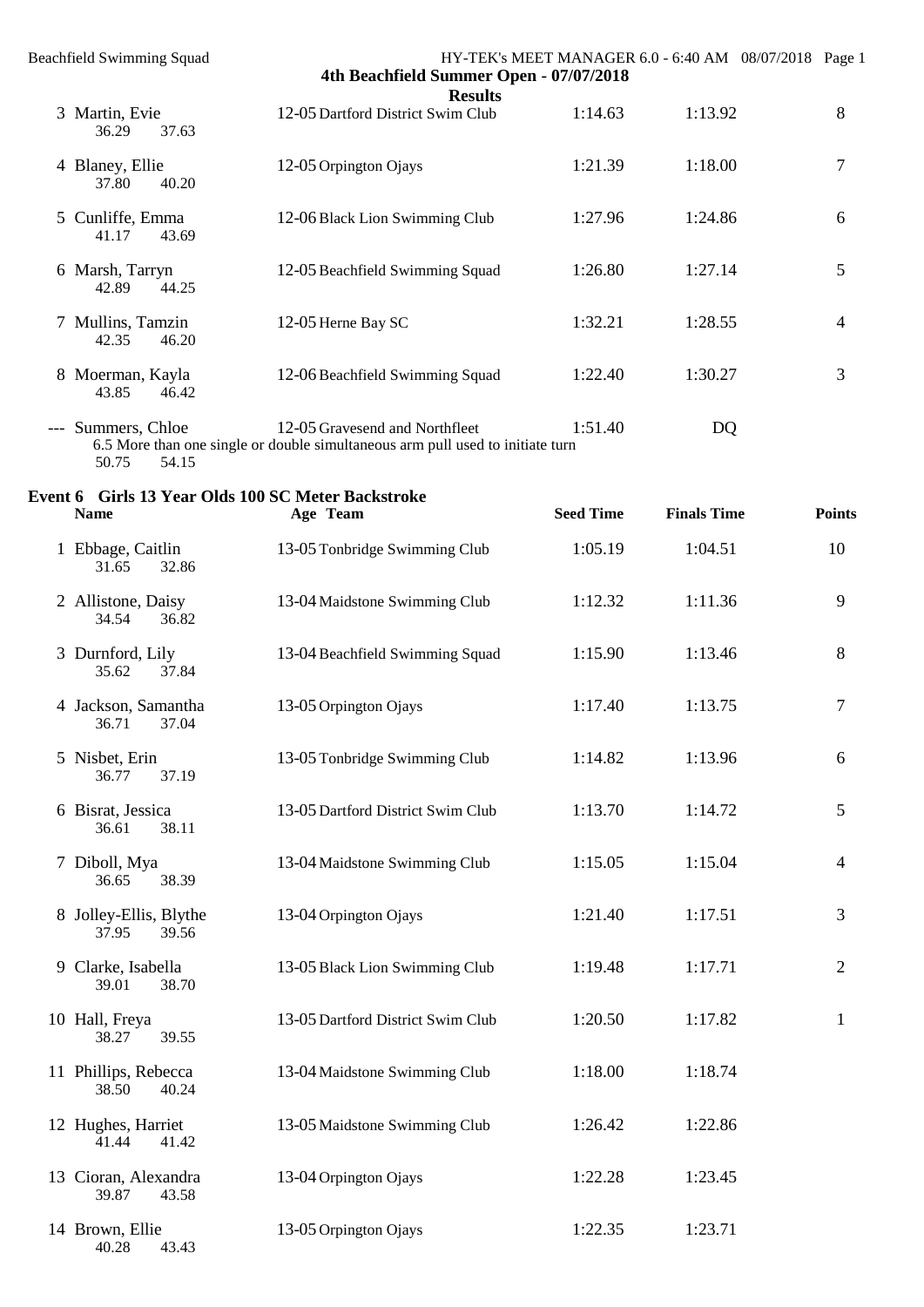| <b>Beachfield Swimming Squad</b>                               | 4th Beachfield Summer Open - 07/07/2018<br><b>Results</b>      |                  | HY-TEK's MEET MANAGER 6.0 - 6:40 AM 08/07/2018 Page 1 |               |
|----------------------------------------------------------------|----------------------------------------------------------------|------------------|-------------------------------------------------------|---------------|
| 15 Dourmoush, Ayse<br>40.36<br>43.64                           | 13-04 Orpington Ojays                                          | 1:41.48          | 1:24.00                                               |               |
| 16 Kuszneruk, Agata<br>41.24<br>45.58                          | 13-05 Orpington Ojays                                          | 1:23.84          | 1:26.82                                               |               |
| 17 Paynter, Faith<br>45.01<br>48.55                            | 13-05 Black Lion Swimming Club                                 | 1:31.52          | 1:33.56                                               |               |
| <b>Name</b>                                                    | Event 6 Girls 14 Year Olds 100 SC Meter Backstroke<br>Age Team | <b>Seed Time</b> | <b>Finals Time</b>                                    | <b>Points</b> |
| 1 Duchesne, Lois<br>33.84<br>35.31                             | 14-03 Beachfield Swimming Squad                                | 1:07.42          | 1:09.15                                               | 10            |
| 2 Bowie, Hannah<br>34.49<br>37.46                              | 14-03 Maidstone Swimming Club                                  | 1:11.49          | 1:11.95                                               | 9             |
| 3 Barrett, Matilda<br>36.08<br>38.52                           | 14-04 Orpington Ojays                                          | 1:15.19          | 1:14.60                                               | 8             |
| 4 Elvy, Olivia<br>38.43<br>39.60                               | 14-03 Black Lion Swimming Club                                 | 1:18.71          | 1:18.03                                               | 7             |
| 5 Anscomb, Liberty<br>38.89<br>41.33                           | 14-04 Dartford District Swim Club                              | 1:22.11          | 1:20.22                                               | 6             |
| 6 Brown, Alice<br>41.77<br>43.05                               | 14-04 Orpington Ojays                                          | 1:31.09          | 1:24.82                                               | 5             |
| 7 Barker, Christy<br>46.56<br>42.66                            | 14-04 Orpington Ojays                                          | 1:25.31          | 1:29.22                                               | 4             |
| Event 6 Girls 15 & Over 100 SC Meter Backstroke<br><b>Name</b> | Age Team                                                       | <b>Seed Time</b> | <b>Finals Time</b>                                    | <b>Points</b> |
| 1 Paice, Hope<br>32.65<br>34.96                                | 16-02 Maidstone Swimming Club                                  | 1:07.19          | 1:07.61                                               | 10            |
| 2 Farrow, Zara<br>37.55<br>34.85                               | 16-01 Maidstone Swimming Club                                  | 1:08.27          | 1:12.40                                               | 9             |
| 3 Brown, Jessica<br>36.01<br>37.58                             | 15-02 Maidstone Swimming Club                                  | 1:14.47          | 1:13.59                                               | 8             |
| 4 Leeves, Abby<br>37.03<br>39.19                               | 15-03 Orpington Ojays                                          | 1:16.96          | 1:16.22                                               | 7             |
| 5 Scott, Natasha<br>39.41<br>37.68                             | 15-03 Gravesend and Northfleet                                 | 1:16.06          | 1:17.09                                               | 6             |
| 6 White, Zoe<br>37.48<br>39.76                                 | 15-02 Orpington Ojays                                          | 1:17.64          | 1:17.24                                               | 5             |
| 7 Whitehead, Milly<br>38.36<br>40.52                           | 15-03 Orpington Ojays                                          | 1:17.61          | 1:18.88                                               | 4             |
| 8 Smallwood, Athina<br>37.60<br>41.49                          | 16-01 Gravesend and Northfleet                                 | 1:16.21          | 1:19.09                                               | 3             |
| Event 7 Boys 9 & Under 50 SC Meter Butterfly<br><b>Name</b>    | Age Team                                                       | <b>Seed Time</b> | <b>Finals Time</b>                                    | <b>Points</b> |
| 1 Bennett, Samuel                                              | 9-08 Maidstone Swimming Club                                   | 48.39            | 49.08                                                 | 10            |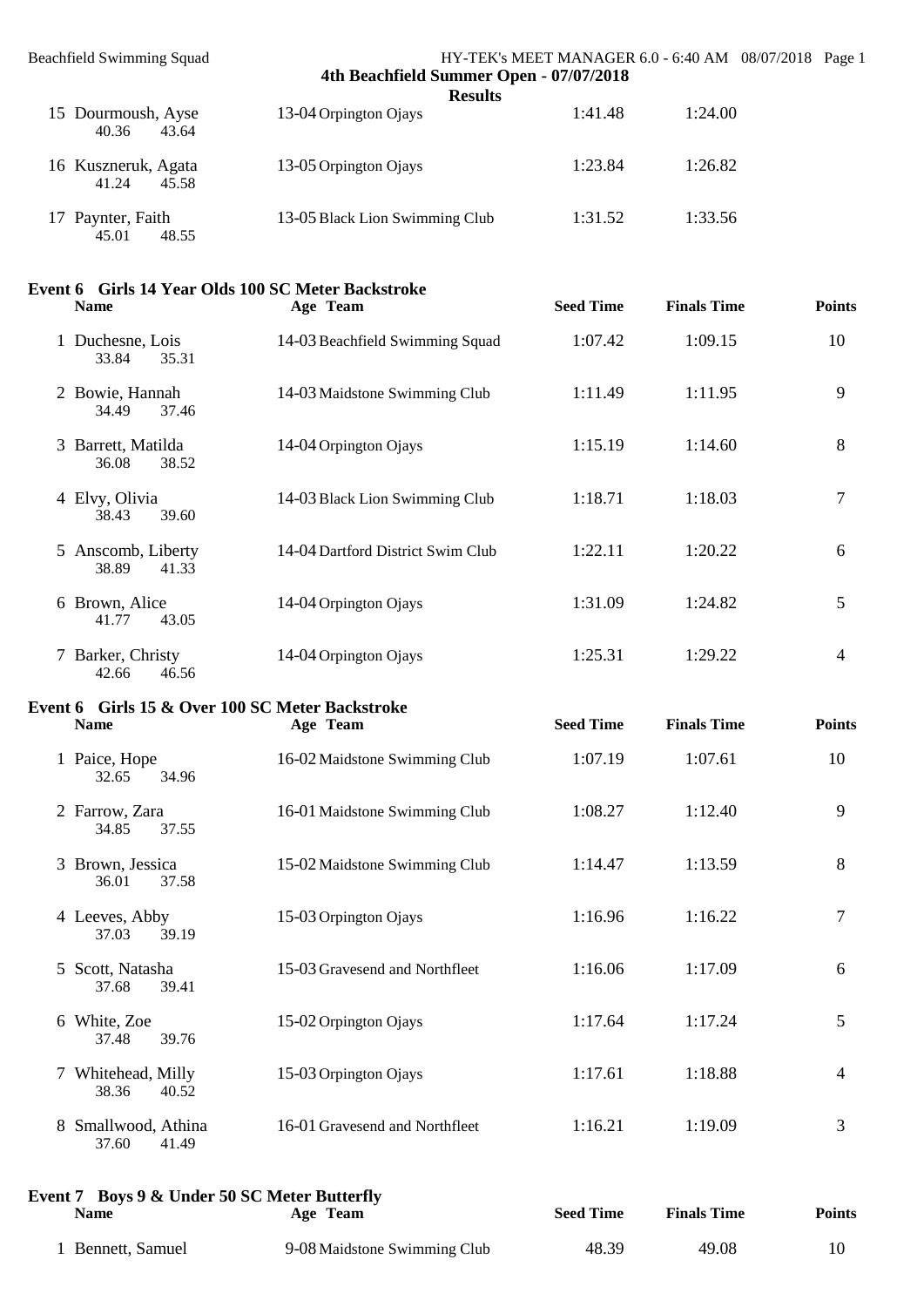|   | <b>Beachfield Swimming Squad</b>                                      | 4th Beachfield Summer Open - 07/07/2018 |                  | HY-TEK's MEET MANAGER 6.0 - 6:40 AM 08/07/2018 Page 1 |               |
|---|-----------------------------------------------------------------------|-----------------------------------------|------------------|-------------------------------------------------------|---------------|
|   | 2 Spicer, Samuel                                                      | <b>Results</b><br>9-08 Orpington Ojays  | <b>NT</b>        | 50.86                                                 | 9             |
|   | 3 Prendergast, Ewan                                                   | 9-09 Tonbridge Swimming Club            | <b>NT</b>        | 51.02                                                 | 8             |
|   | 4 D'Cruz, Zac                                                         | 9-08 Gravesend and Northfleet           | 59.44            | 58.19                                                 | 7             |
|   | --- Nsirim, Jason<br>8.3 Alternating movement of legs or feet         | 9-09 Gravesend and Northfleet           | 47.09            | DQ                                                    |               |
|   | Event 7 Boys 10 Year Olds 50 SC Meter Butterfly<br><b>Name</b>        | Age Team                                | <b>Seed Time</b> | <b>Finals Time</b>                                    | <b>Points</b> |
|   | 1 Burke, Toby                                                         | 10-08 Dartford District Swim Club       | 41.90            | 39.74                                                 | 10            |
|   | 2 Brosch, Mitchel                                                     | 10-07 Edenbridge Piranhas SC            | 56.40            | 41.26                                                 | 9             |
|   | 3 Edwards, Shane                                                      | 10-08 Black Lion Swimming Club          | <b>NT</b>        | 42.14                                                 | 8             |
|   | 4 Herbert, Thomas                                                     | 10-07 Orpington Ojays                   | 41.75            | 42.46                                                 | 7             |
|   | 5 Jessup, Lewis                                                       | 10-07 Edenbridge Piranhas SC            | 44.21            | 42.54                                                 | 6             |
|   | 6 Chinyani, Ethiel                                                    | 10-07 Dartford District Swim Club       | 46.61            | 46.99                                                 | 5             |
|   | 7 Basch, Eren                                                         | 10-07 Gravesend and Northfleet          | 49.43            | 47.93                                                 | 4             |
|   | 8 Prendergast, Connor                                                 | 10-08 Tonbridge Swimming Club           | <b>NT</b>        | 49.38                                                 | 3             |
|   | <b>Event 7 Boys 11 Year Olds 50 SC Meter Butterfly</b><br><b>Name</b> | Age Team                                | <b>Seed Time</b> | <b>Finals Time</b>                                    | <b>Points</b> |
|   | 1 Fisher, Nahum                                                       | 11-06 Black Lion Swimming Club          | 32.93            | 33.33                                                 | 10            |
|   | 2 Long, Thomas                                                        | 11-07 Gravesend and Northfleet          | 33.70            | 36.13                                                 | 9             |
|   | 3 Chadwick, Frank                                                     | 11-07 Maidstone Swimming Club           | 38.36            | 36.64                                                 | 8             |
| 4 | Wise, Jack                                                            | 11-07 Dartford District Swim Club       | 39.69            | 41.11                                                 | 7             |
|   | 5 Pass, Jack                                                          | 11-07 Black Lion Swimming Club          | 38.60            | 41.47                                                 | 6             |
|   | 6 Isaacs, Harri-James                                                 | 11-07 Tonbridge Swimming Club           | 44.24            | 43.43                                                 | 5             |
|   | 7 Young, Zach                                                         | 11-07 Gravesend and Northfleet          | 46.32            | 47.51                                                 | 4             |
|   | 8 Lyons, Monty                                                        | 11-07 Chislehurst Millennium Swim Sq    | NT               | 48.65                                                 | 3             |
|   | 9 Pearce, Blake                                                       | 11-07 Faversham Swimming Club           | 50.28            | 49.38                                                 | 2             |
|   | 10 Willard, Ethan                                                     | 11-07 Black Lion Swimming Club          | NT               | 51.80                                                 | $\mathbf{1}$  |
|   | --- Burke, Jack<br>8.2 Arms not brought forward over the water        | 11-06 Beachfield Swimming Squad         | 52.52            | DQ                                                    |               |
|   | --- Bisht, Arnav<br>8.2 Arms not brought forward simultaneously       | 11-07 Dartford District Swim Club       | <b>NT</b>        | DQ                                                    |               |
|   | --- Kader, Faahim<br>8.2 Arms not brought forward over the water      | 11-07 Dartford District Swim Club       | NT               | DQ                                                    |               |
|   | <b>Event 7 Boys 12 Year Olds 50 SC Meter Butterfly</b><br><b>Name</b> | Age Team                                | <b>Seed Time</b> | <b>Finals Time</b>                                    | <b>Points</b> |
|   | 1 Branch, Albert                                                      | 12-05 Black Lion Swimming Club          | 31.48            | 30.87                                                 | 10            |
|   | 2 Ryan, Samuel                                                        | 12-06 Orpington Ojays                   | 33.05            | 33.20                                                 | 9             |
|   | 3 Burrows, Matt                                                       | 12-05 Maidstone Swimming Club           | 35.19            | 34.80                                                 | 8             |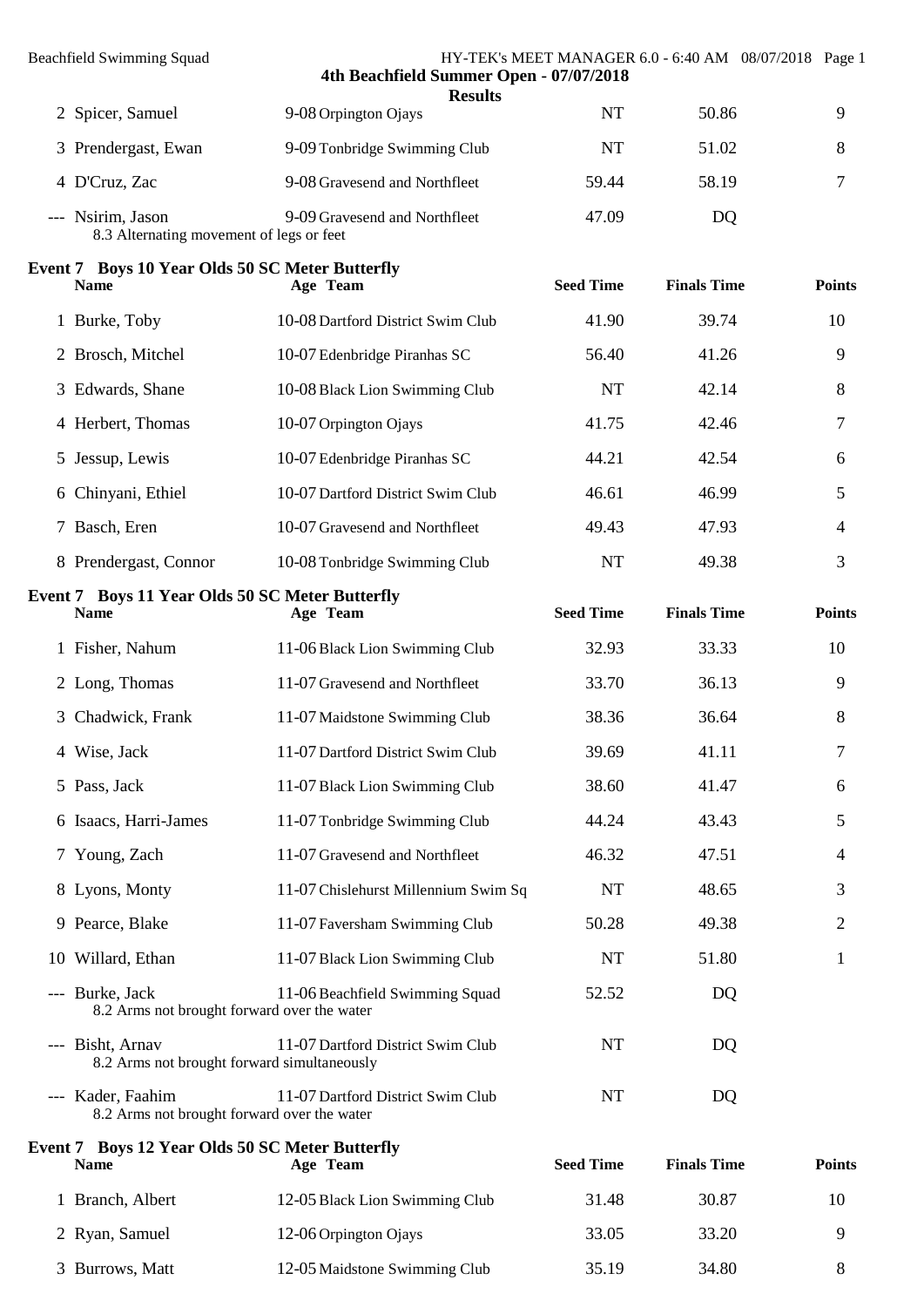| 4 Farrow, Callum                                              | 12-06 Black Lion Swimming Club    | 36.94     | 34.81 | 7              |
|---------------------------------------------------------------|-----------------------------------|-----------|-------|----------------|
| 5 Pearce, Scott                                               | 12-05 Faversham Swimming Club     | 37.14     | 35.53 | 6              |
| 6 Prendergast, Joshua                                         | 12-06 Tonbridge Swimming Club     | 39.70     | 36.03 | 5              |
| 7 Gear, Hayden                                                | 12-05 Sittingbourne and Milton SC | 36.83     | 37.20 | $\overline{4}$ |
| 8 Whybrow, Zachary                                            | 12-05 Maidstone Swimming Club     | 38.45     | 38.05 | 3              |
| 9 Oliver, Daniel                                              | 12-05 Gravesend and Northfleet    | 41.28     | 39.79 | $\overline{2}$ |
| 10 McKean, Aidan                                              | 12-06 Gravesend and Northfleet    | 49.92     | 42.17 | 1              |
| 11 Lawson, Callum                                             | 12-06 Black Lion Swimming Club    | <b>NT</b> | 43.17 |                |
| --- Hicks, Thomas<br>8.3 Alternating movement of legs or feet | 12-05 Maidstone Swimming Club     | 36.36     | DQ    |                |

| <b>Event 7 Boys 13 Year Olds 50 SC Meter Butterfly</b><br><b>Name</b> | Age Team                        | <b>Seed Time</b> | <b>Finals Time</b> | <b>Points</b> |
|-----------------------------------------------------------------------|---------------------------------|------------------|--------------------|---------------|
| Allen, David                                                          | 13-05 Black Lion Swimming Club  | 31.32            | 30.94              | 10            |
| 2 Baar, Joshua                                                        | 13-04 Beachfield Swimming Squad | 42.16            | 31.21              | 9             |
| 3 Reid, Luke                                                          | 13-05 Maidstone Swimming Club   | 32.80            | 31.73              | 8             |
| 4 Morgan, Dominic                                                     | 13-04 Edenbridge Piranhas SC    | 37.93            | 34.12              | 7             |

| <b>Name</b>    | <b>Event 7 Boys 14 Year Olds 50 SC Meter Butterfly</b><br>Age Team | <b>Seed Time</b> | <b>Finals Time</b> | <b>Points</b> |
|----------------|--------------------------------------------------------------------|------------------|--------------------|---------------|
| 7 Garg, Pranav | 13-04 Orpington Ojays                                              | 45.94            | 40.09              |               |
| 6 Long, James  | 13-04 Gravesend and Northfleet                                     | 35.44            | 36.29              |               |
| 5 Fordyce, Max | 13-05 Faversham Swimming Club                                      | 34.50            | 36.03              | 6             |
|                |                                                                    |                  |                    |               |

| 1 Harris, Brandon | 14-03 Beachfield Swimming Squad   | 29.31 | 28.53 | 10 |
|-------------------|-----------------------------------|-------|-------|----|
| 2 Wise, George    | 14-03 Dartford District Swim Club | 30.13 | 29.71 | 9  |
| 3 Isaacs, Oliver  | 14-04 Tonbridge Swimming Club     | 30.30 | 30.72 | 8  |
| 4 Langdown, Ben   | 14-04 Orpington Ojays             | 32.19 | 32.33 |    |
| 5 Dickinson, Sam  | 14-04 Beachfield Swimming Squad   | 35.92 | 32.83 | 6  |
| 6 Morris, Charlie | 14-03 Beachfield Swimming Squad   | 37.24 | 36.38 |    |
| 7 Castle, Samuel  | 14-03 Black Lion Swimming Club    | 38.45 | 37.36 | 4  |

| Event 7 Boys 15 & Over 50 SC Meter Butterfly<br><b>Name</b> | Age Team                        | <b>Seed Time</b> | <b>Finals Time</b> | <b>Points</b> |
|-------------------------------------------------------------|---------------------------------|------------------|--------------------|---------------|
| 1 Carr, Richard                                             | 18-00 Maidstone Swimming Club   | 27.39            | 27.00              | 10            |
| 2 Dickinson, Ed                                             | 17-01 Beachfield Swimming Squad | 29.78            | 29.00              | Q             |
| 3 Carr, David                                               | 21-97 Beachfield Swimming Squad | 33.13            | 29.92              | 8             |
| 4 Carey, Jamie                                              | 17-01 Maidstone Swimming Club   | 30.88            | 30.10              |               |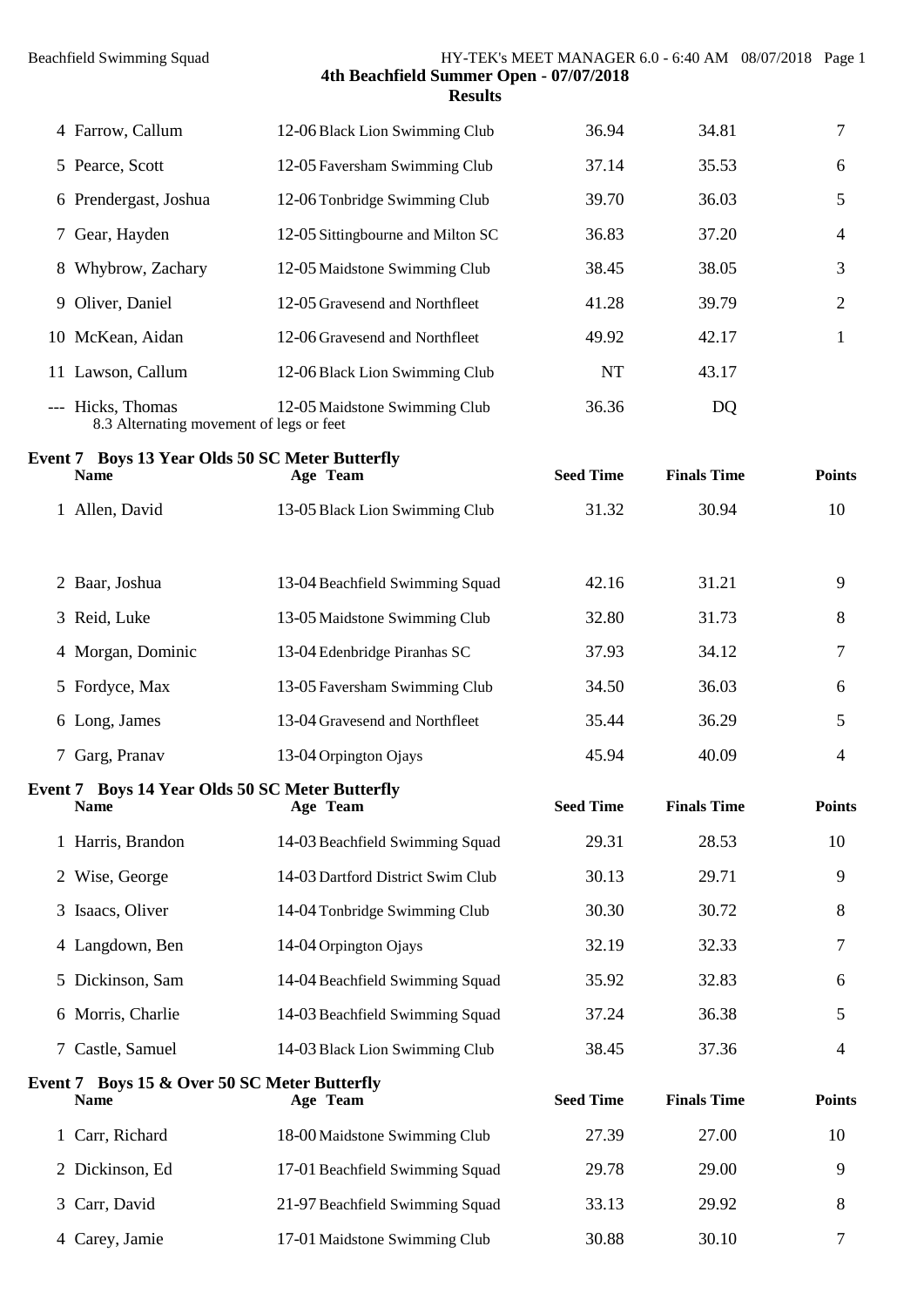| <b>Beachfield Swimming Squad</b>                                | 4th Beachfield Summer Open - 07/07/2018          |                  | HY-TEK's MEET MANAGER 6.0 - 6:40 AM 08/07/2018 Page 1 |                |
|-----------------------------------------------------------------|--------------------------------------------------|------------------|-------------------------------------------------------|----------------|
| 5 Lam, Dexter                                                   | <b>Results</b><br>16-02 Black Lion Swimming Club | 29.69            | 30.14                                                 | 6              |
| 6 Griggs, Joshua                                                | 15-02 Maidstone Swimming Club                    | 31.46            | 30.99                                                 | 5              |
| 7 Birchmore, Billy                                              | 22-96 Orpington Ojays                            | 33.45            | 33.65                                                 | $\overline{4}$ |
| Event 8 Girls 9 & Under 50 SC Meter Butterfly<br><b>Name</b>    | Age Team                                         | <b>Seed Time</b> | <b>Finals Time</b>                                    | <b>Points</b>  |
| 1 Ramsay, Calli                                                 | 9-09 Gravesend and Northfleet                    | 55.27            | 43.92                                                 | 10             |
| 2 Arundell, Bella                                               | 9-09 Gravesend and Northfleet                    | 42.75            | 44.66                                                 | 9              |
| 3 Naylor, Chloe-Ann                                             | 9-09 Sittingbourne and Milton SC                 | 1:02.22          | 46.31                                                 | 8              |
| 4 Fordyce, Molly                                                | 9-08 Faversham Swimming Club                     | 49.73            | 46.73                                                 | 7              |
| 5 Notley, Maddison                                              | 9-09 Black Lion Swimming Club                    | 56.60            | 51.95                                                 | 6              |
| 6 Young, Briony                                                 | 9-08 Maidstone Swimming Club                     | 1:00.00          | 54.57                                                 | 5              |
| 7 Baykun, Veronica                                              | 9-09 Beachfield Swimming Squad                   | 56.00            | 58.21                                                 | $\overline{4}$ |
| Event 8 Girls 10 Year Olds 50 SC Meter Butterfly<br><b>Name</b> | Age Team                                         | <b>Seed Time</b> | <b>Finals Time</b>                                    | <b>Points</b>  |
| 1 Sutton, Shayla                                                | 10-07 Maidstone Swimming Club                    | 43.20            | 38.84                                                 | 10             |
| 2 Hickey, Ava                                                   | 10-08 Orpington Ojays                            | 43.18            | 40.53                                                 | 9              |
| 3 Mitchell, Kara                                                | 10-07 Beachfield Swimming Squad                  | 40.22            | 41.21                                                 | 8              |
| 4 Watson, Leah                                                  | 10-07 Black Lion Swimming Club                   | 42.56            | 42.70                                                 | 7              |
| 5 Field, Charlotte                                              | 10-08 Orpington Ojays                            | 46.04            | 42.99                                                 | 6              |
| 6 Linder, Chloe                                                 | 10-07 Sittingbourne and Milton SC                | 48.90            | 44.03                                                 | 5              |
| 7 Cartwright, Amelia                                            | 10-08 Sittingbourne and Milton SC                | 1:15.75          | 46.39                                                 | 4              |
| 8 Pascoe, Sarah                                                 | 10-07 Tonbridge Swimming Club                    | 52.26            | 46.61                                                 | 3              |
| 9 Jurs, Martha                                                  | 10-07 Black Lion Swimming Club                   | 46.68            | 48.17                                                 | $\overline{2}$ |
| 10 Pope, Mia                                                    | 10-08 Sittingbourne and Milton SC                | 54.60            | 48.59                                                 | $\mathbf{1}$   |
| 11 Legge, Danielle                                              | 10-08 Black Lion Swimming Club                   | NT               | 50.92                                                 |                |
| 12 Ekstrom, Freja                                               | 10-08 Maidstone Swimming Club                    | 52.42            | 51.83                                                 |                |
| --- Cioran, Olivia<br>8.3 Alternating movement of legs or feet  | 10-08 Orpington Ojays                            | 54.17            | DQ                                                    |                |
| Event 8 Girls 11 Year Olds 50 SC Meter Butterfly<br><b>Name</b> | Age Team                                         | <b>Seed Time</b> | <b>Finals Time</b>                                    | <b>Points</b>  |
| 1 Marshall, Charlotte                                           | 11-06 Black Lion Swimming Club                   | 35.90            | 35.53                                                 | 10             |
| 2 Conner, Amy                                                   | 11-06 Maidstone Swimming Club                    | 35.75            | 35.82                                                 | 9              |
| 3 Arundell, Kahlen                                              | 11-07 Gravesend and Northfleet                   | 37.00            | 37.51                                                 | 8              |
| 4 Richards, Daisy                                               | 11-07 Beachfield Swimming Squad                  | 35.24            | 38.03                                                 | 7              |
| 5 Burke, Lilly-Rose                                             | 11-06 Beachfield Swimming Squad                  | 41.72            | 40.58                                                 | 6              |
| 6 Bond, Lauren                                                  | 11-06 Orpington Ojays                            | NT               | 41.80                                                 | 5              |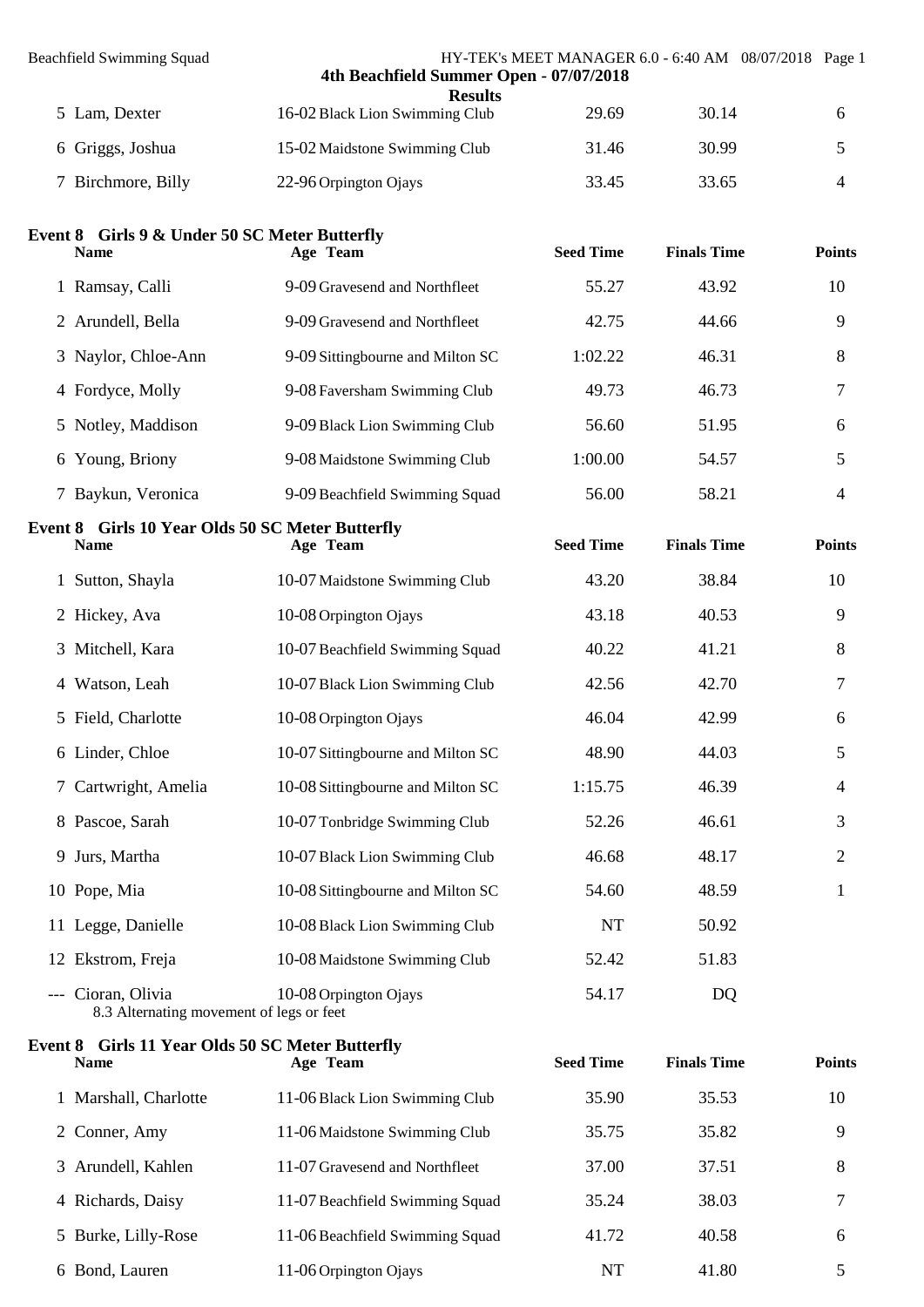|    | 7 Kirkby, Phoebe                                                    | 11-06 Tonbridge Swimming Club                                                          | 41.50   | 42.42 | 4              |
|----|---------------------------------------------------------------------|----------------------------------------------------------------------------------------|---------|-------|----------------|
|    | 8 Pye, Gracie                                                       | 11-07 Dartford District Swim Club                                                      | 42.49   | 42.86 | 3              |
|    | 9 Geake, Emily                                                      | 11-07 Tonbridge Swimming Club                                                          | 50.76   | 45.78 | $\overline{2}$ |
|    | 10 Rousell, Nieve                                                   | 11-07 Gravesend and Northfleet                                                         | 47.08   | 48.33 |                |
| 11 | Baker, Lorelai                                                      | 11-07 Black Lion Swimming Club                                                         | 1:06.85 | 54.75 |                |
|    | --- Harragin, Summer<br>8.2 Arms not brought forward over the water | 11-07 Orpington Ojays                                                                  | NT      | DQ    |                |
|    | --- Humphreys, Ruby                                                 | 11-07 Maidstone Swimming Club<br>10.2 A swimmer did not cover the whole distance - DNF | 47.61   | 48.17 |                |

|   | <b>Event 8 Girls 12 Year Olds 50 SC Meter Butterfly</b><br><b>Name</b> | Age Team                          | <b>Seed Time</b> | <b>Finals Time</b> | Points         |
|---|------------------------------------------------------------------------|-----------------------------------|------------------|--------------------|----------------|
|   | 1 Outram, Abbie                                                        | 12-06 Maidstone Swimming Club     | 33.60            | 33.91              | 10             |
|   | 2 Bennett, Emma                                                        | 12-05 Maidstone Swimming Club     | 36.41            | 34.73              | 9              |
|   | 3 Londesbrough, Amy                                                    | 12-05 Black Lion Swimming Club    | 33.79            | 35.20              | 8              |
|   | 4 Peel, Eve                                                            | 12-05 Orpington Ojays             | 39.41            | 35.27              | $\overline{7}$ |
| 5 | Mathurin, Laila                                                        | 12-05 City of Rochester           | 34.90            | 35.45              | 6              |
|   | 6 Martin, Evie                                                         | 12-05 Dartford District Swim Club | 37.71            | 36.12              | 5              |
|   | 7 Bennett, Ellie-May                                                   | 12-05 Black Lion Swimming Club    | 35.25            | 36.22              | $\overline{4}$ |
|   | 8 Geake, Holly                                                         | 12-05 Tonbridge Swimming Club     | 38.04            | 36.88              | 3              |
|   | 9 Moerman, Kayla                                                       | 12-06 Beachfield Swimming Squad   | 35.21            | 37.56              | $\overline{2}$ |
|   | 10 O'Neill, Sophia                                                     | 12-06 Orpington Ojays             | 37.16            | 37.62              | $\mathbf{1}$   |
|   | 11 Cunliffe, Emma                                                      | 12-06 Black Lion Swimming Club    | 38.82            | 38.14              |                |
|   | 12 Mullins, Tamzin                                                     | 12-05 Herne Bay SC                | 39.34            | 39.89              |                |
|   | 13 Sharp, Megan                                                        | 12-05 Tonbridge Swimming Club     | 40.64            | 40.82              |                |
|   | 14 Pope, Beth                                                          | 12-06 Sittingbourne and Milton SC | 41.85            | 41.28              |                |
|   | 15 Lewzey, Erin                                                        | 12-06 Edenbridge Piranhas SC      | 46.14            | 41.91              |                |
|   | 16 Marsh, Tarryn                                                       | 12-05 Beachfield Swimming Squad   | 1:00.00          | 45.04              |                |
|   | 17 Robins, Grace                                                       | 12-06 Black Lion Swimming Club    | NT               | 46.46              |                |
|   | --- Everson, Lily-Ann<br>4.4 Starting before starting signal           | 12-06 Black Lion Swimming Club    | 48.29            | DQ                 |                |

| Event 8 Girls 13 Year Olds 50 SC Meter Butterfly<br><b>Name</b> | Age Team                          | <b>Seed Time</b> | <b>Finals Time</b> | <b>Points</b> |
|-----------------------------------------------------------------|-----------------------------------|------------------|--------------------|---------------|
| Ebbage, Caitlin                                                 | 13-05 Tonbridge Swimming Club     | 30.74            | 29.76              | 10            |
| 2 Nisbet, Erin                                                  | 13-05 Tonbridge Swimming Club     | 32.74            | 32.12              | Q             |
| 3 Allistone, Daisy                                              | 13-04 Maidstone Swimming Club     | 31.64            | 32.42              | 8             |
| 4 Bisrat, Jessica                                               | 13-05 Dartford District Swim Club | 32.13            | 33.13              |               |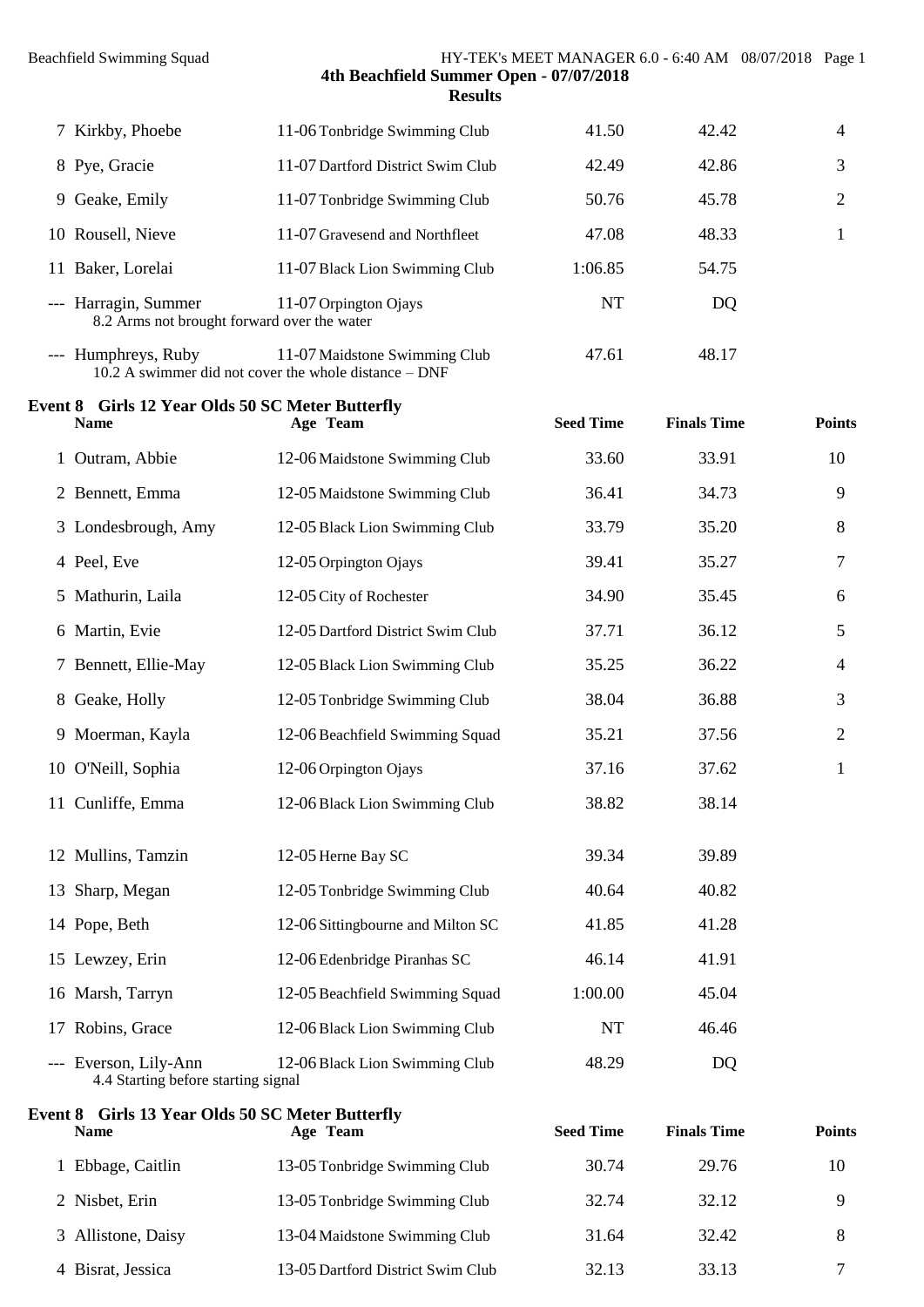|    | 5 Jackson, Samantha                                                    | 13-05 Orpington Ojays             | 33.80            | 33.31              | 6              |
|----|------------------------------------------------------------------------|-----------------------------------|------------------|--------------------|----------------|
|    | 6 Durnford, Lily                                                       | 13-04 Beachfield Swimming Squad   | 35.51            | 33.43              | 5              |
|    | 7 Jolley-Ellis, Blythe                                                 | 13-04 Orpington Ojays             | 36.33            | 34.11              | $\overline{4}$ |
|    | 8 Hall, Freya                                                          | 13-05 Dartford District Swim Club | 33.95            | 34.50              | 3              |
| 9. | Clarke, Isabella                                                       | 13-05 Black Lion Swimming Club    | 35.46            | 35.09              | $\overline{2}$ |
|    | 10 Dolman, Grace                                                       | 13-04 Beachfield Swimming Squad   | 36.67            | 35.26              | 1              |
|    | 11 Young, Nell                                                         | 13-04 Gravesend and Northfleet    | 37.43            | 36.41              |                |
|    | 12 Ismail, Safiyah                                                     | 13-04 Orpington Ojays             | 36.81            | 36.62              |                |
|    | 13 Ray, Olivia                                                         | 13-04 Gravesend and Northfleet    | 38.63            | 36.66              |                |
|    | 14 Dourmoush, Ayse                                                     | 13-04 Orpington Ojays             | 38.23            | 37.57              |                |
|    | 15 Baker, Kayla                                                        | 13-05 Black Lion Swimming Club    | 36.87            | 38.16              |                |
|    | 16 Brown, Ellie                                                        | 13-05 Orpington Ojays             | 37.35            | 38.28              |                |
| 17 | Parthasarathy, Thrisha                                                 | 13-04 Orpington Ojays             | 44.25            | 39.02              |                |
|    | 18 Cioran, Alexandra                                                   | 13-04 Orpington Ojays             | 39.35            | 41.04              |                |
|    | 19 Baykun, Julia                                                       | 13-04 Beachfield Swimming Squad   | 45.00            | 41.84              |                |
|    | 20 Burke, Bethany                                                      | 13-05 Dartford District Swim Club | 41.13            | 43.49              |                |
|    |                                                                        |                                   |                  |                    |                |
|    | <b>Event 8 Girls 14 Year Olds 50 SC Meter Butterfly</b><br><b>Name</b> | Age Team                          | <b>Seed Time</b> | <b>Finals Time</b> | <b>Points</b>  |
|    | 1 Bowie, Hannah                                                        | 14-03 Maidstone Swimming Club     | 32.57            | 32.24              | 10             |
|    | 2 Duchesne, Lois                                                       | 14-03 Beachfield Swimming Squad   | 33.58            | 34.33              | 9              |
|    | 3 Gollapudy, Radha                                                     | 14-03 Orpington Ojays             | 35.18            | 35.38              | 8              |
|    | 4 Hopper, Leoni                                                        | 14-04 Beachfield Swimming Squad   | 41.67            | 36.08              | 7              |
|    | 5 Hopper, Amelia                                                       | 14-04 Beachfield Swimming Squad   | 53.38            | 37.54              | 6              |
|    | 6 Hawkins, Anna                                                        | 14-03 Orpington Ojays             | 39.11            | 38.05              | 5              |
|    | 7 Barker, Christy                                                      | 14-04 Orpington Ojays             | 35.89            | 38.47              | 4              |
|    | 8 Bodenham, Natasha                                                    | 14-04 Maidstone Swimming Club     | 35.78            | 38.59              | 3              |
|    | 9 Brown, Alice                                                         | 14-04 Orpington Ojays             | 45.14            | 39.77              | $\overline{2}$ |
|    | Event 8 Girls 15 & Over 50 SC Meter Butterfly<br><b>Name</b>           | Age Team                          | <b>Seed Time</b> | <b>Finals Time</b> | <b>Points</b>  |
|    | 1 Mckean, Georgia                                                      | 15-03 Gravesend and Northfleet    | 33.33            | 31.97              | 10             |
|    | 2 Durrant, Matilda                                                     | 15-02 Beachfield Swimming Squad   | 32.44            | 32.99              | 9              |
| 3  | Williams, Ellie                                                        | 15-03 Black Lion Swimming Club    | 32.46            | 33.02              | 8              |
|    | 4 Smallwood, Athina                                                    | 16-01 Gravesend and Northfleet    | 33.68            | 33.59              | 7              |

6 Thomas, Polly 17-01 Beachfield Swimming Squad 35.18 34.57 5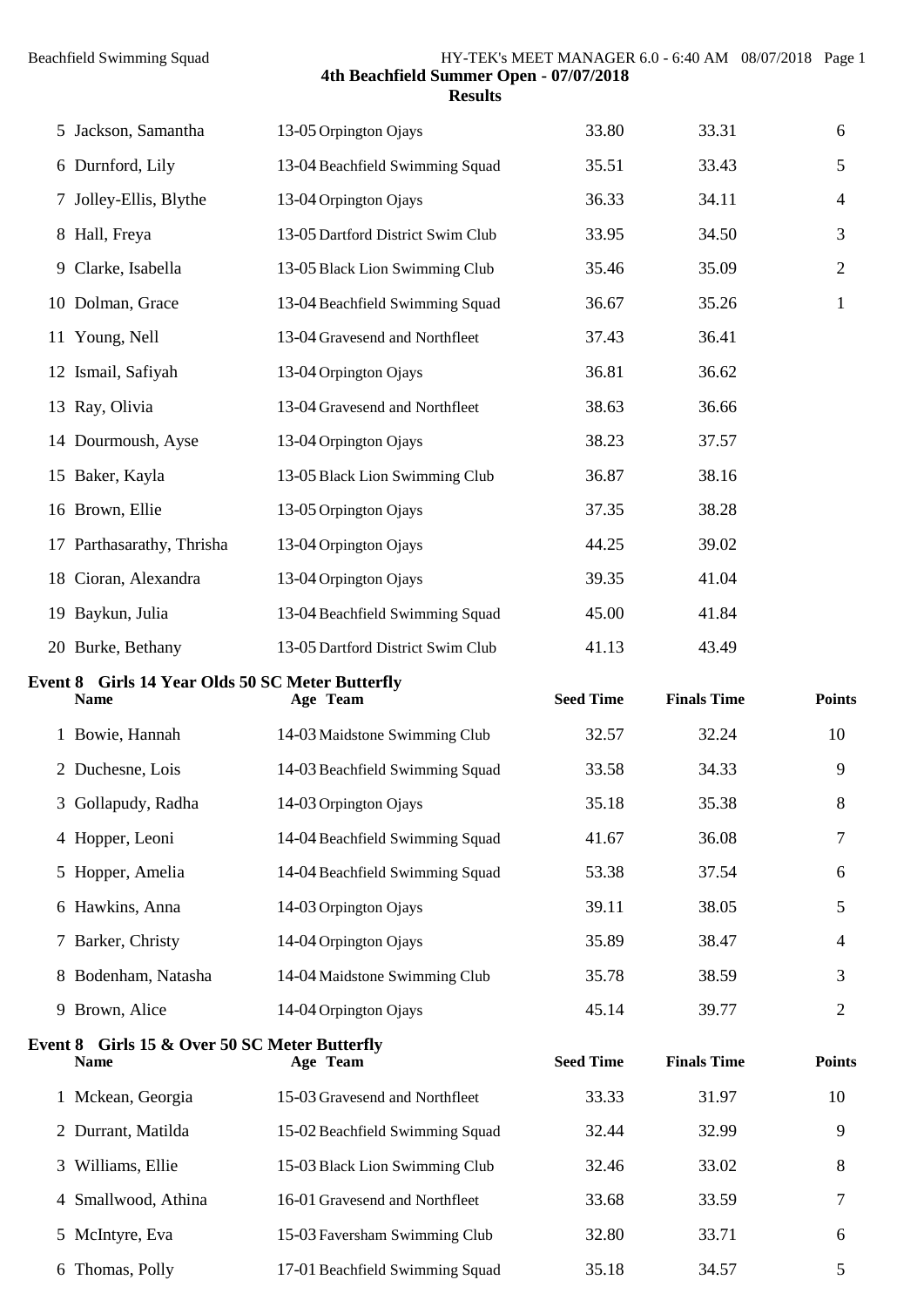|   | 7 Brown, Jessica                                       | 15-02 Maidstone Swimming Club | 35.30 | 34.77 | $\overline{4}$ |
|---|--------------------------------------------------------|-------------------------------|-------|-------|----------------|
| 8 | White, Zoe                                             | 15-02 Orpington Ojays         | 36.34 | 35.90 | 3              |
|   | 9 Langdown, Rachel                                     | 16-02 Orpington Ojays         | 35.17 | 36.13 | 2              |
|   | 10 Whitehead, Milly                                    | 15-03 Orpington Ojays         | 34.86 | 36.74 |                |
|   | --- Paice, Hope<br>4.4 Starting before starting signal | 16-02 Maidstone Swimming Club | 30.99 | DQ    |                |

# **Event 9 Boys 9 & Under 100 SC Meter Freestyle**

| <b>Name</b>                                | Age Team                      | <b>Seed Time</b> | <b>Finals Time</b> | <b>Points</b> |
|--------------------------------------------|-------------------------------|------------------|--------------------|---------------|
| 1 Russell-Gridley, Lucca<br>40.67<br>46.01 | 9-09 Black Lion Swimming Club | 1:44.89          | 1:26.68            | 10            |
| 2 D'Cruz, Zac<br>49.75<br>54.49            | 9-08 Gravesend and Northfleet | 1:50.00          | 1:44.24            | Q             |
| 3 Buciumas, Robert<br>58.28<br>49.94       | 9-09 Orpington Ojays          | NT               | 1:48.22            |               |

#### **Event 9 Boys 10 Year Olds 100 SC Meter Freestyle Name Age Team Seed Time Finals Time Points**

| <b>Name</b>                     |                                              | Event 9 Boys 11 Year Olds 100 SC Meter Freestyle<br>Age Team | <b>Seed Time</b> | <b>Finals Time</b> | <b>Points</b>  |
|---------------------------------|----------------------------------------------|--------------------------------------------------------------|------------------|--------------------|----------------|
| --- Dennis, James<br>44.97      | 4.4 Starting before starting signal<br>51.51 | 10-08 Maidstone Swimming Club                                | <b>NT</b>        | DQ                 |                |
| 9 Devey, Zachary<br>44.08       | 52.23                                        | 10-07 Tonbridge Swimming Club                                | <b>NT</b>        | 1:36.31            | $\overline{2}$ |
| 8 Chinyani, Ethiel<br>40.21     | 45.87                                        | 10-07 Dartford District Swim Club                            | 1:26.44          | 1:26.08            | 3              |
| 7 Herbert, Thomas<br>40.41      | 44.92                                        | 10-07 Orpington Ojays                                        | 1:24.95          | 1:25.33            | $\overline{4}$ |
| 6 Basch, Eren<br>40.32          | 44.54                                        | 10-07 Gravesend and Northfleet                               | 1:40.04          | 1:24.86            | 5              |
| 5 Stockwell, Liam<br>40.44      | 44.06                                        | 10-07 Maidstone Swimming Club                                | 1:33.76          | 1:24.50            | 6              |
| 4 Edwards, Shane<br>38.52       | 44.09                                        | 10-08 Black Lion Swimming Club                               | 1:21.13          | 1:22.61            | $\overline{7}$ |
| 3 Youseman, Alex<br>39.38       | 42.72                                        | 10-07 Black Lion Swimming Club                               | <b>NT</b>        | 1:22.10            | 8              |
| 2 Cowley Antelo, Ruben<br>36.99 | 40.26                                        | 10-07 Tonbridge Swimming Club                                | 1:16.71          | 1:17.25            | 9              |
| 1 Moroianu, Luca<br>36.48       | 39.10                                        | 10-08 Maidstone Swimming Club                                | 1:21.62          | 1:15.58            | 10             |
|                                 |                                              |                                                              |                  |                    |                |

1 Fisher, Nahum 11-06 Black Lion Swimming Club 1:09.37 1:07.05 10 32.19 34.86 2 Long, Thomas 11-07 Gravesend and Northfleet 1:07.30 1:07.46 9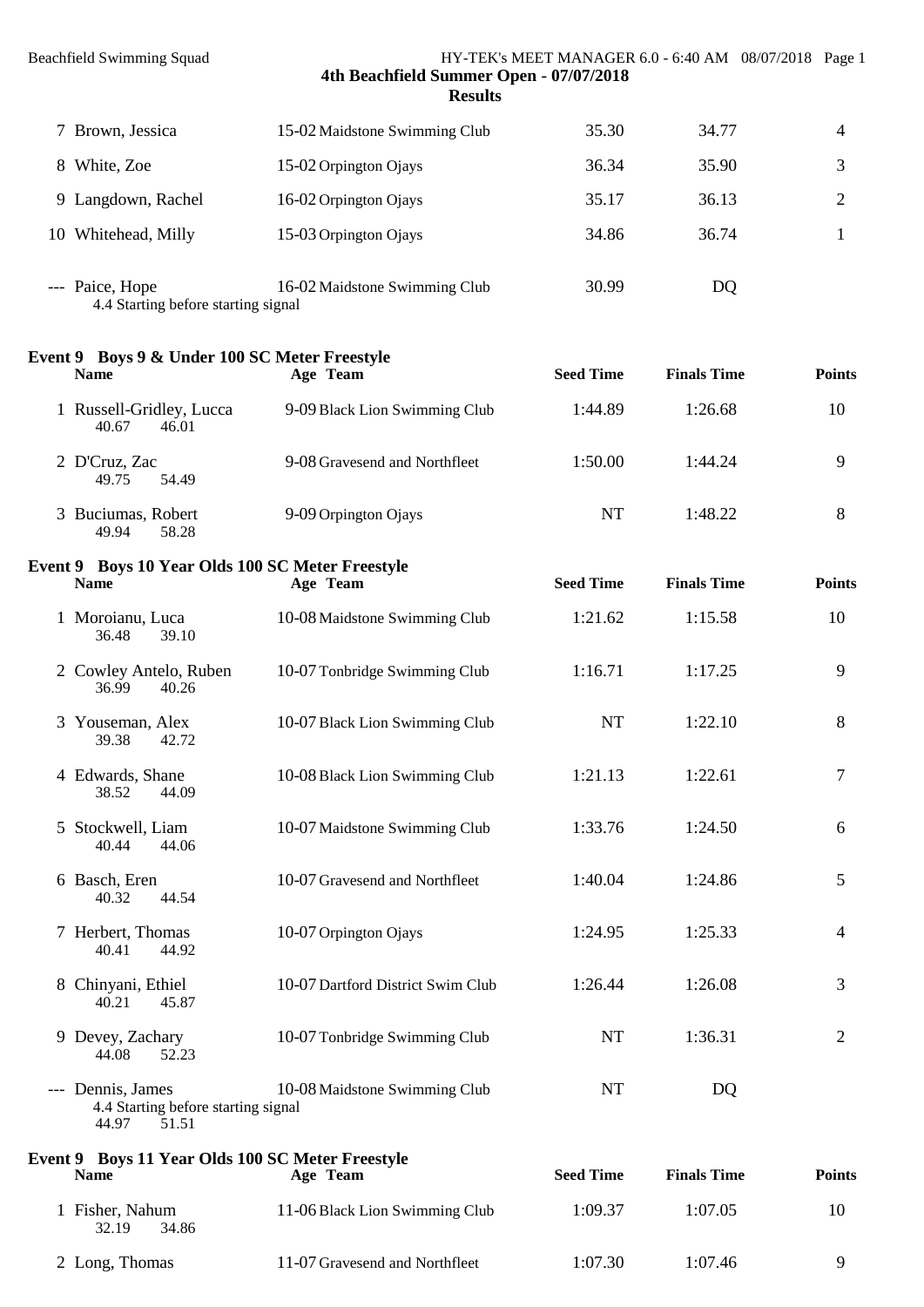| 32.24<br>35.22                                                  |                                      |                  |                    |                |
|-----------------------------------------------------------------|--------------------------------------|------------------|--------------------|----------------|
| 3 Cavasino, Niccolo<br>36.25<br>40.57                           | 11-06 Orpington Ojays                | 1:18.06          | 1:16.82            | 8              |
| 4 McRobb, Gregor<br>35.30<br>44.29                              | 11-06 Faversham Swimming Club        | <b>NT</b>        | 1:19.59            | $\tau$         |
| 5 Sharman, Ethan<br>38.19<br>43.71                              | 11-06 Faversham Swimming Club        | NT               | 1:21.90            | 6              |
| 6 Nsirim, Joshua<br>39.89<br>42.13                              | 11-07 Gravesend and Northfleet       | 1:30.00          | 1:22.02            | 5              |
| 7 Lyons, Monty<br>41.57<br>44.63                                | 11-07 Chislehurst Millennium Swim Sq | NT               | 1:26.20            | $\overline{4}$ |
| 8 Willard, Ethan<br>42.29<br>45.84                              | 11-07 Black Lion Swimming Club       | 1:28.71          | 1:28.13            | 3              |
| 9 Nicholls, Samuel<br>42.74<br>46.39                            | 11-07 Gravesend and Northfleet       | 1:36.00          | 1:29.13            | $\overline{c}$ |
| 10 Peaper, Joshua<br>41.88<br>48.25                             | 11-07 Maidstone Swimming Club        | 1:33.54          | 1:30.13            | $\mathbf{1}$   |
| 11 Isaacs, Harri-James<br>41.26<br>49.43                        | 11-07 Tonbridge Swimming Club        | 1:27.07          | 1:30.69            |                |
| 12 Bisht, Arnav<br>50.70<br>42.63                               | 11-07 Dartford District Swim Club    | 1:40.20          | 1:33.33            |                |
| 13 Buckley, Joseph<br>43.96<br>49.73                            | 11-07 Orpington Ojays                | 1:47.01          | 1:33.69            |                |
| 14 Bowley, Taylor<br>56.13<br>45.68                             | 11-07 Gravesend and Northfleet       | 2:02.00          | 1:41.81            |                |
| 15 Kader, Faahim<br>54.04 1:06.21                               | 11-07 Dartford District Swim Club    | 2:18.19          | 2:00.25            |                |
| Event 9 Boys 12 Year Olds 100 SC Meter Freestyle<br><b>Name</b> |                                      | <b>Seed Time</b> | <b>Finals Time</b> |                |
|                                                                 | Age Team                             |                  |                    | <b>Points</b>  |
| 1 Oliver, Daniel<br>35.61<br>32.60                              | 12-05 Gravesend and Northfleet       | 1:12.85          | 1:08.21            | 10             |
| 2 Hicks, Thomas<br>33.38<br>35.34                               | 12-05 Maidstone Swimming Club        | 1:11.32          | 1:08.72            | 9              |
| 3 Howe, Ethan<br>36.94<br>40.58                                 | 12-06 Black Lion Swimming Club       | 1:17.48          | 1:17.52            | 8              |
| 4 Pieri, James<br>43.25<br>42.24                                | 12-05 Beachfield Swimming Squad      | 1:30.00          | 1:25.49            | $\tau$         |
| 5 McKean, Aidan<br>42.43<br>43.52                               | 12-06 Gravesend and Northfleet       | 1:21.87          | 1:25.95            | 6              |
| 6 Williams, Thomas<br>55.08<br>50.07                            | 12-06 Gravesend and Northfleet       | 1:47.00          | 1:45.15            | 5              |
| Event 9 Boys 13 Year Olds 100 SC Meter Freestyle<br><b>Name</b> | Age Team                             | <b>Seed Time</b> | <b>Finals Time</b> | <b>Points</b>  |
| 1 Allen, David                                                  | 13-05 Black Lion Swimming Club       | 59.61            | 59.98              | 10             |
|                                                                 |                                      |                  |                    |                |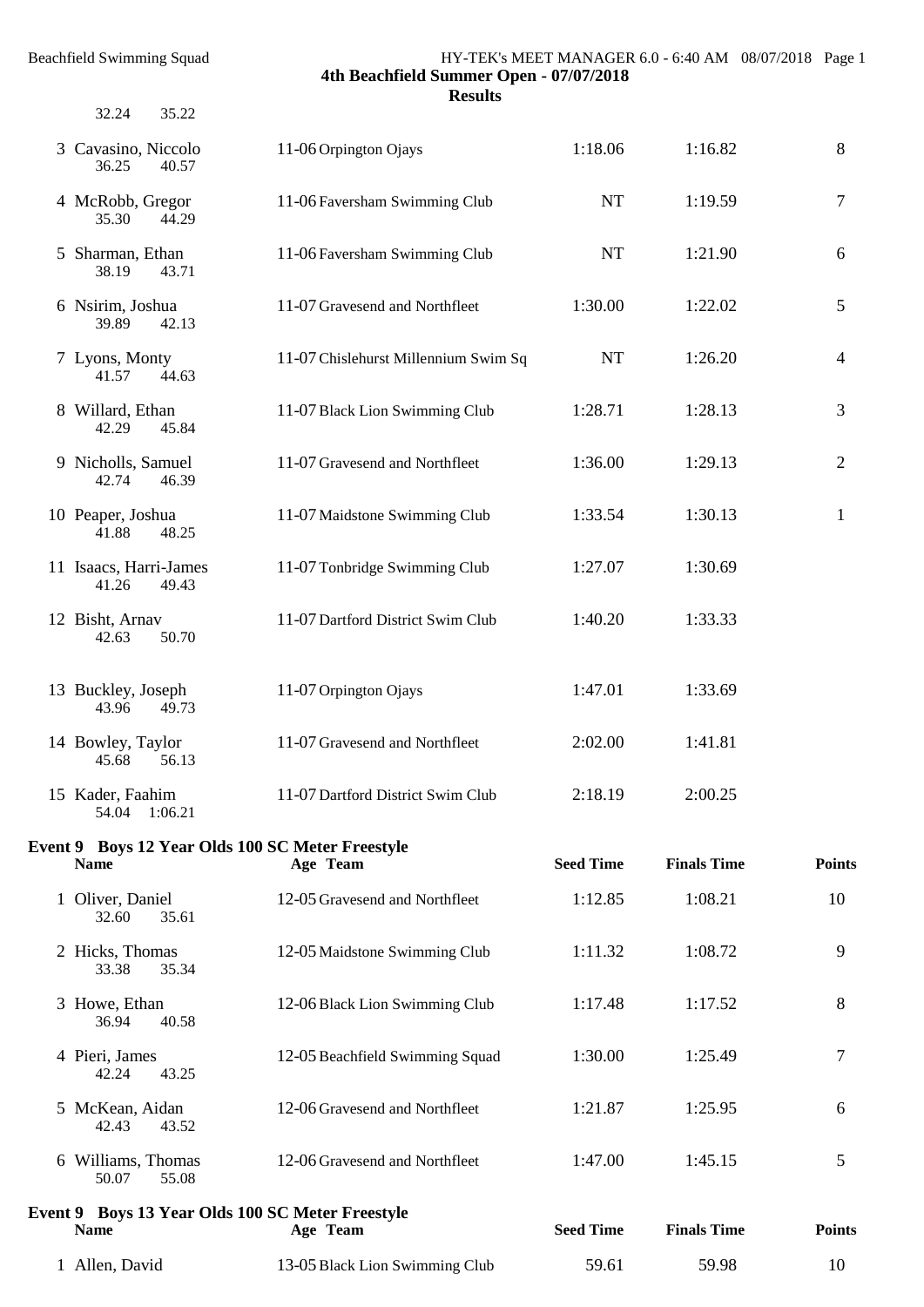**Results**

| 28.81<br>31.17                                                      |                                   |                  |                    |                |
|---------------------------------------------------------------------|-----------------------------------|------------------|--------------------|----------------|
| 2 Morgan, Dominic<br>30.34<br>32.94                                 | 13-04 Edenbridge Piranhas SC      | 1:07.07          | 1:03.28            | 9              |
| 3 Henbest, Toby<br>32.96<br>34.49                                   | 13-04 Tonbridge Swimming Club     | 1:12.75          | 1:07.45            | 8              |
| 4 Fordyce, Max<br>33.57<br>36.04                                    | 13-05 Faversham Swimming Club     | 1:07.91          | 1:09.61            | 7              |
| 5 Long, James<br>35.88<br>34.50                                     | 13-04 Gravesend and Northfleet    | 1:09.06          | 1:10.38            | 6              |
| 6 Kapatos, Apostolos<br>34.12<br>37.11                              | 13-05 Dartford District Swim Club | 1:12.00          | 1:11.23            | 5              |
| 7 Rowbottom, Joe<br>36.38<br>40.53                                  | 13-04 Beachfield Swimming Squad   | 1:20.02          | 1:16.91            | $\overline{4}$ |
| 8 Caller, Jamie<br>40.28<br>37.17                                   | 13-05 Black Lion Swimming Club    | 1:19.17          | 1:17.45            | 3              |
| 9 Rodriguez-Aparicio, Mateo 13-05 Orpington Ojays<br>37.89<br>44.25 |                                   | 1:21.02          | 1:22.14            | $\overline{c}$ |
| 10 Garg, Pranav<br>37.96<br>44.69                                   | 13-04 Orpington Ojays             | <b>NT</b>        | 1:22.65            | $\mathbf 1$    |
| Event 9 Boys 14 Year Olds 100 SC Meter Freestyle<br><b>Name</b>     | Age Team                          | <b>Seed Time</b> | <b>Finals Time</b> | <b>Points</b>  |
| 1 Wise, George<br>28.62<br>30.36                                    | 14-03 Dartford District Swim Club | 1:01.11          | 58.98              | 10             |
| 2 Cheverst, Jack<br>33.60<br>30.79                                  | 14-04 Black Lion Swimming Club    | 1:05.75          | 1:04.39            | 9              |
| 3 Dickinson, Sam<br>31.64<br>32.93                                  | 14-04 Beachfield Swimming Squad   | 1:07.72          | 1:04.57            | $8\,$          |
| 4 Magee-Brown, Thomas<br>32.77<br>34.11                             | 14-03 Orpington Ojays             | 1:17.51          | 1:06.88            | 7              |
| 5 Thom, James<br>31.50<br>35.43                                     | 14-03 Dartford District Swim Club | 1:07.56          | 1:06.93            | 6              |
| 6 Kapatos, Frangiskos<br>31.95<br>37.05                             | 14-04 Dartford District Swim Club | 1:10.40          | 1:09.00            | 5              |
| 7 Morris, Charlie<br>33.44<br>36.62                                 | 14-03 Beachfield Swimming Squad   | 1:12.03          | 1:10.06            | 4              |
| 8 Castle, Samuel<br>38.32<br>35.02                                  | 14-03 Black Lion Swimming Club    | 1:16.16          | 1:13.34            | 3              |
| Event 9 Boys 15 & Over 100 SC Meter Freestyle<br><b>Name</b>        | Age Team                          | <b>Seed Time</b> | <b>Finals Time</b> | <b>Points</b>  |
| 1 Carr, Richard<br>28.33<br>25.98                                   | 18-00 Maidstone Swimming Club     | 54.65            | 54.31              | 10             |
| 2 Smith, Finlay<br>28.29<br>29.64                                   | 15-03 Maidstone Swimming Club     | 59.37            | 57.93              | 9              |
| 3 Lafferty, Dominic                                                 | 15-02 Black Lion Swimming Club    | 59.94            | 58.92              | 8              |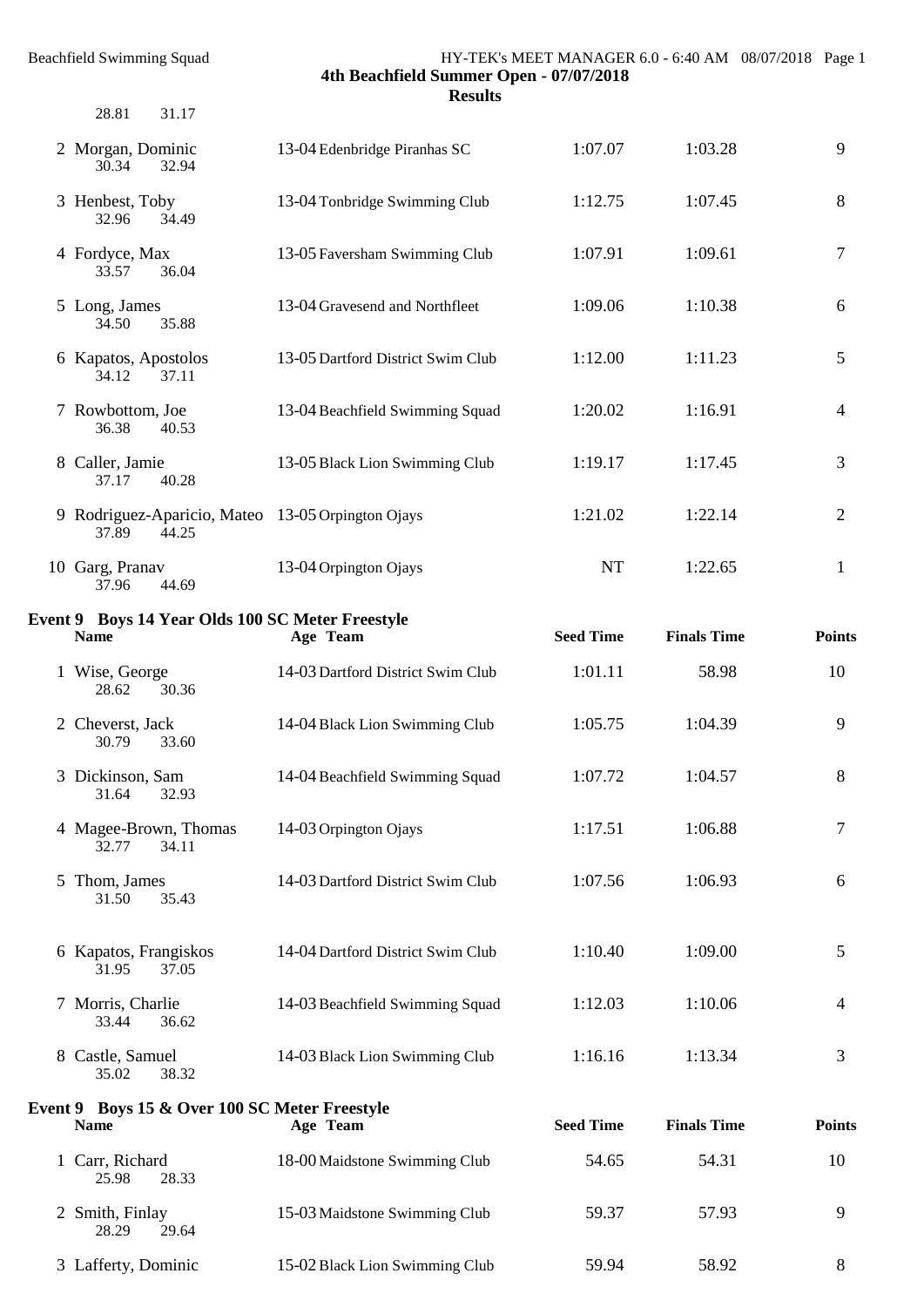| 28.42<br>30.50                       |                                   |         |         |                |
|--------------------------------------|-----------------------------------|---------|---------|----------------|
| 4 Lam, Dexter<br>28.57<br>30.63      | 16-02 Black Lion Swimming Club    | 58.37   | 59.20   | 7              |
| 5 Peel, Max<br>28.63<br>31.02        | 15-03 Orpington Ojays             | 59.44   | 59.65   | 6              |
| 6 Moulton, Max<br>30.45<br>32.87     | 15-03 Dartford District Swim Club | 1:00.46 | 1:03.32 | 5.             |
| 7 Birchmore, Billy<br>33.34<br>37.27 | 22-96 Orpington Ojays             | 1:08.20 | 1:10.61 | $\overline{4}$ |

## **Event 10 Girls 9 & Under 100 SC Meter Freestyle**

| <b>Name</b>                          | Age Team                            | <b>Seed Time</b> | <b>Finals Time</b> | <b>Points</b>  |
|--------------------------------------|-------------------------------------|------------------|--------------------|----------------|
| 1 Ramsay, Calli<br>43.21<br>38.56    | 9-09 Gravesend and Northfleet       | 1:35.00          | 1:21.77            | 10             |
| 2 Kienlen, Willow<br>40.79<br>44.83  | 9-08 Tonbridge Swimming Club        | 1:35.13          | 1:25.62            | 9              |
| 3 Fordyce, Molly<br>40.66<br>45.68   | 9-08 Faversham Swimming Club        | 1:22.40          | 1:26.34            | 8              |
| 4 Notley, Maddison<br>46.89<br>41.48 | 9-09 Black Lion Swimming Club       | 1:34.32          | 1:28.37            | 7              |
| 5 Arundell, Bella<br>43.17<br>46.05  | 9-09 Gravesend and Northfleet       | 1:30.00          | 1:29.22            | 6              |
| 6 Mallard, Ellia<br>44.09<br>51.65   | 9-09 Gravesend and Northfleet       | 1:48.00          | 1:35.74            | 5 <sup>5</sup> |
| 7 Lyons, Daisy<br>53.72<br>1:00.39   | 9-08 Chislehurst Millennium Swim Sq | NT               | 1:54.11            | 4              |
|                                      |                                     |                  |                    |                |

# **Event 10 Girls 10 Year Olds 100 SC Meter Freestyle**

| <b>Name</b>                          | Age Team                          | <b>Seed Time</b> | <b>Finals Time</b> | <b>Points</b>  |
|--------------------------------------|-----------------------------------|------------------|--------------------|----------------|
| 1 Smith, Evie<br>33.83<br>36.58      | 10-07 Maidstone Swimming Club     | 1:14.10          | 1:10.41            | 10             |
| 2 Healy, Isla<br>38.98<br>36.04      | 10-08 Sittingbourne and Milton SC | 1:18.60          | 1:15.02            | 9              |
| 3 Field, Charlotte<br>39.37<br>36.79 | 10-08 Orpington Ojays             | 1:20.34          | 1:16.16            | 8              |
| 4 Sutton, Shayla<br>36.79<br>41.21   | 10-07 Maidstone Swimming Club     | 1:34.50          | 1:18.00            | 7              |
| 5 Hickey, Ava<br>40.42<br>37.59      | 10-08 Orpington Ojays             | 1:19.41          | 1:18.01            | 6              |
| 6 Terry, Madison<br>40.31<br>38.05   | 10-07 Black Lion Swimming Club    | 1:14.58          | 1:18.36            | 5              |
| 7 Watson, Leah<br>38.39<br>40.39     | 10-07 Black Lion Swimming Club    | 1:22.30          | 1:18.78            | $\overline{4}$ |
| 8 Irwin, Katharine<br>42.40<br>37.79 | 10-08 Maidstone Swimming Club     | 1:33.14          | 1:20.19            | 3              |
| 9 Mitchell, Kara                     | 10-07 Beachfield Swimming Squad   | 1:20.86          | 1:20.37            | 2              |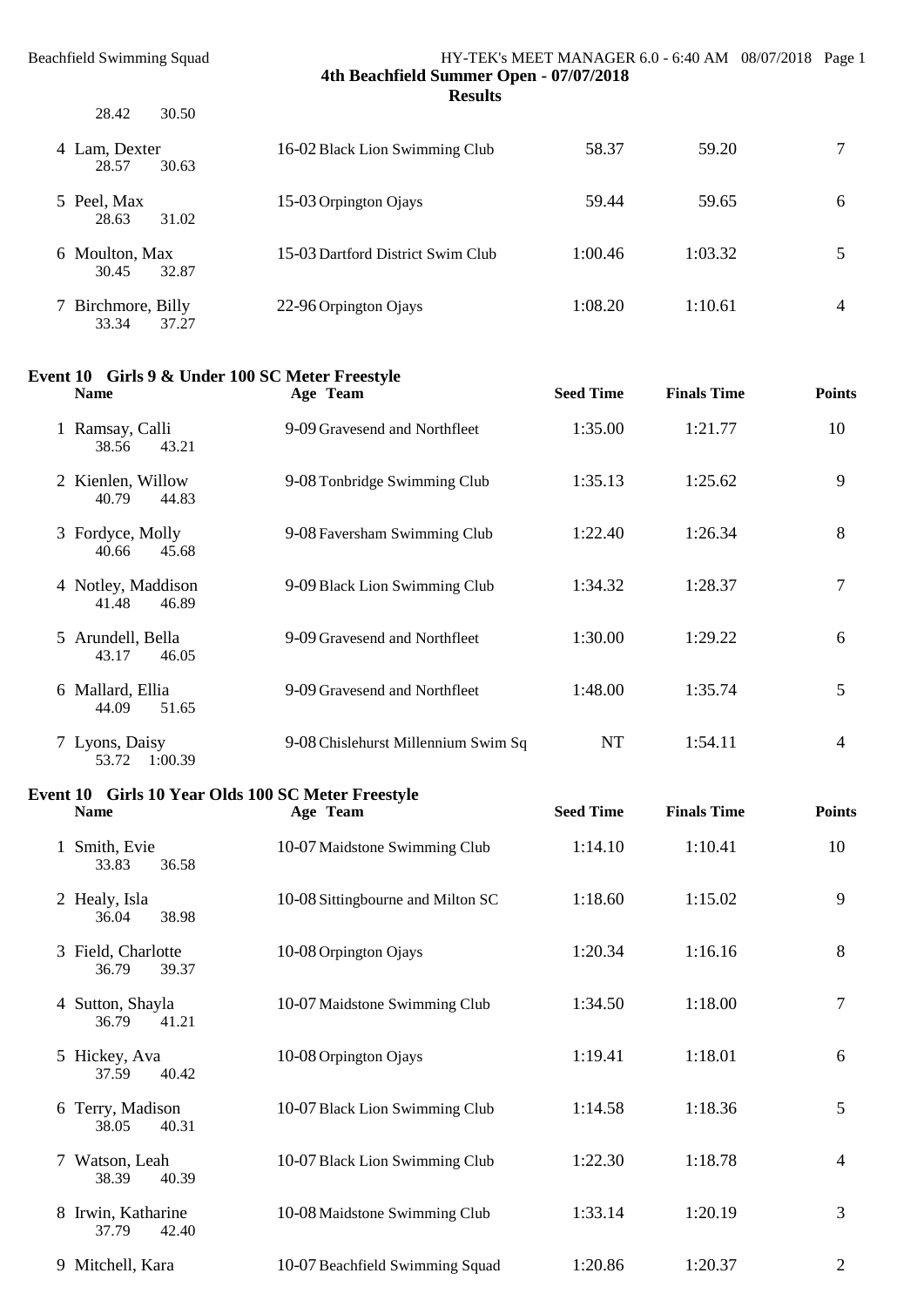37.60 42.77

#### Beachfield Swimming Squad HY-TEK's MEET MANAGER 6.0 - 6:40 AM 08/07/2018 Page 1 **4th Beachfield Summer Open - 07/07/2018 Results**

| 10 Legge, Danielle<br>42.62<br>39.37     | 10-08 Black Lion Swimming Club    | NT        | 1:21.99 |  |
|------------------------------------------|-----------------------------------|-----------|---------|--|
| 11 Bradshaw, Aliyana<br>39.91<br>43.75   | 10-07 Black Lion Swimming Club    | <b>NT</b> | 1:23.66 |  |
| 12 Pope, Mia<br>46.74<br>38.76           | 10-08 Sittingbourne and Milton SC | 1:27.23   | 1:25.50 |  |
| 13 Rolfe, Sophie<br>44.18<br>42.50       | 10-07 Beachfield Swimming Squad   | 1:46.00   | 1:26.68 |  |
| 14 Linder, Chloe<br>46.11<br>41.27       | 10-07 Sittingbourne and Milton SC | 1:36.94   | 1:27.38 |  |
| 15 James, Amelia<br>45.33<br>43.04       | 10-08 Maidstone Swimming Club     | 1:42.55   | 1:28.37 |  |
| 16 Cioran, Olivia<br>46.80<br>42.53      | 10-08 Orpington Ojays             | 1:29.92   | 1:29.33 |  |
| 17 Macey, Amelia<br>52.30<br>46.63       | 10-08 Black Lion Swimming Club    | 1:47.65   | 1:38.93 |  |
| 18 Castleton, Isabelle<br>47.40<br>52.67 | 10-08 Dartford District Swim Club | 1:45.23   | 1:40.07 |  |
| 19 Aram, Millie<br>53.75<br>1:01.17      | 10-08 Dartford District Swim Club | 2:08.40   | 1:54.92 |  |

# **Event 10 Girls 11 Year Olds 100 SC Meter Freestyle**

| <b>Name</b>                          | Age Team                          | <b>Seed Time</b> | <b>Finals Time</b> | <b>Points</b>  |
|--------------------------------------|-----------------------------------|------------------|--------------------|----------------|
| 1 Arundell, Kahlen<br>35.23<br>33.26 | 11-07 Gravesend and Northfleet    | 1:09.50          | 1:08.49            | 10             |
| 2 Quiller, Nicole<br>36.38<br>34.20  | 11-07 Maidstone Swimming Club     | 1:07.16          | 1:10.58            | 9              |
| 3 Kirkby, Phoebe<br>35.82<br>38.99   | 11-06 Tonbridge Swimming Club     | 1:18.00          | 1:14.81            | 8              |
| 4 Bond, Lauren<br>35.68<br>39.26     | 11-06 Orpington Ojays             | 1:17.71          | 1:14.94            | 7              |
| 5 Richards, Daisy<br>35.98<br>39.94  | 11-07 Beachfield Swimming Squad   | 1:13.97          | 1:15.92            | 6              |
| 6 Brown, Alice<br>36.80<br>40.53     | 11-06 Beachfield Swimming Squad   | 1:17.55          | 1:17.33            | 5              |
| 7 Fearn, Bethany<br>37.98<br>41.70   | 11-07 Sittingbourne and Milton SC | 1:21.36          | 1:19.68            | $\overline{4}$ |
| 8 Thatcher, Aimee<br>43.00<br>38.23  | 11-06 Black Lion Swimming Club    | 1:22.51          | 1:21.23            | 3              |
| 9 Humphreys, Ruby<br>39.18<br>45.08  | 11-07 Maidstone Swimming Club     | 1:28.95          | 1:24.26            | $\overline{2}$ |
| 10 Geake, Emily<br>44.94<br>39.44    | 11-07 Tonbridge Swimming Club     | 1:26.07          | 1:24.38            | 1              |
| 11 Pye, Gracie                       | 11-07 Dartford District Swim Club | 1:26.85          | 1:26.37            |                |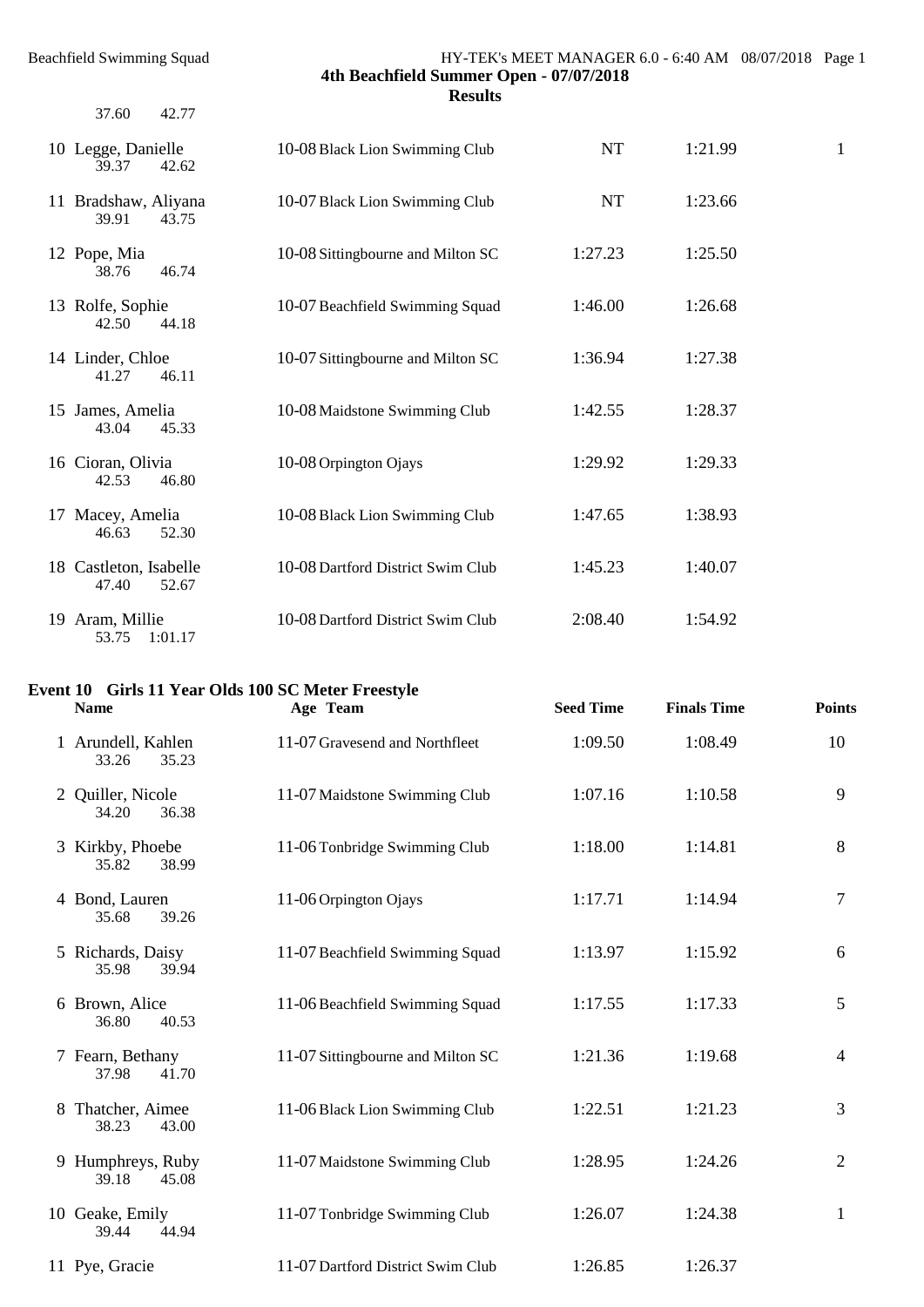39.81 42.85

## Beachfield Swimming Squad HY-TEK's MEET MANAGER 6.0 - 6:40 AM 08/07/2018 Page 1 **4th Beachfield Summer Open - 07/07/2018**

| 41.57<br>44.80                                                    | <b>Results</b>                    |                  |                    |                |
|-------------------------------------------------------------------|-----------------------------------|------------------|--------------------|----------------|
| 12 Hummel, Jessica<br>40.44<br>46.45                              | 11-07 Beachfield Swimming Squad   | 1:31.15          | 1:26.89            |                |
| 13 Baker, Lorelai<br>40.10<br>47.50                               | 11-07 Black Lion Swimming Club    | 1:40.85          | 1:27.60            |                |
| 14 Pearce, Olivia<br>41.81<br>49.53                               | 11-07 Black Lion Swimming Club    | NT               | 1:31.34            |                |
| 15 Anscomb, Imogen<br>48.34<br>53.34                              | 11-07 Dartford District Swim Club | 1:41.53          | 1:41.68            |                |
| Event 10 Girls 12 Year Olds 100 SC Meter Freestyle<br><b>Name</b> | Age Team                          | <b>Seed Time</b> | <b>Finals Time</b> | <b>Points</b>  |
| 1 Bennett, Emma<br>33.77<br>30.66                                 | 12-05 Maidstone Swimming Club     | 1:07.99          | 1:04.43            | 10             |
| 2 O'Neill, Sophia<br>33.02<br>33.63                               | 12-06 Orpington Ojays             | 1:06.36          | 1:06.65            | 9              |
| 3 Bennett, Ellie-May<br>31.94<br>34.82                            | 12-05 Black Lion Swimming Club    | 1:05.96          | 1:06.76            | 8              |
| 4 Peel, Eve<br>32.22<br>34.57                                     | 12-05 Orpington Ojays             | 1:07.81          | 1:06.79            | $\tau$         |
| 5 Geake, Holly<br>32.91<br>35.75                                  | 12-05 Tonbridge Swimming Club     | 1:10.71          | 1:08.66            | 6              |
| 6 Mathurin, Laila<br>33.58<br>35.71                               | 12-05 City of Rochester           | 1:14.67          | 1:09.29            | 5              |
| 7 Martin, Evie<br>33.71<br>35.81                                  | 12-05 Dartford District Swim Club | 1:09.88          | 1:09.52            | $\overline{4}$ |
| 8 Blaney, Ellie<br>34.15<br>36.51                                 | 12-05 Orpington Ojays             | 1:13.92          | 1:10.66            | 3              |
| 9 Londesbrough, Amy<br>33.64<br>37.18                             | 12-05 Black Lion Swimming Club    | 1:09.01          | 1:10.82            | $\overline{2}$ |
| 10 Easom, Leah<br>34.43<br>38.00                                  | 12-05 Sittingbourne and Milton SC | 1:23.37          | 1:12.43            | $\mathbf{1}$   |
| 11 Holt, Isabella<br>34.82<br>37.78                               | 12-06 Faversham Swimming Club     | 1:10.10          | 1:12.60            |                |

12 Foster, Kirstie 12-05 Beachfield Swimming Squad 1:17.98 1:13.95<br>35.86 38.09 35.86

| (Event 10 Girls 12 Year Olds 100 SC Meter Freestyle)<br><b>Name</b> | Age Team                          | <b>Seed Time</b> | <b>Finals Time</b> | <b>Points</b> |
|---------------------------------------------------------------------|-----------------------------------|------------------|--------------------|---------------|
| 13 Marsh, Tarryn<br>37.85<br>40.23                                  | 12-05 Beachfield Swimming Squad   | 1:21.60          | 1:18.08            |               |
| 14 Pope, Beth<br>38.69<br>41.60                                     | 12-06 Sittingbourne and Milton SC | 1:20.57          | 1:20.29            |               |
| 15 Philpott, Poppy<br>37.98<br>42.62                                | 12-06 Black Lion Swimming Club    | 1:21.63          | 1:20.60            |               |
| 16 Haartsen, Jolina                                                 | 12-05 Orpington Ojays             | 1:33.62          | 1:22.66            |               |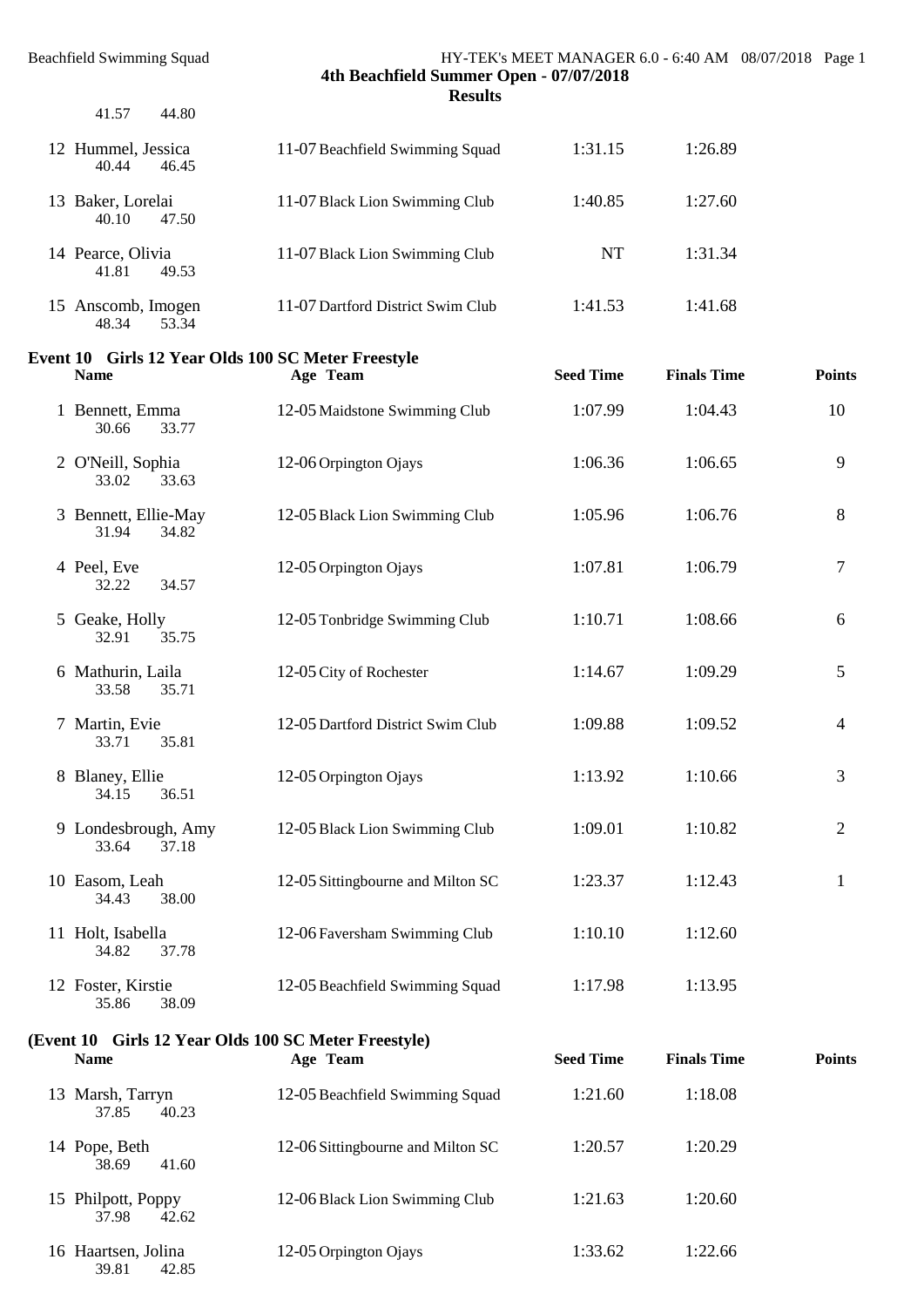| 17 Everson, Lily-Ann<br>41.02<br>47.13                            | 12-06 Black Lion Swimming Club    | 1:28.96          | 1:28.15            |                |
|-------------------------------------------------------------------|-----------------------------------|------------------|--------------------|----------------|
| 18 Summers, Chloe<br>44.44<br>49.27                               | 12-05 Gravesend and Northfleet    | 1:41.10          | 1:33.71            |                |
| Event 10 Girls 13 Year Olds 100 SC Meter Freestyle<br><b>Name</b> | Age Team                          | <b>Seed Time</b> | <b>Finals Time</b> | Points         |
| 1 Ebbage, Caitlin<br>30.92<br>29.70                               | 13-05 Tonbridge Swimming Club     | 1:02.30          | 1:00.62            | 10             |
| 2 Nisbet, Erin<br>32.78<br>31.14                                  | 13-05 Tonbridge Swimming Club     | 1:03.50          | 1:03.92            | 9              |
| 3 Allistone, Daisy<br>31.98<br>33.23                              | 13-04 Maidstone Swimming Club     | 1:04.44          | 1:05.21            | 8              |
| 4 Bisrat, Jessica<br>33.71<br>31.61                               | 13-05 Dartford District Swim Club | 1:03.88          | 1:05.32            | $\overline{7}$ |
| 5 Clarke, Isabella<br>32.88<br>33.24                              | 13-05 Black Lion Swimming Club    | 1:07.39          | 1:06.12            | 6              |
| 6 Jolley-Ellis, Blythe<br>32.04<br>34.12                          | 13-04 Orpington Ojays             | 1:07.70          | 1:06.16            | 5              |
| 7 Durnford, Lily<br>31.98<br>34.93                                | 13-04 Beachfield Swimming Squad   | 1:05.91          | 1:06.91            | $\overline{4}$ |
| 8 Hall, Freya<br>34.86<br>33.95                                   | 13-05 Dartford District Swim Club | 1:09.06          | 1:08.81            | 3              |
| 9 Frisby, Amelia<br>32.44<br>36.42                                | 13-04 Orpington Ojays             | 1:11.97          | 1:08.86            | $\overline{2}$ |
| 10 Baker, Kayla<br>36.92<br>32.56                                 | 13-05 Black Lion Swimming Club    | 1:08.64          | 1:09.48            | $\mathbf{1}$   |
| 11 Devey, Mia<br>36.09<br>33.90                                   | 13-05 Tonbridge Swimming Club     | 1:23.80          | 1:09.99            |                |
| 12 Phillips, Rebecca<br>34.14<br>36.41                            | 13-04 Maidstone Swimming Club     | 1:06.86          | 1:10.55            |                |
| 13 Ray, Olivia<br>36.61<br>34.44                                  | 13-04 Gravesend and Northfleet    | 1:11.61          | 1:11.05            |                |
| 14 Dourmoush, Ayse<br>34.84<br>37.77                              | 13-04 Orpington Ojays             | 1:20.74          | 1:12.61            |                |
| 15 Cioran, Alexandra<br>34.64<br>38.66                            | 13-04 Orpington Ojays             | 1:14.71          | 1:13.30            |                |
| 16 Baykun, Julia<br>35.05<br>38.49                                | 13-04 Beachfield Swimming Squad   | 1:12.54          | 1:13.54            |                |
| 17 Brown, Ellie<br>38.56<br>35.36                                 | 13-05 Orpington Ojays             | 1:11.70          | 1:13.92            |                |
| 18 Kuszneruk, Agata<br>36.34<br>38.98                             | 13-05 Orpington Ojays             | 1:16.08          | 1:15.32            |                |
| 19 Parthasarathy, Thrisha<br>36.43<br>40.85                       | 13-04 Orpington Ojays             | 1:26.73          | 1:17.28            |                |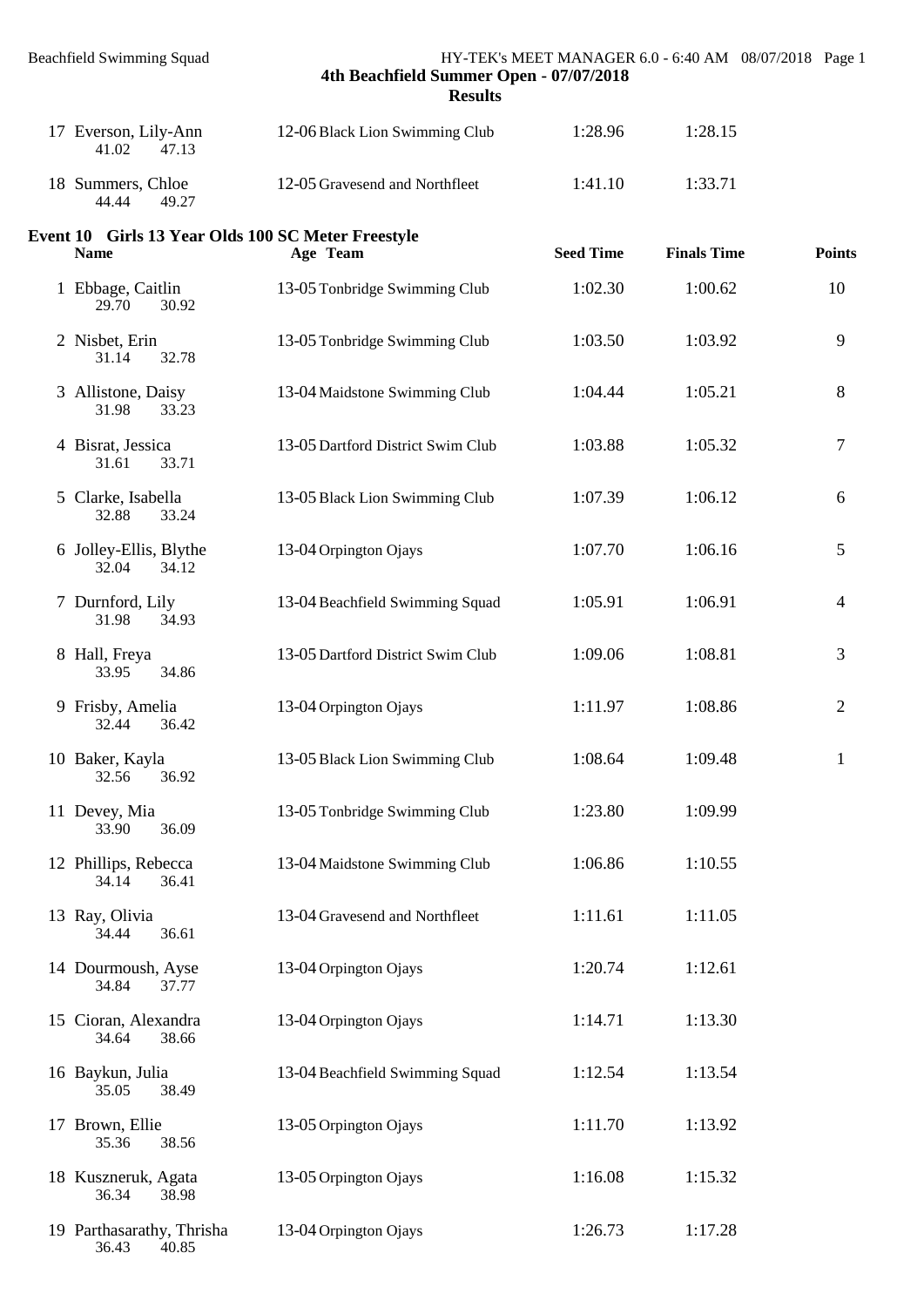| <b>Beachfield Swimming Squad</b>                                               | 4th Beachfield Summer Open - 07/07/2018<br><b>Results</b>      |                  | HY-TEK's MEET MANAGER 6.0 - 6:40 AM 08/07/2018 Page 1 |                |
|--------------------------------------------------------------------------------|----------------------------------------------------------------|------------------|-------------------------------------------------------|----------------|
| 20 Burke, Bethany<br>36.89<br>40.45                                            | 13-05 Dartford District Swim Club                              | 1:17.89          | 1:17.34                                               |                |
| 21 Bruce, Lola<br>40.65<br>36.99                                               | 13-04 Gravesend and Northfleet                                 | 1:18.18          | 1:17.64                                               |                |
| 22 Paynter, Faith<br>41.25<br>45.28                                            | 13-05 Black Lion Swimming Club                                 | 1:26.60          | 1:26.53                                               |                |
| --- Lafferty, Jocelyn<br>4.4 Starting before starting signal<br>38.08<br>33.72 | 13-05 Black Lion Swimming Club                                 | 1:11.70          | DQ                                                    |                |
| <b>Name</b>                                                                    | Event 10 Girls 14 Year Olds 100 SC Meter Freestyle<br>Age Team | <b>Seed Time</b> | <b>Finals Time</b>                                    | <b>Points</b>  |
| 1 Barrett, Matilda<br>31.86<br>33.17                                           | 14-04 Orpington Ojays                                          | 1:04.76          | 1:05.03                                               | 10             |
| 2 Duchesne, Lois<br>32.05<br>33.42                                             | 14-03 Beachfield Swimming Squad                                | 1:05.65          | 1:05.47                                               | 9              |
| 3 Hebden, Molly<br>32.73<br>34.15                                              | 14-03 Faversham Swimming Club                                  | 1:06.93          | 1:06.88                                               | 8              |
| 4 Bowie, Hannah<br>31.82<br>35.23                                              | 14-03 Maidstone Swimming Club                                  | 1:05.48          | 1:07.05                                               | $\tau$         |
| 5 Elvy, Olivia<br>34.99<br>32.26                                               | 14-03 Black Lion Swimming Club                                 | 1:06.34          | 1:07.25                                               | 6              |
| 6 Skelton, Agatha<br>32.38<br>34.88                                            | 14-03 Maidstone Swimming Club                                  | 1:06.85          | 1:07.26                                               | 5              |
| 7 Hawkins, Anna<br>34.35 35.80                                                 | 14-03 Orpington Ojays                                          | 1:12.73          | 1:10.15                                               | 4              |
| 8 Anscomb, Liberty<br>34.20<br>36.01                                           | 14-04 Dartford District Swim Club                              | 1:12.57          | 1:10.21                                               | 3              |
| 9 Hopper, Leoni<br>34.48<br>36.96                                              | 14-04 Beachfield Swimming Squad                                | 1:12.99          | 1:11.44                                               | $\overline{2}$ |
| 10 Barker, Christy<br>35.94<br>36.88                                           | 14-04 Orpington Ojays                                          | 1:13.94          | 1:12.82                                               | $\mathbf{1}$   |
| 11 Brown, Alice<br>34.99<br>37.86                                              | 14-04 Orpington Ojays                                          | 1:17.96          | 1:12.85                                               |                |
| 12 Gollapudy, Radha<br>38.15<br>35.75                                          | 14-03 Orpington Ojays                                          | 1:15.70          | 1:13.90                                               |                |
| Event 10 Girls 15 & Over 100 SC Meter Freestyle<br><b>Name</b>                 | Age Team                                                       | <b>Seed Time</b> | <b>Finals Time</b>                                    | <b>Points</b>  |
| 1 Bacon, Clio<br>28.05<br>31.76                                                | 16-01 Orpington Ojays                                          | 59.02            | 59.81                                                 | 10             |
| 2 Paice, Hope<br>33.21<br>30.34                                                | 16-02 Maidstone Swimming Club                                  | 1:01.26          | 1:03.55                                               | 9              |
| 3 Durrant, Matilda<br>30.38<br>33.37                                           | 15-02 Beachfield Swimming Squad                                | 1:02.28          | 1:03.75                                               | 8              |
| 4 Holt, Emily<br>30.93<br>32.98                                                | 16-02 Faversham Swimming Club                                  | 1:03.55          | 1:03.91                                               | 7              |

4 Holt, Emily<br>30.93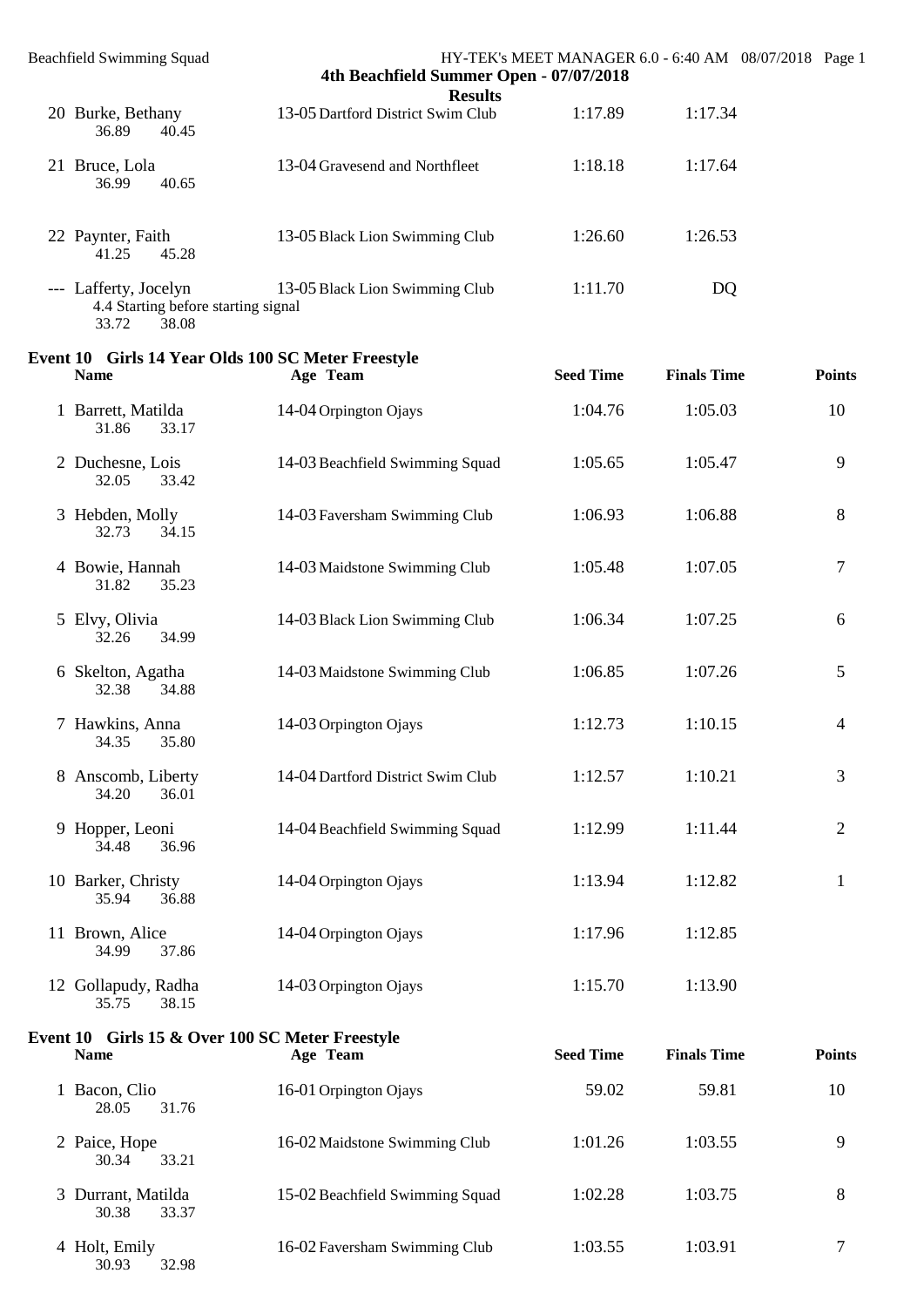| 5 McIntyre, Eva<br>31.34<br>34.23        | 15-03 Faversham Swimming Club         | 1:07.17 | 1:05.57 | 6              |
|------------------------------------------|---------------------------------------|---------|---------|----------------|
| 6 Langdown, Rachel<br>31.61<br>33.97     | 16-02 Orpington Ojays                 | 1:04.93 | 1:05.58 | 5              |
| Williams, Ellie<br>7<br>32.24<br>34.10   | 15-03 Black Lion Swimming Club        | 1:06.08 | 1:06.34 | $\overline{4}$ |
| 8 Leeves, Abby<br>34.89<br>32.45         | 15-03 Orpington Ojays                 | 1:08.46 | 1:07.34 | 3              |
| White, Zoe<br>9.<br>33.92<br>35.34       | 15-02 Orpington Ojays                 | 1:09.23 | 1:09.26 | $\overline{2}$ |
| Whitehead, Milly<br>10<br>34.15<br>36.43 | 15-03 Orpington Ojays                 | 1:10.30 | 1:10.58 | 1              |
| Event 11                                 | Boys 9 & Under 50 SC Meter Backstroke |         |         |                |

| <b>Name</b>                                                      | Age Team                          | <b>Seed Time</b>            | <b>Finals Time</b> | <b>Points</b>  |
|------------------------------------------------------------------|-----------------------------------|-----------------------------|--------------------|----------------|
| 1 Bennett, Samuel                                                | 9-08 Maidstone Swimming Club      | 44.89                       | 42.03              | 10             |
| 2 Prendergast, Ewan                                              | 9-09 Tonbridge Swimming Club      | <b>NT</b>                   | 47.44              | 9              |
| 3 Xavier, Agi                                                    | 9-08 Black Lion Swimming Club     | 49.50                       | 47.53              | 8              |
| 4 Buciumas, Robert                                               | 9-09 Orpington Ojays              | <b>NT</b>                   | 51.41              | 7              |
| 5 D'Cruz, Zac                                                    | 9-08 Gravesend and Northfleet     | 58.44                       | 55.40              | 6              |
| 6 Thirugnana Sambandam, Sri Hari 9-09                            |                                   | Sittingbourne and Milton SC | 58.80              | 55.845         |
| 7 Moss, Seth                                                     | 9-09 Black Lion Swimming Club     | <b>NT</b>                   | 56.47              | 4              |
| Event 11 Boys 10 Year Olds 50 SC Meter Backstroke<br><b>Name</b> | Age Team                          | <b>Seed Time</b>            | <b>Finals Time</b> | <b>Points</b>  |
| 1 Brosch, Mitchel                                                | 10-07 Edenbridge Piranhas SC      | 46.50                       | 40.19              | 10             |
| 2 Cowley Antelo, Ruben                                           | 10-07 Tonbridge Swimming Club     | 42.84                       | 40.62              | 9              |
| 3 Jessup, Lewis                                                  | 10-07 Edenbridge Piranhas SC      | 44.29                       | 42.49              | 8              |
| 4 Poynter, Toby                                                  | 10-07 Black Lion Swimming Club    | 42.41                       | 42.70              | 7              |
| 5 Herbert, Thomas                                                | 10-07 Orpington Ojays             | 44.84                       | 43.67              | 6              |
| 6 Williams, Sonny                                                | 10-08 Black Lion Swimming Club    | <b>NT</b>                   | 44.45              | 5              |
| 7 Pahon, Alex                                                    | 10-07 Dartford District Swim Club | 51.39                       | 46.24              | 4              |
| 8 Prendergast, Connor                                            | 10-08 Tonbridge Swimming Club     | 46.50                       | 46.46              | 3              |
| 9 Chinyani, Ethiel                                               | 10-07 Dartford District Swim Club | 45.84                       | 46.73              | $\overline{2}$ |
| 10 Dennis, James                                                 | 10-08 Maidstone Swimming Club     | 48.99                       | 51.83              | 1              |
| Event 11 Boys 11 Year Olds 50 SC Meter Backstroke<br><b>Name</b> | Age Team                          | <b>Seed Time</b>            | <b>Finals Time</b> | <b>Points</b>  |
| 1 Long, Thomas                                                   | 11-07 Gravesend and Northfleet    | 36.00                       | 36.95              | 10             |
| 2 Cavasino, Niccolo                                              | 11-06 Orpington Ojays             | 42.01                       | 41.14              | 9              |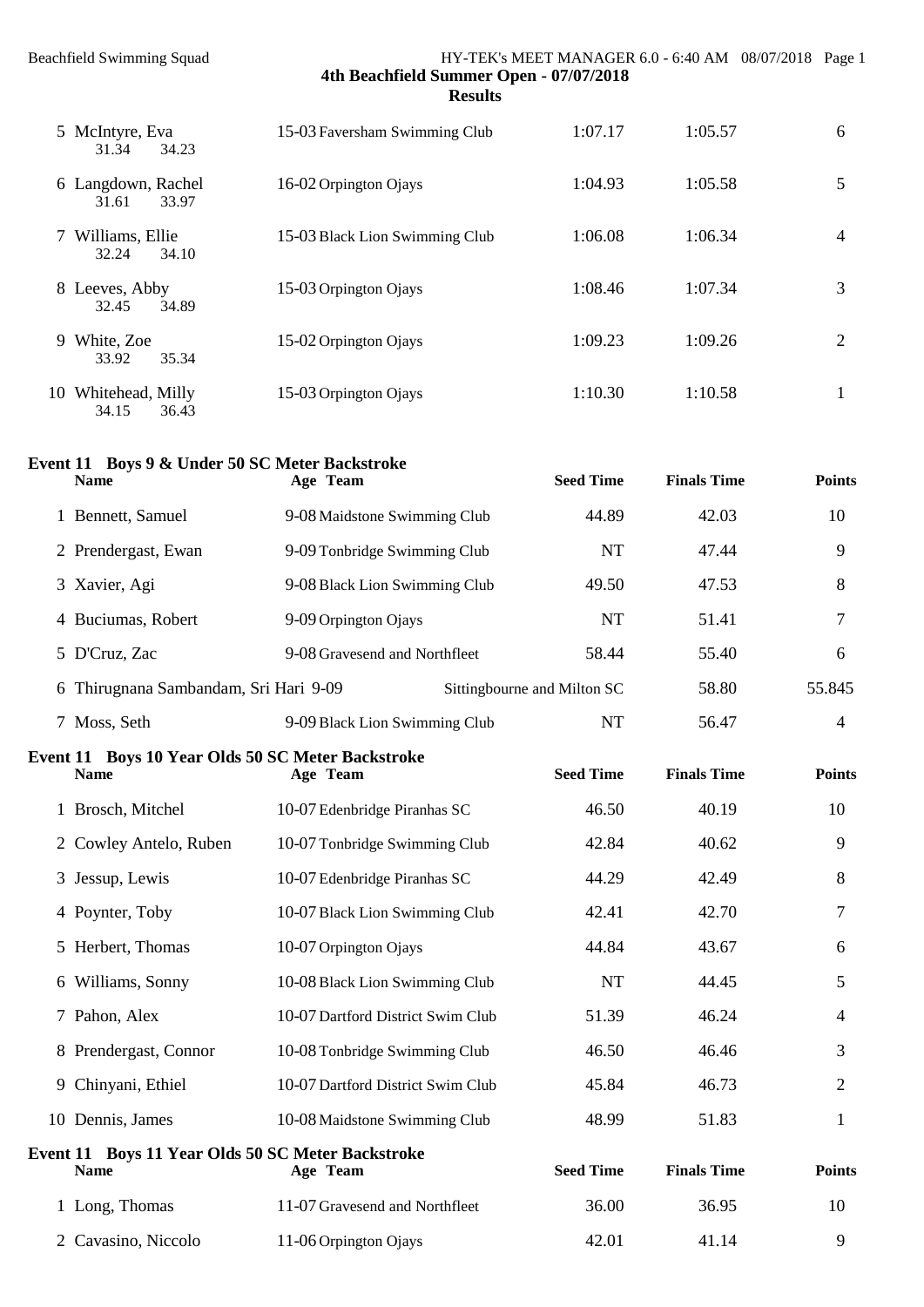|   | <b>Beachfield Swimming Squad</b>                                        | 4th Beachfield Summer Open - 07/07/2018                                                         |                  | HY-TEK's MEET MANAGER 6.0 - 6:40 AM 08/07/2018 Page 1 |               |
|---|-------------------------------------------------------------------------|-------------------------------------------------------------------------------------------------|------------------|-------------------------------------------------------|---------------|
|   | 3 Willard, Ethan                                                        | <b>Results</b><br>11-07 Black Lion Swimming Club                                                | 44.84            | 44.43                                                 | 8             |
|   | 4 Pegg, Henry                                                           | 11-06 Sittingbourne and Milton SC                                                               | 44.57            | 44.92                                                 | 7             |
| 5 | Sharman, Ethan                                                          | 11-06 Faversham Swimming Club                                                                   | 43.40            | 45.27                                                 | 6             |
|   | 6 Young, Zach                                                           | 11-07 Gravesend and Northfleet                                                                  | 46.66            | 46.24                                                 | 5             |
|   | 7 Nicholls, Samuel                                                      | 11-07 Gravesend and Northfleet                                                                  | 48.50            | 46.32                                                 | 4             |
|   | 8 Wise, Jack                                                            | 11-07 Dartford District Swim Club                                                               | 44.39            | 50.24                                                 | 3             |
|   | 9 Bowley, Taylor                                                        | 11-07 Gravesend and Northfleet                                                                  | 54.22            | 51.18                                                 | 2             |
|   | 10 Ballard, Max                                                         | 11-07 Orpington Ojays                                                                           | <b>NT</b>        | 54.60                                                 | 1             |
|   | 11 Rafeletos, Philip                                                    | 11-07 Faversham Swimming Club                                                                   | 53.29            | 55.02                                                 |               |
|   | 12 Kader, Faahim                                                        | 11-07 Dartford District Swim Club                                                               | <b>NT</b>        | 58.58                                                 |               |
|   | <b>Event 11 Boys 12 Year Olds 50 SC Meter Backstroke</b><br><b>Name</b> | Age Team                                                                                        | <b>Seed Time</b> | <b>Finals Time</b>                                    | <b>Points</b> |
|   | 1 Ryan, Samuel                                                          | 12-06 Orpington Ojays                                                                           | 35.36            | 34.59                                                 | 10            |
|   | 2 Prendergast, Joshua                                                   | 12-06 Tonbridge Swimming Club                                                                   | 34.90            | 34.74                                                 | 9             |
| 3 | Oliver, Daniel                                                          | 12-05 Gravesend and Northfleet                                                                  | 37.92            | 38.70                                                 | 8             |
|   | 4 Dolman, Freddie                                                       | 12-05 Beachfield Swimming Squad                                                                 | 39.55            | 41.16                                                 | 7             |
|   | 5 McKean, Aidan                                                         | 12-06 Gravesend and Northfleet                                                                  | 49.05            | 49.49                                                 | 6             |
|   | 6 Williams, Thomas                                                      | 12-06 Gravesend and Northfleet                                                                  | 48.91            | 50.44                                                 | 5             |
|   | --- Howe, Ethan                                                         | 12-06 Black Lion Swimming Club<br>6.3 Left position on the back (other than to initiate a turn) | 42.58            | DQ                                                    |               |
|   | Event 11 Boys 13 Year Olds 50 SC Meter Backstroke<br><b>Name</b>        | Age Team                                                                                        | <b>Seed Time</b> | <b>Finals Time</b>                                    | <b>Points</b> |
|   | 1 Reid, Luke                                                            | 13-05 Maidstone Swimming Club                                                                   | 32.50            | 31.25                                                 | 10            |
|   | 2 Allen, David                                                          | 13-05 Black Lion Swimming Club                                                                  | 32.82            | 33.08                                                 | 9             |
|   | 3 Baar, Joshua                                                          | 13-04 Beachfield Swimming Squad                                                                 | 34.14            | 33.24                                                 | 8             |
|   | 4 Morgan, Dominic                                                       | 13-04 Edenbridge Piranhas SC                                                                    | 34.62            | 33.53                                                 | 7             |
|   | 5 Henbest, Toby                                                         | 13-04 Tonbridge Swimming Club                                                                   | 36.06            | 35.82                                                 | 6             |
|   | 6 Long, James                                                           | 13-04 Gravesend and Northfleet                                                                  | 35.73            | 36.87                                                 | 5             |
|   | 7 Fordyce, Max                                                          | 13-05 Faversham Swimming Club                                                                   | 39.77            | 39.11                                                 | 4             |
|   | 8 Rowbottom, Joe                                                        | 13-04 Beachfield Swimming Squad                                                                 | 39.17            | 42.25                                                 | 3             |
|   | 9 Garg, Pranav                                                          | 13-04 Orpington Ojays                                                                           | NT               | 42.76                                                 | 2             |
|   | <b>Event 11 Boys 14 Year Olds 50 SC Meter Backstroke</b><br><b>Name</b> | Age Team                                                                                        | <b>Seed Time</b> | <b>Finals Time</b>                                    | <b>Points</b> |
|   | 1 Harris, Brandon                                                       | 14-03 Beachfield Swimming Squad                                                                 | 28.88            | 28.88                                                 | 10            |
|   | 2 Gear, Ethan                                                           | 14-03 Sittingbourne and Milton SC                                                               | 31.91            | 31.93                                                 | 9             |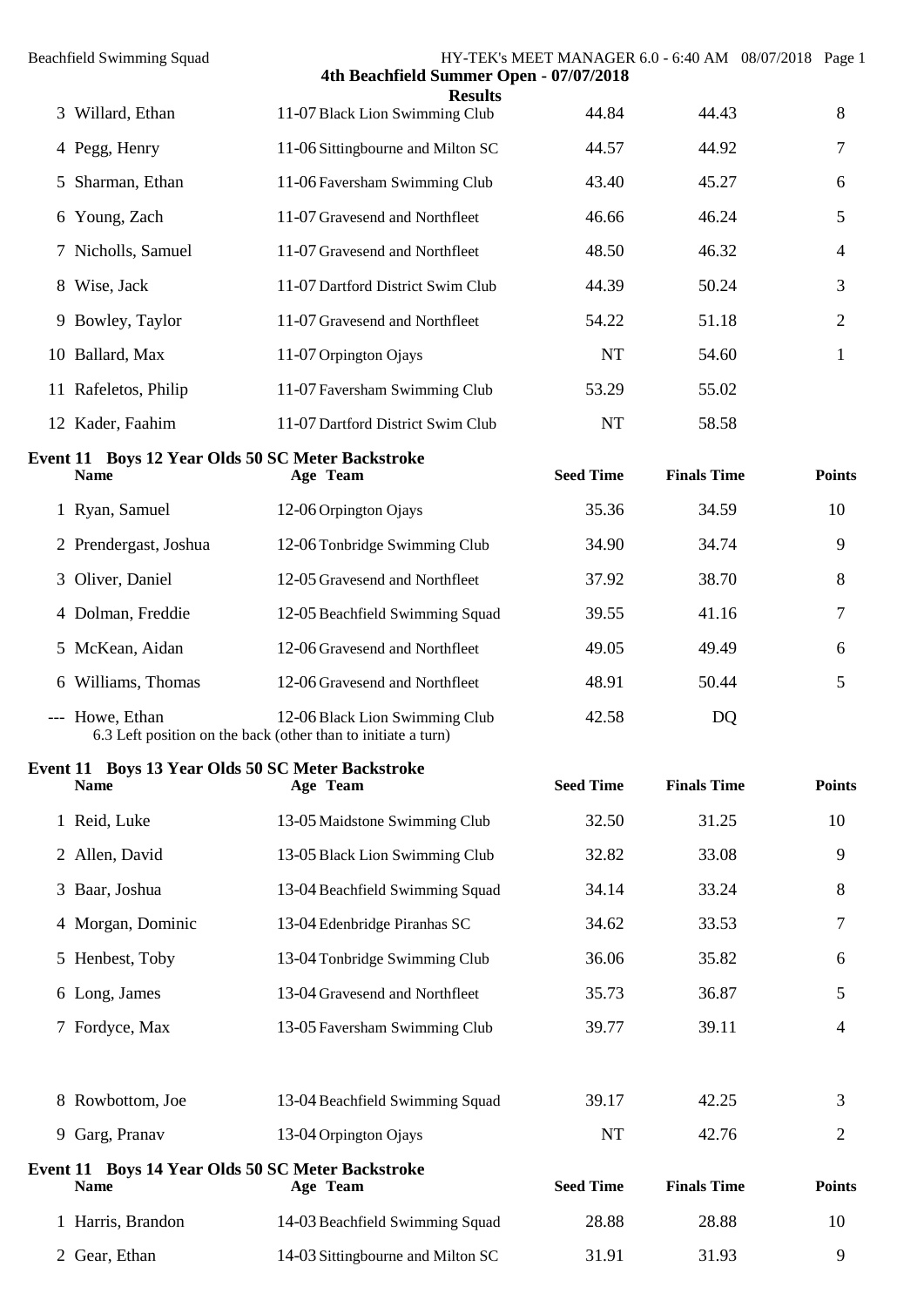| <b>Beachfield Swimming Squad</b>                                  | 4th Beachfield Summer Open - 07/07/2018<br><b>Results</b> |                  | HY-TEK's MEET MANAGER 6.0 - 6:40 AM 08/07/2018 Page 1 |               |
|-------------------------------------------------------------------|-----------------------------------------------------------|------------------|-------------------------------------------------------|---------------|
| 3 Cheverst, Jack                                                  | 14-04 Black Lion Swimming Club                            | 33.28            | 33.01                                                 | 8             |
| 4 Langdown, Ben                                                   | 14-04 Orpington Ojays                                     | 32.33            | 33.46                                                 | 7             |
| 5 Magee-Brown, Thomas                                             | 14-03 Orpington Ojays                                     | 38.80            | 37.03                                                 | 6             |
| Event 11 Boys 15 & Over 50 SC Meter Backstroke<br><b>Name</b>     | Age Team                                                  | <b>Seed Time</b> | <b>Finals Time</b>                                    | <b>Points</b> |
| 1 Carr, Richard                                                   | 18-00 Maidstone Swimming Club                             | 27.54            | 28.31                                                 | 10            |
| 2 Lafferty, Dominic                                               | 15-02 Black Lion Swimming Club                            | 31.68            | 31.11                                                 | 9             |
| 3 Carr, David                                                     | 21-97 Beachfield Swimming Squad                           | 31.63            | 31.59                                                 | 8             |
| 4 Clarke, George                                                  | 15-03 Maidstone Swimming Club                             | 33.04            | 32.51                                                 | 7             |
| 5 Peel, Max                                                       | 15-03 Orpington Ojays                                     | 31.76            | 32.60                                                 | 6             |
| 6 Nguyen, Nam                                                     | 16-01 Orpington Ojays                                     | 32.52            | 32.97                                                 | 5             |
| Event 12 Girls 9 & Under 50 SC Meter Backstroke<br><b>Name</b>    | Age Team                                                  | <b>Seed Time</b> | <b>Finals Time</b>                                    | <b>Points</b> |
| 1 Ramsay, Calli                                                   | 9-09 Gravesend and Northfleet                             | 49.09            | 44.75                                                 | 10            |
| 2 Kienlen, Willow                                                 | 9-08 Tonbridge Swimming Club                              | 48.87            | 46.26                                                 | 9             |
| 3 Arundell, Bella                                                 | 9-09 Gravesend and Northfleet                             | 46.00            | 46.89                                                 | 8             |
| 4 Mallard, Ellia                                                  | 9-09 Gravesend and Northfleet                             | 55.00            | 49.07                                                 | 7             |
| 5 Drury, Keira                                                    | 9-08 Faversham Swimming Club                              | 47.56            | 50.02                                                 | 6             |
| 6 Young, Briony                                                   | 9-08 Maidstone Swimming Club                              | 56.60            | 51.61                                                 | 5             |
| 7 Baykun, Veronica                                                | 9-09 Beachfield Swimming Squad                            | 56.00            | 55.42                                                 | 4             |
| --- Notley, Maddison<br>6.6 Not on the back at finish             | 9-09 Black Lion Swimming Club                             | 51.86            | DQ                                                    |               |
| Event 12 Girls 10 Year Olds 50 SC Meter Backstroke<br><b>Name</b> | Age Team                                                  | <b>Seed Time</b> | <b>Finals Time</b>                                    | <b>Points</b> |
| 1 Smith, Evie                                                     | 10-07 Maidstone Swimming Club                             | 38.75            | 36.94                                                 | 10            |
| 2 Pascoe, Sarah                                                   | 10-07 Tonbridge Swimming Club                             | 45.25            | 40.28                                                 | 9             |
| 3 Sutton, Shayla                                                  | 10-07 Maidstone Swimming Club                             | 43.44            | 40.64                                                 | 8             |
| 4 Hickey, Ava                                                     | 10-08 Orpington Ojays                                     | 41.80            | 41.65                                                 | 7             |
| 5 Pieri, Olivia                                                   | 10-08 Beachfield Swimming Squad                           | 42.22            | 41.97                                                 | 6             |
| 6 Watson, Leah                                                    | 10-07 Black Lion Swimming Club                            | 43.69            | 42.55                                                 | 5             |
| 7 Bradshaw, Aliyana                                               | 10-07 Black Lion Swimming Club                            | NT               | 42.94                                                 | 4             |
| 8 Field, Charlotte                                                | 10-08 Orpington Ojays                                     | 44.03            | 44.16                                                 | 3             |
| 9 Ekstrom, Freja                                                  | 10-08 Maidstone Swimming Club                             | 47.11            | 44.59                                                 | 2             |
| 10 Irwin, Katharine                                               | 10-08 Maidstone Swimming Club                             | 48.56            | 44.94                                                 | 1             |
| 11 Rolfe, Sophie                                                  | 10-07 Beachfield Swimming Squad                           | 49.46            | 45.07                                                 |               |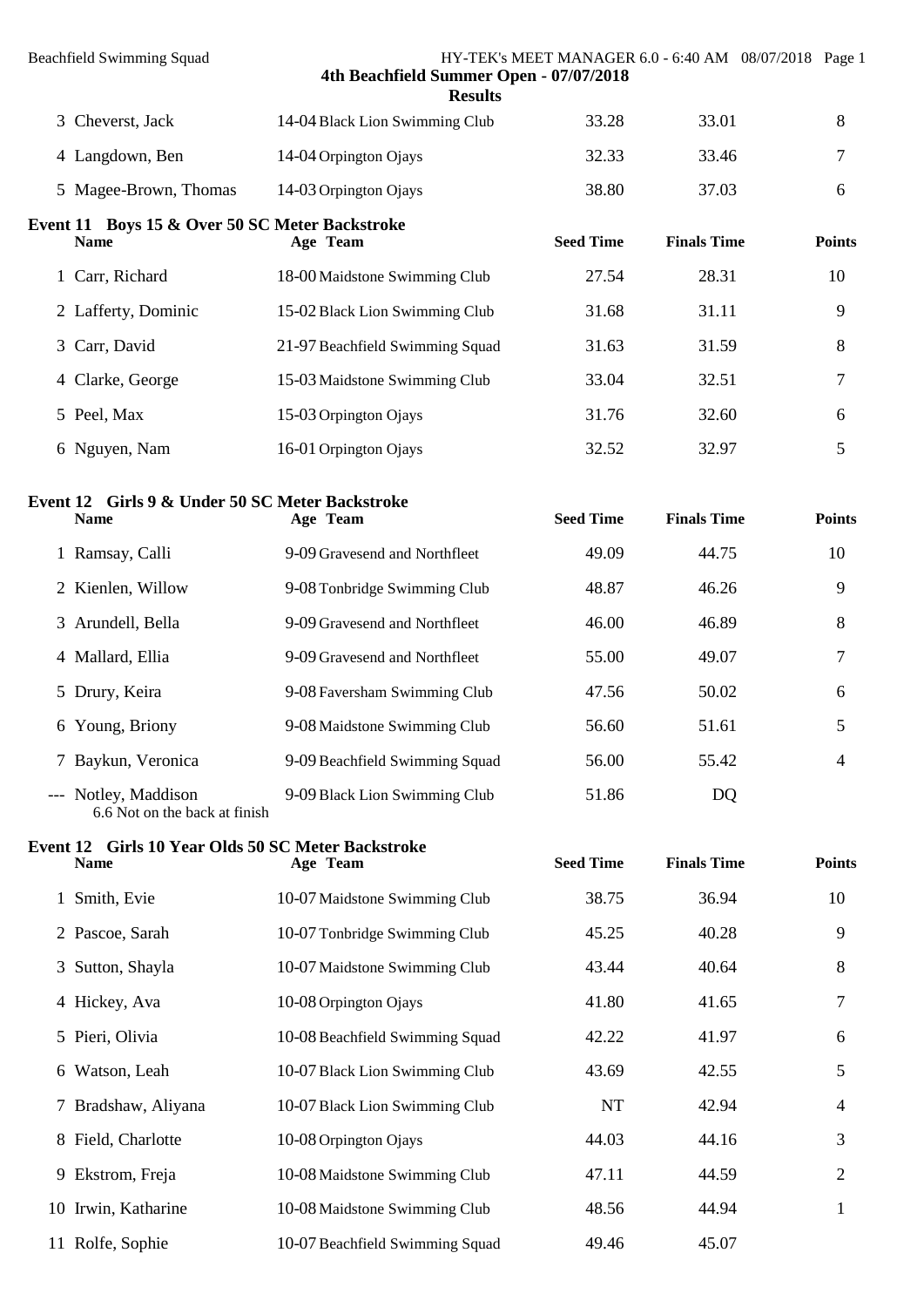|    | <b>Beachfield Swimming Squad</b> |                                                                                                                     |       | HY-TEK's MEET MANAGER 6.0 - 6:40 AM 08/07/2018 Page 1 |  |
|----|----------------------------------|---------------------------------------------------------------------------------------------------------------------|-------|-------------------------------------------------------|--|
|    |                                  | 4th Beachfield Summer Open - 07/07/2018                                                                             |       |                                                       |  |
|    |                                  | <b>Results</b>                                                                                                      |       |                                                       |  |
|    | 12 Foster, Gemma                 | 10-08 Black Lion Swimming Club                                                                                      | 45.92 | 47.26                                                 |  |
|    | 13 Cioran, Olivia                | 10-08 Orpington Ojays                                                                                               | 49.26 | 48.97                                                 |  |
|    | 14 Cartwright, Amelia            | 10-08 Sittingbourne and Milton SC                                                                                   | 55.75 | 50.08                                                 |  |
|    | 15 Brown, Ophelia                | 10-08 Beachfield Swimming Squad                                                                                     | 54.17 | 51.22                                                 |  |
|    | 16 Macey, Amelia                 | 10-08 Black Lion Swimming Club                                                                                      | 52.86 | 51.32                                                 |  |
|    | 17 Cooper, Scarlett              | 10-08 Maidstone Swimming Club                                                                                       | NT    | 51.82                                                 |  |
|    | 18 Zverovitch, Maria             | 10-07 Maidstone Swimming Club                                                                                       | 57.89 | 52.46                                                 |  |
| 19 | Booker, Imogen                   | 10-08 Sittingbourne and Milton SC                                                                                   | 59.87 | 52.52                                                 |  |
|    | 20 Delaffon, Neha                | 10-07 Gravesend and Northfleet                                                                                      | 55.52 | 53.35                                                 |  |
|    | 21 Kirkby, Ruby                  | 10-08 Tonbridge Swimming Club                                                                                       | NT    | 57.81                                                 |  |
|    | --- Castleton, Isabelle          | 10-08 Dartford District Swim Club<br>6.5 More than one single or double simultaneous arm pull used to initiate turn | 53.22 | DQ                                                    |  |
|    | --- Aram, Millie                 | 10-08 Dartford District Swim Club                                                                                   | 57.61 | DQ                                                    |  |

6.5 Single or double simultaneous arm pull used to initiate turn or not performed immediat

| Event 12 Girls 11 Year Olds 50 SC Meter Backstroke<br><b>Name</b>                    | Age Team                                                                                                         | <b>Seed Time</b> | <b>Finals Time</b> | <b>Points</b> |
|--------------------------------------------------------------------------------------|------------------------------------------------------------------------------------------------------------------|------------------|--------------------|---------------|
| 1 Quiller, Nicole                                                                    | 11-07 Maidstone Swimming Club                                                                                    | 36.93            | 35.51              | 10            |
| 2 Arundell, Kahlen                                                                   | 11-07 Gravesend and Northfleet                                                                                   | 37.00            | 36.44              | 9             |
| 3 Conner, Amy                                                                        | 11-06 Maidstone Swimming Club                                                                                    | 36.83            | 36.70              | 8             |
| 4 Kirkby, Phoebe                                                                     | 11-06 Tonbridge Swimming Club                                                                                    | 40.19            | 42.00              | 7             |
| 5 Humphreys, Ruby                                                                    | 11-07 Maidstone Swimming Club                                                                                    | 45.19            | 42.45              | 6             |
| 6 Ciuche, Julia                                                                      | 11-06 Gravesend and Northfleet                                                                                   | 40.77            | 42.53              | 5             |
| 7 Thatcher, Aimee                                                                    | 11-06 Black Lion Swimming Club                                                                                   | 44.04            | 42.74              | 4             |
| 8 Bond, Lauren                                                                       | 11-06 Orpington Ojays                                                                                            | 41.23            | 42.85              | 3             |
| 9 Pye, Gracie                                                                        | 11-07 Dartford District Swim Club                                                                                | 43.31            | 45.86              | 2             |
| 10 Hopper, Erika                                                                     | 11-06 Beachfield Swimming Squad                                                                                  | 54.75            | 49.87              | 1             |
| --- Harragin, Summer                                                                 | 11-07 Orpington Ojays<br>6.3 Left position on the back (other than to initiate a turn)                           | <b>NT</b>        | DQ                 |               |
| --- Pearce, Olivia                                                                   | 11-07 Black Lion Swimming Club<br>6.5 More than one single or double simultaneous arm pull used to initiate turn | <b>NT</b>        | <b>DQ</b>          |               |
| --- Anscomb, Imogen<br>6.3 Left position on the back (other than to initiate a turn) | 11-07 Dartford District Swim Club                                                                                | 52.20            | DQ                 |               |
| Event 12 Girls 12 Year Olds 50 SC Meter Backstroke<br><b>Name</b>                    | Age Team                                                                                                         | <b>Seed Time</b> | <b>Finals Time</b> | <b>Points</b> |
| 1 Bennett, Emma                                                                      | 12-05 Maidstone Swimming Club                                                                                    | 35.06            | 33.94              | 10            |
| 2 O'Neill, Sophia                                                                    | 12-06 Orpington Ojays                                                                                            | 34.19            | 34.39              | 9             |

3 Martin, Evie 12-05 Dartford District Swim Club 35.20 34.88 8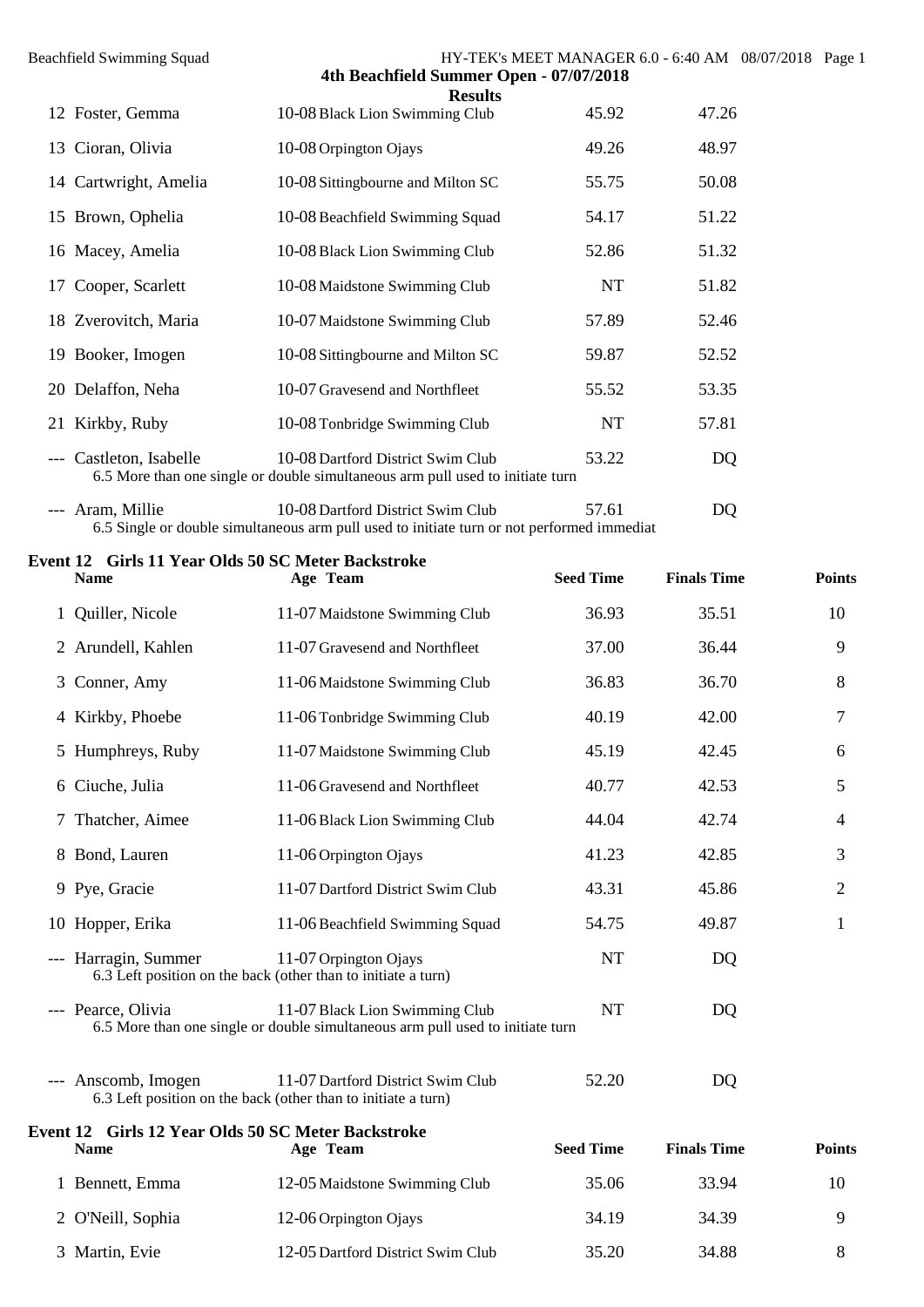|    | <b>Beachfield Swimming Squad</b>                                  | 4th Beachfield Summer Open - 07/07/2018 | HY-TEK's MEET MANAGER 6.0 - 6:40 AM 08/07/2018 Page 1 |                    |                |
|----|-------------------------------------------------------------------|-----------------------------------------|-------------------------------------------------------|--------------------|----------------|
|    | 4 Blaney, Ellie                                                   | <b>Results</b><br>12-05 Orpington Ojays | 37.31                                                 | 36.49              | 7              |
|    | 5 Outram, Abbie                                                   | 12-06 Maidstone Swimming Club           | 37.06                                                 | 37.53              | 6              |
|    | 6 Bennett, Ellie-May                                              | 12-05 Black Lion Swimming Club          | 37.69                                                 | 37.99              | 5              |
|    | 7 Easom, Leah                                                     | 12-05 Sittingbourne and Milton SC       | 38.88                                                 | 39.06              | 4              |
|    | 8 Lewzey, Erin                                                    | 12-06 Edenbridge Piranhas SC            | 42.81                                                 | 39.07              | 3              |
|    | 9 Cunliffe, Emma                                                  | 12-06 Black Lion Swimming Club          | 41.20                                                 | 39.87              | $\overline{2}$ |
|    | 10 Sharp, Megan                                                   | 12-05 Tonbridge Swimming Club           | 42.93                                                 | 41.98              | $\mathbf{1}$   |
|    | 11 Foster, Kirstie                                                | 12-05 Beachfield Swimming Squad         | 45.70                                                 | 42.52              |                |
|    | 12 Marsh, Tarryn                                                  | 12-05 Beachfield Swimming Squad         | 43.51                                                 | 42.71              |                |
|    | 13 Haartsen, Jolina                                               | 12-05 Orpington Ojays                   | 49.84                                                 | 44.16              |                |
|    | 14 Philpott, Poppy                                                | 12-06 Black Lion Swimming Club          | 45.56                                                 | 45.46              |                |
|    | 15 Robins, Grace                                                  | 12-06 Black Lion Swimming Club          | 49.66                                                 | 45.98              |                |
|    | 16 Summers, Chloe                                                 | 12-05 Gravesend and Northfleet          | 57.84                                                 | 51.52              |                |
|    | Event 12 Girls 13 Year Olds 50 SC Meter Backstroke<br><b>Name</b> | Age Team                                | <b>Seed Time</b>                                      | <b>Finals Time</b> | <b>Points</b>  |
|    | 1 Ebbage, Caitlin                                                 | 13-05 Tonbridge Swimming Club           | 31.08                                                 | 30.51              | <b>TT</b>      |
|    | 2 Durnford, Lily                                                  | 13-04 Beachfield Swimming Squad         | 34.29                                                 | 33.65              | 10             |
|    | 3 Allistone, Daisy                                                | 13-04 Maidstone Swimming Club           | 33.73                                                 | 34.16              | 9              |
|    | 4 Jackson, Samantha                                               | 13-05 Orpington Ojays                   | 34.44                                                 | 34.75              | 8              |
|    | 5 Bisrat, Jessica                                                 | 13-05 Dartford District Swim Club       | 33.82                                                 | 34.82              | 7              |
|    | 6 Nisbet, Erin                                                    | 13-05 Tonbridge Swimming Club           | 36.00                                                 | 34.84              | 6              |
|    | 7 Jolley-Ellis, Blythe                                            | 13-04 Orpington Ojays                   | 38.16                                                 | 36.49              | 5              |
| 8  | Clarke, Isabella                                                  | 13-05 Black Lion Swimming Club          | 37.82                                                 | 36.82              | 4              |
|    | 9 Lafferty, Jocelyn                                               | 13-05 Black Lion Swimming Club          | 38.75                                                 | 37.62              | 3              |
| 10 | Cioran, Alexandra                                                 | 13-04 Orpington Ojays                   | 37.97                                                 | 38.43              | 2              |
|    | 11 Kuszneruk, Agata                                               | 13-05 Orpington Ojays                   | 38.78                                                 | 39.27              | $\mathbf{1}$   |
|    | 12 Brown, Ellie                                                   | 13-05 Orpington Ojays                   | 41.57                                                 | 39.52              |                |
|    | 13 Dourmoush, Ayse                                                | 13-04 Orpington Ojays                   | 42.49                                                 | 40.05              |                |
|    | 14 Parthasarathy, Thrisha                                         | 13-04 Orpington Ojays                   | 42.03                                                 | 40.62              |                |
|    | 15 Baykun, Julia                                                  | 13-04 Beachfield Swimming Squad         | 45.00                                                 | 41.09              |                |
|    | 16 Ismail, Safiyah                                                | 13-04 Orpington Ojays                   | 42.01                                                 | 41.89              |                |
|    | 17 Paynter, Faith                                                 | 13-05 Black Lion Swimming Club          | 41.65                                                 | 42.86              |                |
|    | 18 Burke, Bethany                                                 | 13-05 Dartford District Swim Club       | 41.63                                                 | 43.31              |                |
|    | Event 12 Girls 14 Year Olds 50 SC Meter Backstroke<br><b>Name</b> | Age Team                                | <b>Seed Time</b>                                      | <b>Finals Time</b> | <b>Points</b>  |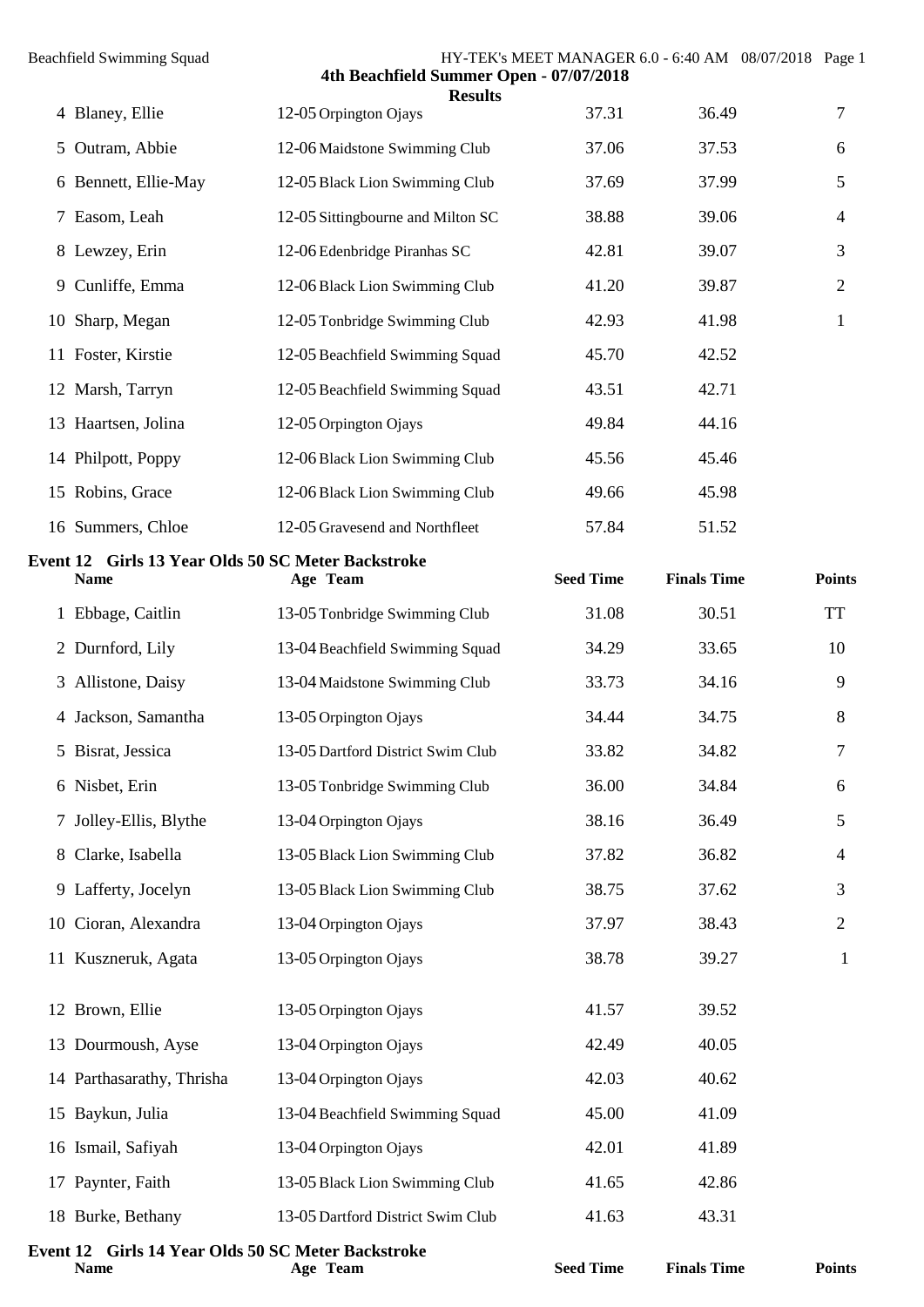48.25 51.72

# Beachfield Swimming Squad HY-TEK's MEET MANAGER 6.0 - 6:40 AM 08/07/2018 Page 1 **4th Beachfield Summer Open - 07/07/2018**

| 1 Paice, Hope                                                  | 16-02 Maidstone Swimming Club   | 31.86            | 32.37              | 10            |
|----------------------------------------------------------------|---------------------------------|------------------|--------------------|---------------|
| Event 12 Girls 15 & Over 50 SC Meter Backstroke<br><b>Name</b> | Age Team                        | <b>Seed Time</b> | <b>Finals Time</b> | <b>Points</b> |
| 6 Brown, Alice                                                 | 14-04 Orpington Ojays           | 42.51            | 40.50              | 5             |
| 5 Jurs, Emilie                                                 | 14-03 Black Lion Swimming Club  | 36.76            | 38.62              | 6             |
| 4 Skelton, Agatha                                              | 14-03 Maidstone Swimming Club   | 35.80            | 36.18              | 7             |
| 3 Barrett, Matilda                                             | 14-04 Orpington Ojays           | 34.92            | 35.38              | 8             |
| 2 Bowie, Hannah                                                | 14-03 Maidstone Swimming Club   | 33.25            | 33.48              | 9             |
| 1 Duchesne, Lois                                               | 14-03 Beachfield Swimming Squad | 32.20            | 32.76              | 10            |

| 2 Langdown, Rachel  | 16-02 Orpington Ojays           | 34.43 | 34.51 | 9              |
|---------------------|---------------------------------|-------|-------|----------------|
| 3 Brown, Jessica    | 15-02 Maidstone Swimming Club   | 35.48 | 34.87 | 8              |
|                     |                                 |       |       |                |
| 4 Leeves, Abby      | 15-03 Orpington Ojays           | 34.33 | 35.38 | 7              |
| 5 Smallwood, Athina | 16-01 Gravesend and Northfleet  | 36.08 | 36.09 | 6              |
| 6 Whitehead, Milly  | 15-03 Orpington Ojays           | 35.18 | 36.67 | 5              |
| 7 Scott, Natasha    | 15-03 Gravesend and Northfleet  | 36.26 | 37.06 | $\overline{4}$ |
| 8 Hunter, Genny     | 15-02 Beachfield Swimming Squad | 55.08 | 48.13 | 3              |
| --- Mckean, Georgia | 15-03 Gravesend and Northfleet  | 36.72 | DQ    |                |

6.5 Single or double simultaneous arm pull used to initiate turn or not performed immediat

# **Event 13 Boys 10 Year Olds 100 SC Meter Butterfly Name Age Team Seed Time Finals Time Points** 1 Kumar, Hayden 10-07 Gravesend and Northfleet 1:45.87 1:39.86 10<br>46.92 52.94 52.94 2 Burke, Toby 10-08 Dartford District Swim Club 1:45.64 1:40.06 9<br>47.71 52.35 52.35 **Event 13 Boys 11 Year Olds 100 SC Meter Butterfly Name Age Team Seed Time Finals Time Points** 1 Fisher, Nahum 11-06 Black Lion Swimming Club 1:20.11 1:16.28 10<br>34.82 41.46 41.46 2 Long, Thomas 11-07 Gravesend and Northfleet 1:17.80 1:19.54 9 37.51 42.03 3 Chadwick, Frank 11-07 Maidstone Swimming Club NT 1:27.15 8 39.62 47.53 4 Wise, Jack 11-07 Dartford District Swim Club 1:41.42 1:39.97 7

| Event 13 Boys 12 Year Olds 100 SC Meter Butterfly<br>Name | Age Team                          | <b>Seed Time</b> | <b>Finals Time</b> | <b>Points</b> |
|-----------------------------------------------------------|-----------------------------------|------------------|--------------------|---------------|
| Gear, Hayden<br>38.10<br>48.09                            | 12-05 Sittingbourne and Milton SC | 1:26.84          | 1:26.19            | 10            |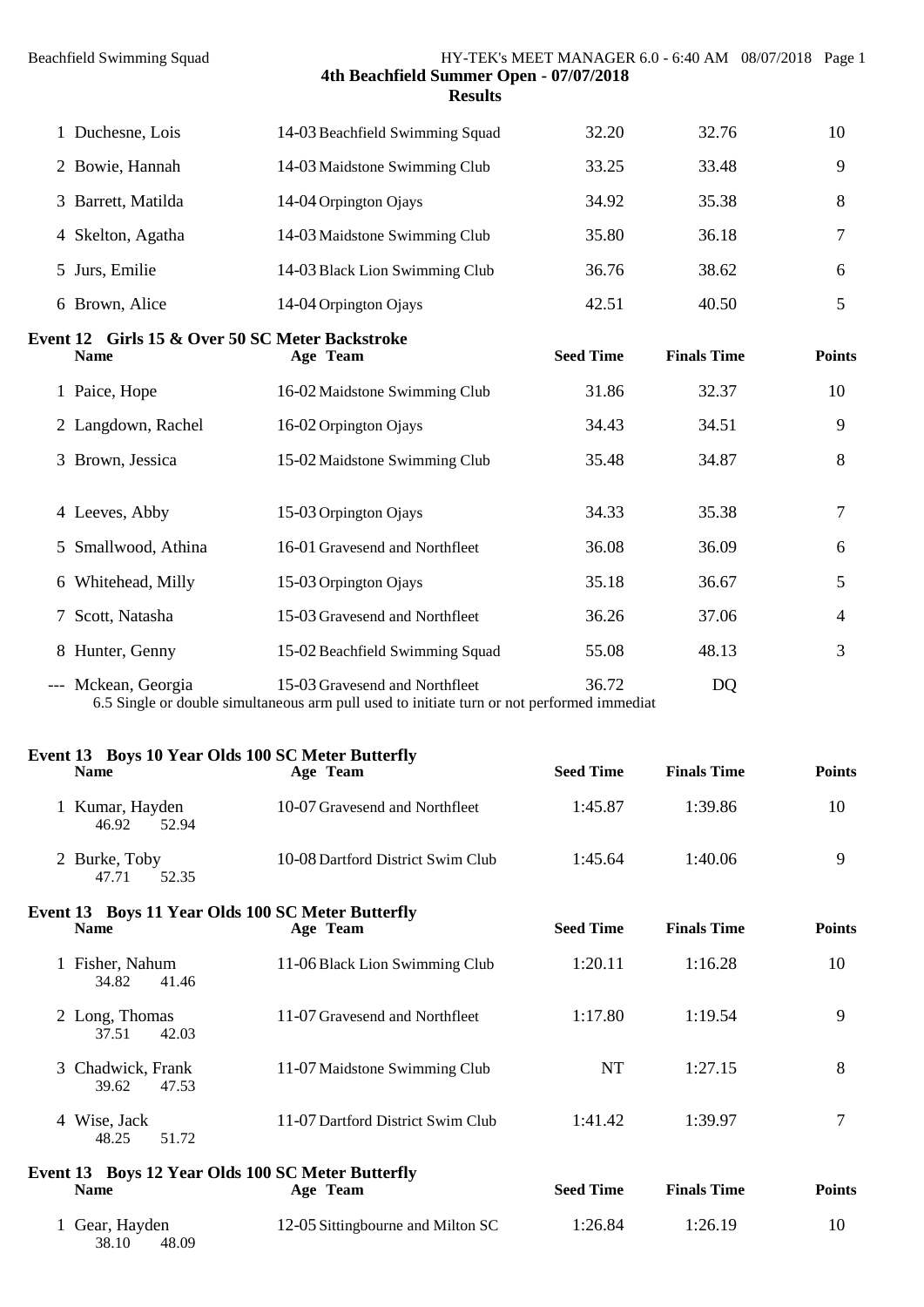| <b>Beachfield Swimming Squad</b>                                                | HY-TEK's MEET MANAGER 6.0 - 6:40 AM 08/07/2018 Page 1<br>4th Beachfield Summer Open - 07/07/2018<br><b>Results</b> |                  |                       |               |
|---------------------------------------------------------------------------------|--------------------------------------------------------------------------------------------------------------------|------------------|-----------------------|---------------|
| --- Hicks, Thomas<br>8.3 Alternating movement of legs or feet<br>38.62<br>41.57 | 12-05 Maidstone Swimming Club                                                                                      | 1:34.51          | <b>DQ</b>             |               |
| Event 13 Boys 13 Year Olds 100 SC Meter Butterfly<br><b>Name</b>                | Age Team                                                                                                           | <b>Seed Time</b> | <b>Finals Time</b>    | <b>Points</b> |
| 1 Allen, David<br>36.72<br>32.03                                                | 13-05 Black Lion Swimming Club                                                                                     | 1:09.05          | 1:08.75               | 10            |
| 2 Reid, Luke<br>35.89<br>38.47                                                  | 13-05 Maidstone Swimming Club                                                                                      | 1:16.70          | 1:14.36               | 9             |
| 3 Long, James<br>44.04<br>41.75                                                 | 13-04 Gravesend and Northfleet                                                                                     | 1:27.22          | 1:25.79               | 8             |
| Event 13 Boys 14 Year Olds 100 SC Meter Butterfly<br><b>Name</b>                | Age Team                                                                                                           | <b>Seed Time</b> | <b>Finals Time</b>    | <b>Points</b> |
| 1 Wise, George<br>32.07<br>35.00                                                | 14-03 Dartford District Swim Club                                                                                  | 1:08.89          | 1:07.07               | 10            |
| 2 Kapatos, Frangiskos<br>37.34<br>44.92                                         | 14-04 Dartford District Swim Club                                                                                  | 1:29.21          | 1:22.26               | 9             |
| 3 Morris, Charlie<br>37.58<br>46.30                                             | 14-03 Beachfield Swimming Squad                                                                                    | 1:25.90          | 1:23.88               | 8             |
| Event 13 Boys 15 & Over 100 SC Meter Butterfly<br><b>Name</b>                   | Age Team                                                                                                           | <b>Seed Time</b> | <b>Finals Time</b>    | <b>Points</b> |
| 1 Birchmore, Billy<br>36.35<br>42.35                                            | 22-96 Orpington Ojays                                                                                              | 1:17.44          | 1:18.70               | 10            |
| Event 14 Girls 10 Year Olds 100 SC Meter Butterfly<br><b>Name</b>               | Age Team                                                                                                           |                  | Seed Time Finals Time | <b>Points</b> |
| 1 Hickey, Ava<br>53.28<br>44.41                                                 | 10-08 Orpington Ojays                                                                                              | 1:40.07          | 1:37.69               | 10            |
| Event 14 Girls 11 Year Olds 100 SC Meter Butterfly<br><b>Name</b>               | Age Team                                                                                                           | <b>Seed Time</b> | <b>Finals Time</b>    | <b>Points</b> |
| 1 Conner, Amy<br>44.24<br>36.31                                                 | 11-06 Maidstone Swimming Club                                                                                      | 1:23.73          | 1:20.55               | 10            |
| 2 Richards, Daisy<br>39.70<br>46.37                                             | 11-07 Beachfield Swimming Squad                                                                                    | 1:25.35          | 1:26.07               | 9             |
| 3 Fearn, Bethany<br>52.82<br>43.69                                              | 11-07 Sittingbourne and Milton SC                                                                                  | 1:41.75          | 1:36.51               | 8             |
| 4 Pye, Gracie<br>48.03 1:02.97                                                  | 11-07 Dartford District Swim Club                                                                                  | 1:53.23          | 1:51.00               | 7             |
| Event 14 Girls 12 Year Olds 100 SC Meter Butterfly<br><b>Name</b>               | Age Team                                                                                                           | <b>Seed Time</b> | <b>Finals Time</b>    | <b>Points</b> |
| 1 Outram, Abbie<br>36.45<br>41.38                                               | 12-06 Maidstone Swimming Club                                                                                      | 1:16.98          | 1:17.83               | 10            |
| 2 Mathurin, Laila<br>42.78<br>38.35                                             | 12-05 City of Rochester                                                                                            | 1:23.03          | 1:21.13               | 9             |
| 3 Cunliffe, Emma<br>39.84<br>46.05                                              | 12-06 Black Lion Swimming Club                                                                                     | 1:32.50          | 1:25.89               | 8             |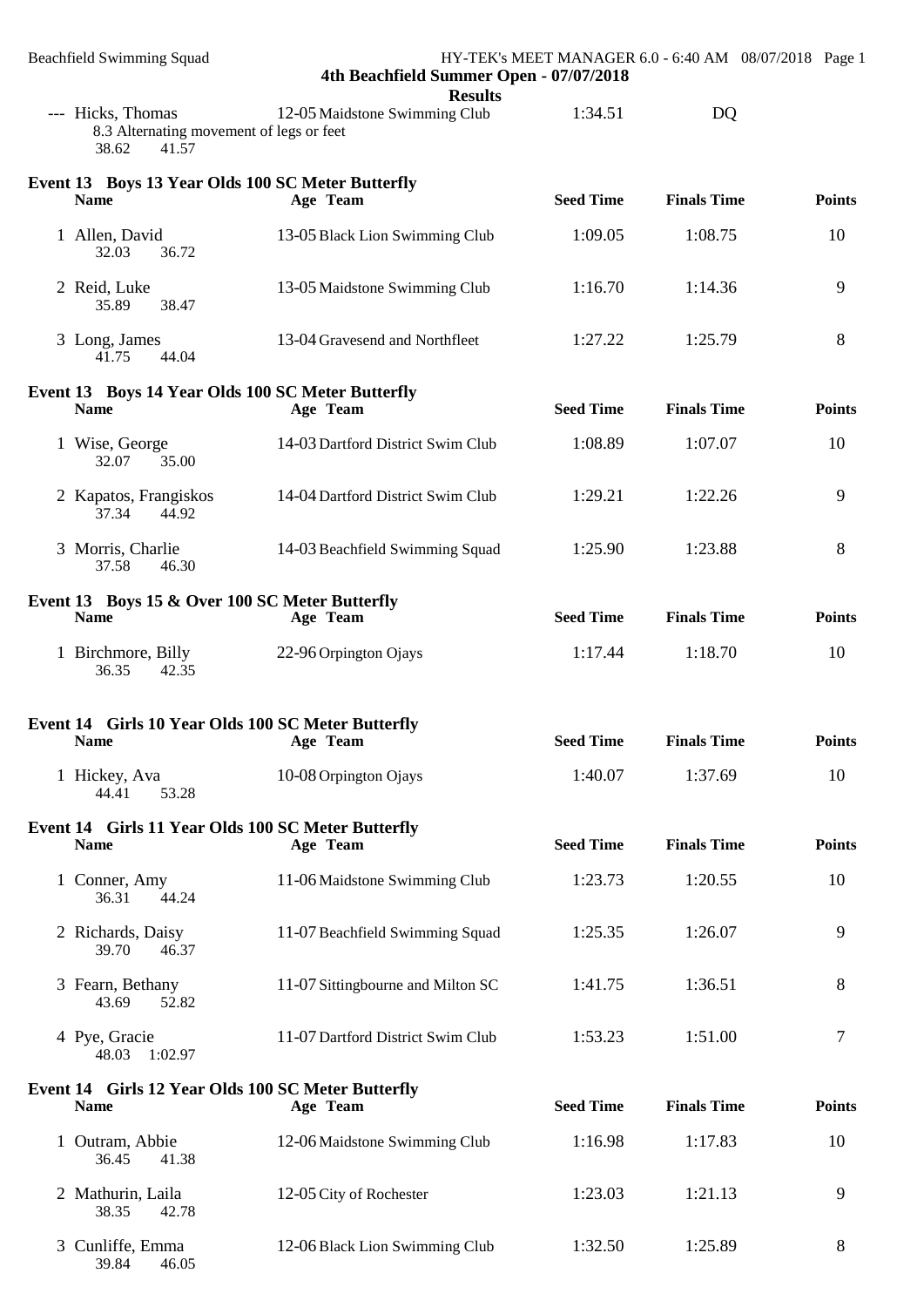37.52 41.63

Beachfield Swimming Squad HY-TEK's MEET MANAGER 6.0 - 6:40 AM 08/07/2018 Page 1 **4th Beachfield Summer Open - 07/07/2018**

**Results**

| 4 Haartsen, Jolina<br>46.80<br>53.04                                                    | 12-05 Orpington Ojays             | 2:05.02          | 1:39.84            | $\overline{7}$ |
|-----------------------------------------------------------------------------------------|-----------------------------------|------------------|--------------------|----------------|
| Event 14 Girls 13 Year Olds 100 SC Meter Butterfly<br><b>Name</b>                       | Age Team                          | <b>Seed Time</b> | <b>Finals Time</b> | <b>Points</b>  |
| 1 Ebbage, Caitlin<br>37.17<br>32.23                                                     | 13-05 Tonbridge Swimming Club     | 1:12.37          | 1:09.40            | 10             |
| 2 Nisbet, Erin<br>38.04<br>32.90                                                        | 13-05 Tonbridge Swimming Club     | 1:10.99          | 1:10.94            | 9              |
| 3 Diboll, Mya<br>37.95<br>35.40                                                         | 13-04 Maidstone Swimming Club     | 1:16.30          | 1:13.35            | 8              |
| 4 Durnford, Lily                                                                        | 13-04 Beachfield Swimming Squad   | 1:17.50          | 1:15.06            | $\tau$         |
| 5 Bisrat, Jessica<br>35.39<br>41.13                                                     | 13-05 Dartford District Swim Club | 1:15.41          | 1:16.52            | 6              |
| 6 Dolman, Grace<br>37.38<br>39.58                                                       | 13-04 Beachfield Swimming Squad   | 1:15.60          | 1:16.96            | 5              |
| 7 Jolley-Ellis, Blythe<br>38.18<br>41.22                                                | 13-04 Orpington Ojays             | 1:22.00          | 1:19.40            | $\overline{4}$ |
| 8 Ismail, Safiyah<br>39.52<br>43.61                                                     | 13-04 Orpington Ojays             | 1:22.45          | 1:23.13            | 3              |
| 9 Lafferty, Jocelyn<br>39.39<br>46.70                                                   | 13-05 Black Lion Swimming Club    | 1:26.49          | 1:26.09            | $\overline{2}$ |
| 10 Phillips, Rebecca<br>46.96<br>39.72                                                  | 13-04 Maidstone Swimming Club     | 1:16.50          | 1:26.68            | $\mathbf{1}$   |
| 11 Brown, Ellie<br>42.89<br>45.77                                                       | 13-05 Orpington Ojays             | 1:26.77          | 1:28.66            |                |
| 12 Dourmoush, Ayse<br>39.48 50.59                                                       | 13-04 Orpington Ojays             | 1:45.13          | 1:30.07            |                |
| 13 Bruce, Lola<br>51.31<br>1:04.72                                                      | 13-04 Gravesend and Northfleet    | 1:55.00          | 1:56.03            |                |
| Event 14 Girls 14 Year Olds 100 SC Meter Butterfly<br><b>Name</b>                       | Age Team                          | <b>Seed Time</b> | <b>Finals Time</b> | <b>Points</b>  |
| 1 Barker, Christy<br>42.86<br>37.38                                                     | 14-04 Orpington Ojays             | 1:25.53          | 1:20.24            | 10             |
| 2 Gollapudy, Radha<br>37.66<br>44.77                                                    | 14-03 Orpington Ojays             | 1:18.22          | 1:22.43            | 9              |
| --- Hopper, Leoni<br>$10.2$ A swimmer did not cover the whole distance $-$ DNF<br>37.66 | 14-04 Beachfield Swimming Squad   | 1:17.79          | DQ                 |                |
| Event 14 Girls 15 & Over 100 SC Meter Butterfly<br><b>Name</b>                          | Age Team                          | <b>Seed Time</b> | <b>Finals Time</b> | <b>Points</b>  |
| 1 Williams, Ellie<br>34.27<br>40.00                                                     | 15-03 Black Lion Swimming Club    | 1:13.09          | 1:14.27            | 10             |
| 2 White, Zoe                                                                            | 15-02 Orpington Ojays             | 1:19.56          | 1:19.15            | 9              |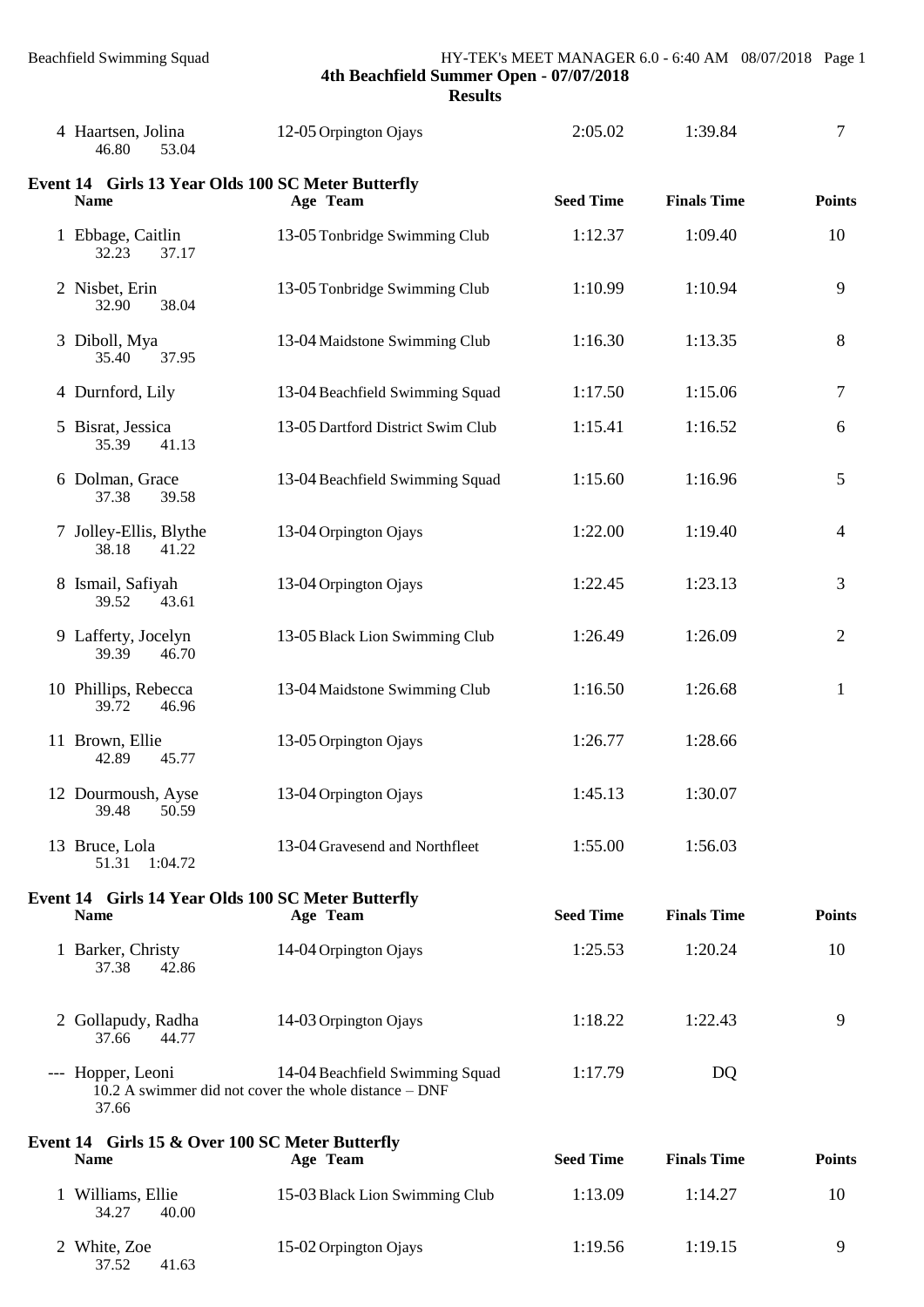| 3 Hunter, Genny<br>1:06.16<br>57.42 | 15-02 Beachfield Swimming Squad | 2:00.52 | 2:03.58 |  |
|-------------------------------------|---------------------------------|---------|---------|--|

# **Event 15 Boys 9 & Under 50 SC Meter Freestyle**

| <b>Name</b>                                                     | Age Team                             | <b>Seed Time</b> | <b>Finals Time</b> | <b>Points</b>  |
|-----------------------------------------------------------------|--------------------------------------|------------------|--------------------|----------------|
| 1 Russell-Gridley, Lucca                                        | 9-09 Black Lion Swimming Club        | 50.44            | 37.88              | 10             |
| 2 Nsirim, Jason                                                 | 9-09 Gravesend and Northfleet        | 43.32            | 38.07              | 9              |
| 3 Bennett, Samuel                                               | 9-08 Maidstone Swimming Club         | 40.35            | 39.11              | 8              |
| 4 Xavier, Agi                                                   | 9-08 Black Lion Swimming Club        | 45.97            | 42.50              | $\tau$         |
| 5 Buciumas, Robert                                              | 9-09 Orpington Ojays                 | <b>NT</b>        | 47.50              | 6              |
| 6 D'Cruz, Zac                                                   | 9-08 Gravesend and Northfleet        | 46.76            | 47.52              | $\mathfrak{S}$ |
| Event 15 Boys 10 Year Olds 50 SC Meter Freestyle<br><b>Name</b> | Age Team                             | <b>Seed Time</b> | <b>Finals Time</b> | <b>Points</b>  |
| Cowley Antelo, Ruben                                            | 10-07 Tonbridge Swimming Club        | 32.50            | 32.91              | 10             |
| 2 Chinyani, Ethiel                                              | 10-07 Dartford District Swim Club    | 35.44            | 35.87              | 9              |
| 3 Brosch, Mitchel                                               | 10-07 Edenbridge Piranhas SC         | 42.38            | 35.93              | 8              |
| 4 Burke, Toby                                                   | 10-08 Dartford District Swim Club    | 34.87            | 36.07              | $\tau$         |
| 5 Youseman, Alex                                                | 10-07 Black Lion Swimming Club       | <b>NT</b>        | 36.50              | 6              |
| 6 Edwards, Shane                                                | 10-08 Black Lion Swimming Club       | 36.11            | 36.89              | $\mathfrak{S}$ |
| 7 Herbert, Thomas                                               | 10-07 Orpington Ojays                | 37.84            | 37.36              | $\overline{4}$ |
| 8 Jessup, Lewis                                                 | 10-07 Edenbridge Piranhas SC         | 38.81            | 37.71              | 3              |
| 9 Kumar, Hayden                                                 | 10-07 Gravesend and Northfleet       | 40.17            | 38.44              | $\overline{2}$ |
| 10 Poynter, Toby                                                | 10-07 Black Lion Swimming Club       | 40.17            | 40.21              | $\mathbf{1}$   |
| 11 Pahon, Alex                                                  | 10-07 Dartford District Swim Club    | 45.82            | 40.28              |                |
| 12 Williams, Sonny                                              | 10-08 Black Lion Swimming Club       | 40.14            | 40.87              |                |
| 13 Devey, Zachary                                               | 10-07 Tonbridge Swimming Club        | 43.58            | 41.19              |                |
| 14 Dennis, James                                                | 10-08 Maidstone Swimming Club        | 44.16            | 45.49              |                |
| Event 15 Boys 11 Year Olds 50 SC Meter Freestyle<br><b>Name</b> | Age Team                             | <b>Seed Time</b> | <b>Finals Time</b> | <b>Points</b>  |
| 1 Fisher, Nahum                                                 | 11-06 Black Lion Swimming Club       | 30.65            | 30.82              | 10             |
| 2 Long, Thomas                                                  | 11-07 Gravesend and Northfleet       | 31.30            | 31.14              | 9              |
| 3 McRobb, Gregor                                                | 11-06 Faversham Swimming Club        | 37.78            | 34.44              | 8              |
| 4 Cavasino, Niccolo                                             | 11-06 Orpington Ojays                | 35.85            | 35.14              | 7              |
| 5 Lyons, Monty                                                  | 11-07 Chislehurst Millennium Swim Sq | 37.94            | 36.71              | 6              |
| 6 Sharman, Ethan                                                | 11-06 Faversham Swimming Club        | 36.10            | 38.24              | 5              |
| 7 Willard, Ethan                                                | 11-07 Black Lion Swimming Club       | 41.22            | 38.41              | 4              |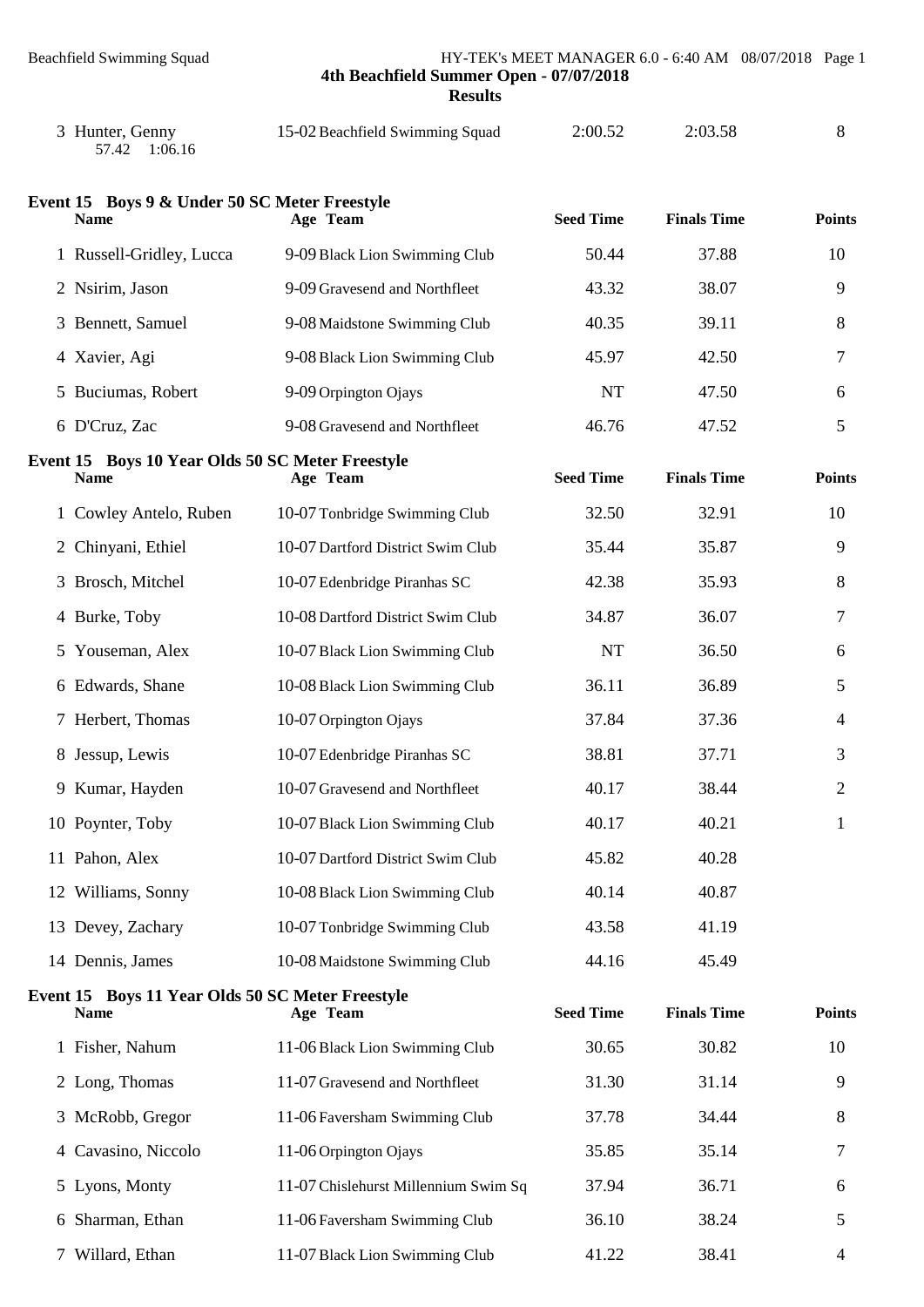| <b>Beachfield Swimming Squad</b>                                | 4th Beachfield Summer Open - 07/07/2018<br><b>Results</b> |                  | HY-TEK's MEET MANAGER 6.0 - 6:40 AM 08/07/2018 Page 1 |                |
|-----------------------------------------------------------------|-----------------------------------------------------------|------------------|-------------------------------------------------------|----------------|
| 8 Nicholls, Samuel                                              | 11-07 Gravesend and Northfleet                            | 43.31            | 39.81                                                 | 3              |
| 9 Young, Zach                                                   | 11-07 Gravesend and Northfleet                            | 40.60            | 41.21                                                 | $\overline{2}$ |
| 10 Wise, Jack                                                   | 11-07 Dartford District Swim Club                         | 39.25            | 42.88                                                 | 1              |
| 11 Pegg, Henry                                                  | 11-06 Sittingbourne and Milton SC                         | 47.56            | 43.01                                                 |                |
| 12 Ballard, Max                                                 | 11-07 Orpington Ojays                                     | <b>NT</b>        | 44.00                                                 |                |
| 13 Bowley, Taylor                                               | 11-07 Gravesend and Northfleet                            | 50.02            | 44.15                                                 |                |
| 14 Rafeletos, Philip                                            | 11-07 Faversham Swimming Club                             | 46.28            | 45.05                                                 |                |
| 15 Kader, Faahim                                                | 11-07 Dartford District Swim Club                         | 53.78            | 52.99                                                 |                |
| Event 15 Boys 12 Year Olds 50 SC Meter Freestyle<br><b>Name</b> | Age Team                                                  | <b>Seed Time</b> | <b>Finals Time</b>                                    | <b>Points</b>  |
| 1 Branch, Albert                                                | 12-05 Black Lion Swimming Club                            | 29.48            | 28.19                                                 | 10             |
| 2 Oliver, Daniel                                                | 12-05 Gravesend and Northfleet                            | 33.48            | 32.00                                                 | 9              |
| 3 Dolman, Freddie                                               | 12-05 Beachfield Swimming Squad                           | 34.95            | 35.00                                                 | 8              |
| 4 Howe, Ethan                                                   | 12-06 Black Lion Swimming Club                            | 35.77            | 35.18                                                 | 7              |
| 5 McKean, Aidan                                                 | 12-06 Gravesend and Northfleet                            | 39.14            | 37.92                                                 | 6              |
| 6 Pieri, James                                                  | 12-05 Beachfield Swimming Squad                           | 39.65            | 38.30                                                 | 5              |
| 7 Bevan, Harry                                                  | 12-05 Tonbridge Swimming Club                             | 39.25            | 38.60                                                 | 4              |
| 8 Williams, Thomas                                              | 12-06 Gravesend and Northfleet                            | 43.52            | 44.17                                                 | 3              |
| Event 15 Boys 13 Year Olds 50 SC Meter Freestyle<br><b>Name</b> | Age Team                                                  | <b>Seed Time</b> | <b>Finals Time</b>                                    | <b>Points</b>  |
| 1 Allen, David                                                  | 13-05 Black Lion Swimming Club                            | 27.83            | 27.80                                                 | 10             |
| 2 Morgan, Dominic                                               | 13-04 Edenbridge Piranhas SC                              | 30.36            | 28.90                                                 | 9              |
| 3 Morgan, Anthony                                               | 13-04 Gravesend and Northfleet                            | 30.00            | 29.48                                                 | 8              |
| 4 Long, James                                                   | 13-04 Gravesend and Northfleet                            | 31.24            | 31.53                                                 | 7              |
| 5 Kapatos, Apostolos                                            | 13-05 Dartford District Swim Club                         | 32.52            | 32.13                                                 | 6              |
| 6 Fordyce, Max                                                  | 13-05 Faversham Swimming Club                             | 31.59            | 32.81                                                 | 5              |
| 7 Rowbottom, Joe                                                | 13-04 Beachfield Swimming Squad                           | 37.92            | 35.58                                                 | 4              |
| 8 Garg, Pranav                                                  | 13-04 Orpington Ojays                                     | 37.83            | 35.86                                                 | 3              |
| Event 15 Boys 14 Year Olds 50 SC Meter Freestyle<br><b>Name</b> | Age Team                                                  | <b>Seed Time</b> | <b>Finals Time</b>                                    | <b>Points</b>  |
| 1 Wise, George                                                  | 14-03 Dartford District Swim Club                         | 28.18            | 27.41                                                 | 10             |
| 2 Langdown, Ben                                                 | 14-04 Orpington Ojays                                     | 28.71            | 28.80                                                 | 9              |
| 3 Dickinson, Sam                                                | 14-04 Beachfield Swimming Squad                           | 30.52            | 29.07                                                 | 8              |
| 4 Cheverst, Jack                                                | 14-04 Black Lion Swimming Club                            | 30.21            | 29.73                                                 | 7              |
| 5 Magee-Brown, Thomas                                           | 14-03 Orpington Ojays                                     | 33.80            | 31.07                                                 | 6              |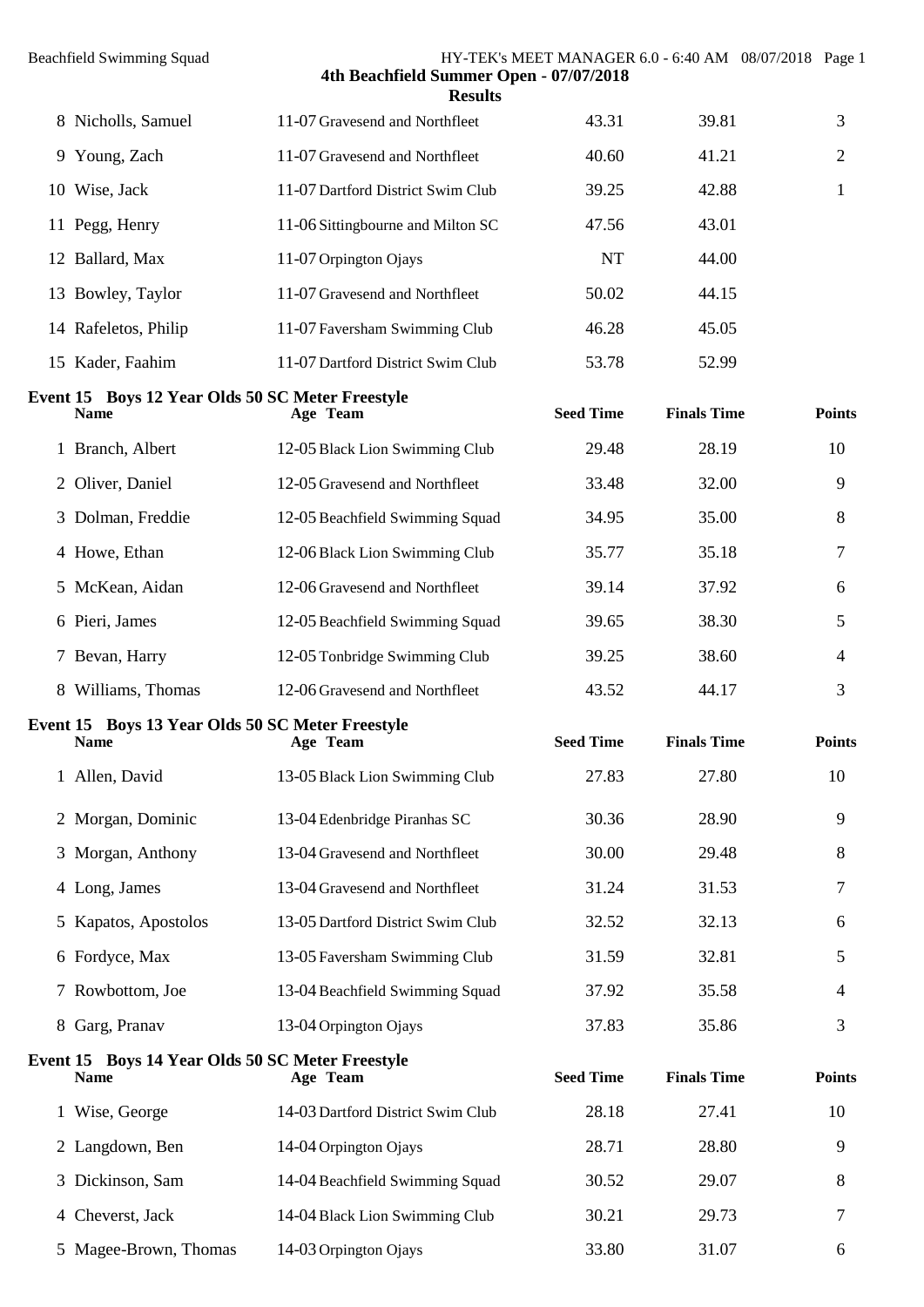| <b>Beachfield Swimming Squad</b> |                                                              | HY-TEK's MEET MANAGER 6.0 - 6:40 AM 08/07/2018 Page 1<br>4th Beachfield Summer Open - 07/07/2018 |                  |                    |                |
|----------------------------------|--------------------------------------------------------------|--------------------------------------------------------------------------------------------------|------------------|--------------------|----------------|
|                                  | 6 Kapatos, Frangiskos                                        | <b>Results</b><br>14-04 Dartford District Swim Club                                              | 32.12            | 31.11              | 5              |
|                                  | Event 15 Boys 15 & Over 50 SC Meter Freestyle<br><b>Name</b> | Age Team                                                                                         | <b>Seed Time</b> | <b>Finals Time</b> | <b>Points</b>  |
|                                  | 1 Carr, Richard                                              | 18-00 Maidstone Swimming Club                                                                    | 24.34            | 24.83              | 10             |
|                                  | 2 Durrant, Oliver                                            | 18-00 Beachfield Swimming Squad                                                                  | 25.67            | 25.42              | 9              |
|                                  | 3 Carr, David                                                | 21-97 Beachfield Swimming Squad                                                                  | 26.00            | 26.12              | 8              |
|                                  | 4 Dickinson, Ed                                              | 17-01 Beachfield Swimming Squad                                                                  | 26.29            | 26.28              | 7              |
|                                  | 5 Lafferty, Dominic                                          | 15-02 Black Lion Swimming Club                                                                   | 26.69            | 26.88              | 6              |
|                                  | 6 Smith, Finlay                                              | 15-03 Maidstone Swimming Club                                                                    | 27.42            | 27.22              | 5              |
|                                  | 7 Nguyen, Nam                                                | 16-01 Orpington Ojays                                                                            | 27.10            | 27.28              | 4              |
|                                  | 8 Peel, Max                                                  | 15-03 Orpington Ojays                                                                            | 27.31            | 27.39              | 3              |
|                                  | 9 Lam, Dexter                                                | 16-02 Black Lion Swimming Club                                                                   | 26.59            | 27.40              | $\overline{2}$ |
|                                  | 10 Birchmore, Billy                                          | 22-96 Orpington Ojays                                                                            | 30.41            | 31.14              | 1              |
|                                  | --- Griggs, Joshua                                           | 15-02 Maidstone Swimming Club                                                                    | 28.83            | DQ                 |                |

4.4 Starting before starting signal

# **Event 16 Girls 9 & Under 50 SC Meter Freestyle**

| <b>Name</b>         | Age Team                            | <b>Seed Time</b> | <b>Finals Time</b> | <b>Points</b>  |
|---------------------|-------------------------------------|------------------|--------------------|----------------|
| 1 Ramsay, Calli     | 9-09 Gravesend and Northfleet       | 42.22            | 37.51              | 10             |
| 2 Fordyce, Molly    | 9-08 Faversham Swimming Club        | 37.65            | 38.42              | 9              |
| 3 Notley, Maddison  | 9-09 Black Lion Swimming Club       | 43.29            | 40.51              | 8              |
| 4 Arundell, Bella   | 9-09 Gravesend and Northfleet       | 39.00            | 40.70              | 7              |
| 5 Young, Briony     | 9-08 Maidstone Swimming Club        | 42.83            | 42.23              | 6              |
| 6 Mallard, Ellia    | 9-09 Gravesend and Northfleet       | 47.00            | 42.80              | 5              |
| 7 Drury, Keira      | 9-08 Faversham Swimming Club        | 44.68            | 44.73              | $\overline{4}$ |
| 8 Baykun, Veronica  | 9-09 Beachfield Swimming Squad      | 47.60            | 46.14              | 3              |
| 9 Lyons, Daisy      | 9-08 Chislehurst Millennium Swim Sq | NT               | 51.02              | 2              |
| --- Kienlen, Willow | 9-08 Tonbridge Swimming Club        | 42.59            | DQ                 |                |

4.4 Starting before starting signal

### **Event 16 Girls 10 Year Olds 50 SC Meter Freestyle**

| <b>Name</b>        | Age Team                          | <b>Seed Time</b> | <b>Finals Time</b> | <b>Points</b> |
|--------------------|-----------------------------------|------------------|--------------------|---------------|
| Smith, Evie        | 10-07 Maidstone Swimming Club     | 33.20            | 32.58              | 10            |
| 2 Healy, Isla      | 10-08 Sittingbourne and Milton SC | 35.34            | 34.15              | 9             |
| 3 Terry, Madison   | 10-07 Black Lion Swimming Club    | 33.83            | 34.28              | 8             |
| 4 Sutton, Shayla   | 10-07 Maidstone Swimming Club     | 37.52            | 34.81              |               |
| 5 Mitchell, Kara   | 10-07 Beachfield Swimming Squad   | 34.88            | 35.12              | 6             |
| 6 Field, Charlotte | 10-08 Orpington Ojays             | 37.06            | 35.69              |               |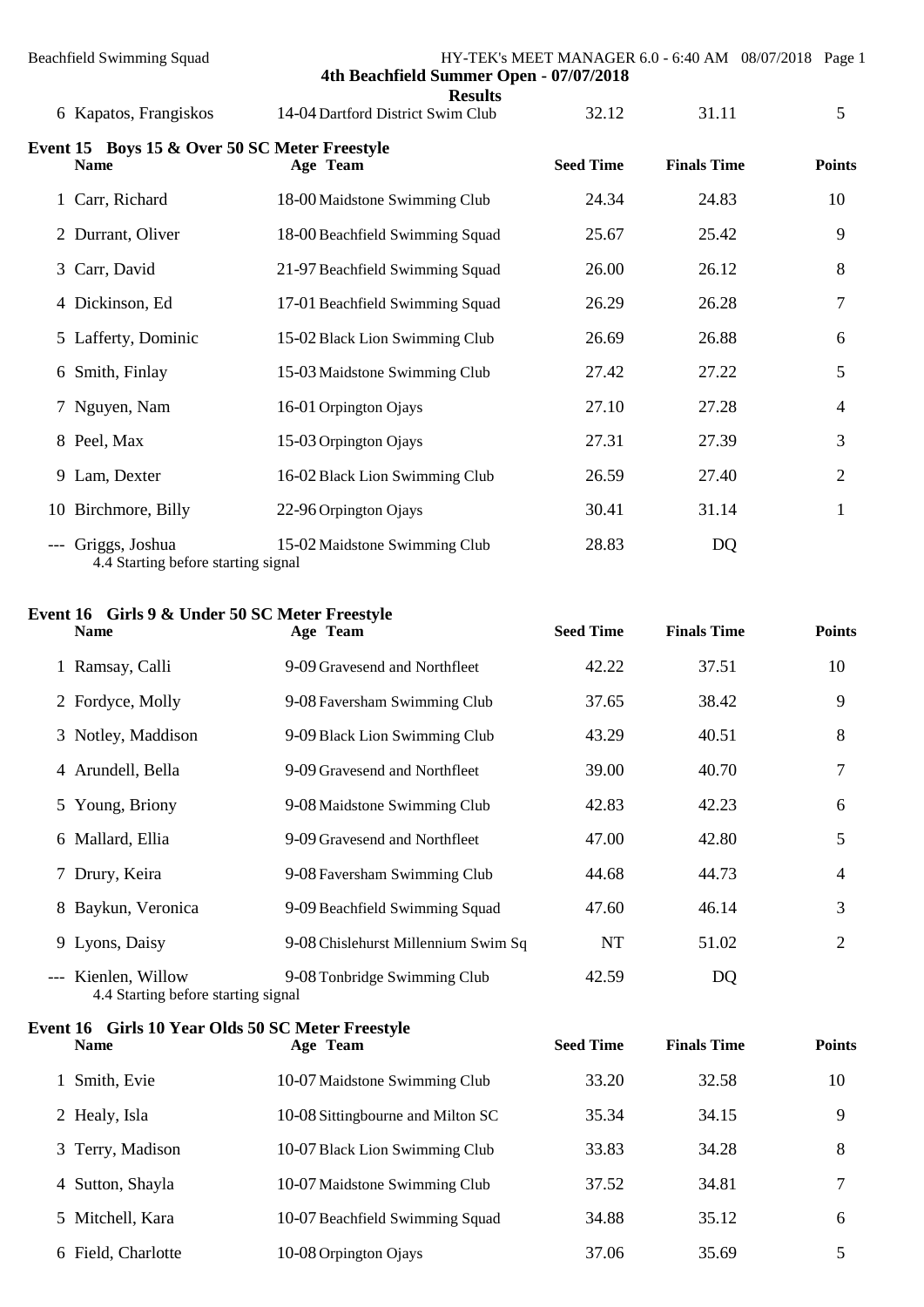Watson, Leah 10-07 Black Lion Swimming Club 39.13 35.92 4 Hickey, Ava 10-08 Orpington Ojays 37.07 36.59 3 Irwin, Katharine 10-08 Maidstone Swimming Club 39.92 36.79 2 10 Pieri, Olivia 10-08 Beachfield Swimming Squad 38.27 37.85 1 Rolfe, Sophie 10-07 Beachfield Swimming Squad 48.09 38.18 Pascoe, Sarah 10-07 Tonbridge Swimming Club 32.06 38.21 Linder, Chloe 10-07 Sittingbourne and Milton SC 42.03 38.85 Cioran, Olivia 10-08 Orpington Ojays 40.46 40.49 Foster, Gemma 10-08 Black Lion Swimming Club 39.99 41.02 16 Brown, Ophelia 10-08 Beachfield Swimming Squad 41.07 41.45 17 Cartwright, Amelia 10-08 Sittingbourne and Milton SC 47.06 41.97 Macey, Amelia 10-08 Black Lion Swimming Club 44.17 42.34 Delaffon, Neha 10-07 Gravesend and Northfleet 45.47 42.96 Cooper, Scarlett 10-08 Maidstone Swimming Club 52.55 44.86 Zverovitch, Maria 10-07 Maidstone Swimming Club 51.05 44.99 22 Castleton, Isabelle 10-08 Dartford District Swim Club 44.34 45.03 23 Kirkby, Ruby 10-08 Tonbridge Swimming Club NT 48.81 Aram, Millie 10-08 Dartford District Swim Club 49.08 51.95 **Event 16 Girls 11 Year Olds 50 SC Meter Freestyle Name Age Team Seed Time Finals Time Points** Arundell, Kahlen 11-07 Gravesend and Northfleet 30.70 31.19 10 2 Richards, Daisy 11-07 Beachfield Swimming Squad 33.44 34.22 9 3 Brown, Alice 11-06 Beachfield Swimming Squad 35.27 34.44 8 Bond, Lauren 11-06 Orpington Ojays 34.80 34.69 7 Kirkby, Phoebe 11-06 Tonbridge Swimming Club 33.20 35.35 6 Pye, Gracie 11-07 Dartford District Swim Club 36.32 36.48 5 Humphreys, Ruby 11-07 Maidstone Swimming Club 39.24 37.20 4 8 Hummel, Jessica 11-07 Beachfield Swimming Squad 37.89 37.83 3 Ciuche, Julia 11-06 Gravesend and Northfleet 36.25 38.29 2 Pearce, Olivia 11-07 Black Lion Swimming Club 42.36 40.41 1 Hopper, Erika 11-06 Beachfield Swimming Squad 41.22 40.60 Baker, Lorelai 11-07 Black Lion Swimming Club 42.19 40.73 Anscomb, Imogen 11-07 Dartford District Swim Club 42.72 43.58 14 Harragin, Summer 11-07 Orpington Ojays NT 45.90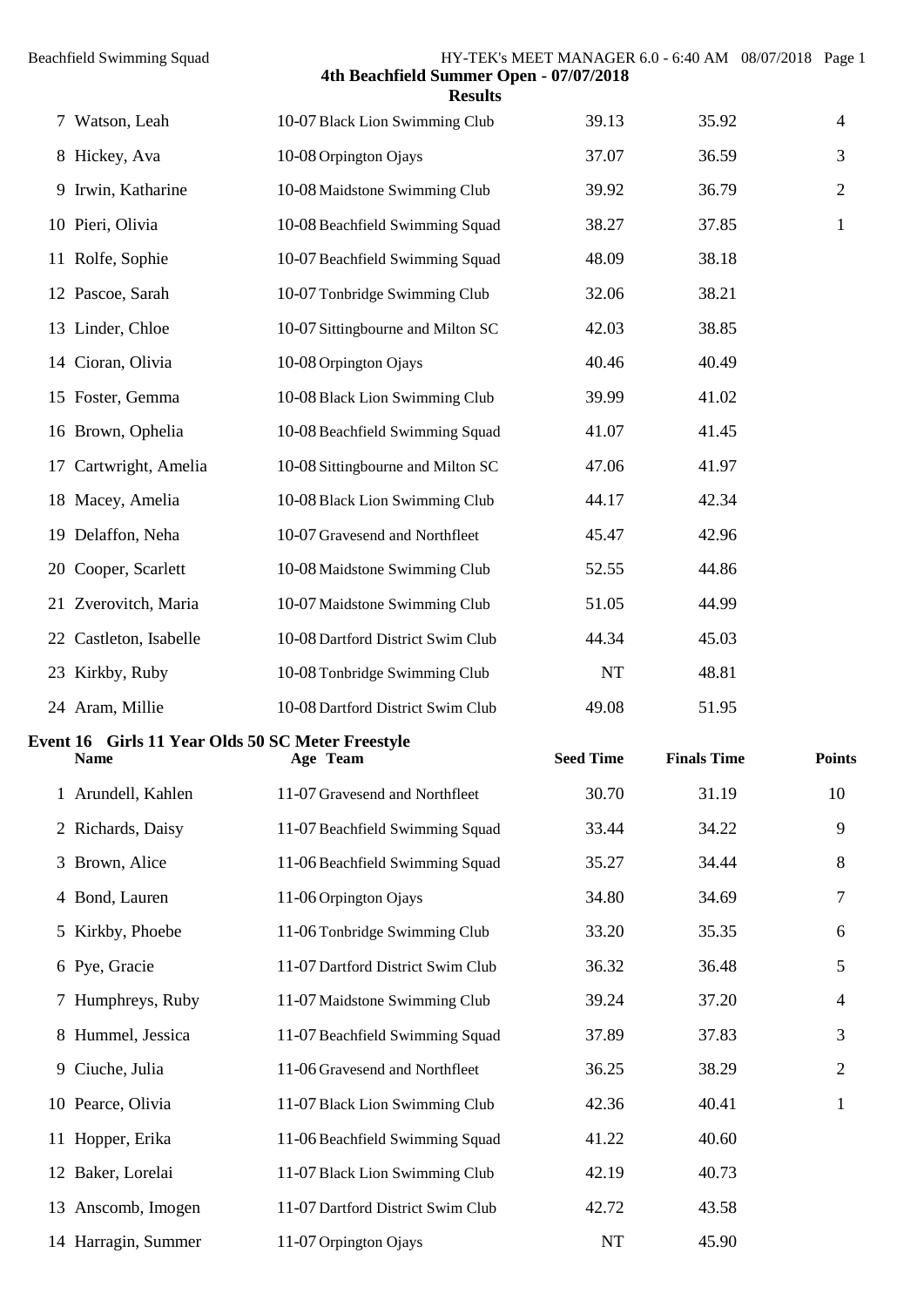| Event 16 Girls 12 Year Olds 50 SC Meter Freestyle<br><b>Name</b> | Age Team                          | <b>Seed Time</b> | <b>Finals Time</b> | <b>Points</b>  |
|------------------------------------------------------------------|-----------------------------------|------------------|--------------------|----------------|
| 1 O'Neill, Sophia                                                | 12-06 Orpington Ojays             | 31.13            | 30.26              | 10             |
| 2 Peel, Eve                                                      | 12-05 Orpington Ojays             | 31.19            | 30.40              | 9              |
| 3 Bennett, Ellie-May                                             | 12-05 Black Lion Swimming Club    | 30.62            | 30.64              | 8              |
| 4 Martin, Evie                                                   | 12-05 Dartford District Swim Club | 33.39            | 32.20              | $\tau$         |
| 5 Mathurin, Laila                                                | 12-05 City of Rochester           | 32.55            | 32.44              | 6              |
| 6 Outram, Abbie                                                  | 12-06 Maidstone Swimming Club     | 30.70            | 32.51              | 5              |
| 7 Blaney, Ellie                                                  | 12-05 Orpington Ojays             | 33.73            | 32.91              | $\overline{4}$ |
| 8 Easom, Leah                                                    | 12-05 Sittingbourne and Milton SC | 36.00            | 32.96              | 3              |
| 9 Holt, Isabella                                                 | 12-06 Faversham Swimming Club     | 32.69            | 33.38              | $\overline{2}$ |
| 10 Lewzey, Erin                                                  | 12-06 Edenbridge Piranhas SC      | 36.86            | 33.40              | $\mathbf{1}$   |
| 11 Foster, Kirstie                                               | 12-05 Beachfield Swimming Squad   | 34.56            | 34.11              |                |
| 12 Sharp, Megan                                                  | 12-05 Tonbridge Swimming Club     | 36.31            | 34.89              |                |
| 13 Cunliffe, Emma                                                | 12-06 Black Lion Swimming Club    | 34.81            | 35.05              |                |
| 14 Pope, Beth                                                    | 12-06 Sittingbourne and Milton SC | 36.48            | 35.20              |                |
| 15 Marsh, Tarryn                                                 | 12-05 Beachfield Swimming Squad   | 38.08            | 36.23              |                |
| 16 Everson, Lily-Ann                                             | 12-06 Black Lion Swimming Club    | 39.79            | 38.85              |                |
| 17 Robins, Grace                                                 | 12-06 Black Lion Swimming Club    | 40.07            | 40.09              |                |
| Event 16 Girls 13 Year Olds 50 SC Meter Freestyle<br><b>Name</b> | Age Team                          | <b>Seed Time</b> | <b>Finals Time</b> | <b>Points</b>  |
| 1 Ebbage, Caitlin                                                | 13-05 Tonbridge Swimming Club     | 28.19            | 28.15              | 10             |
| 2 Jolley-Ellis, Blythe                                           | 13-04 Orpington Ojays             | 29.82            | 30.14              | 9              |
| 3 Clarke, Isabella                                               | 13-05 Black Lion Swimming Club    | 30.11            | 30.21              | 8              |
| 4 Allistone, Daisy                                               | 13-04 Maidstone Swimming Club     | 29.57            | 30.23              | 7              |
| 5 Nisbet, Erin                                                   | 13-05 Tonbridge Swimming Club     | 30.68            | 30.32              | 6              |
| 6 Durnford, Lily                                                 | 13-04 Beachfield Swimming Squad   | 31.15            | 30.40              | $\mathfrak{S}$ |
| 7 Jackson, Samantha                                              | 13-05 Orpington Ojays             | 30.10            | 30.94              | 4              |
| 8 Baker, Kayla                                                   | 13-05 Black Lion Swimming Club    | 31.95            | 31.49              | 3              |
| 9 Devey, Mia                                                     | 13-05 Tonbridge Swimming Club     | 33.81            | 31.67              | $\overline{2}$ |
| 10 Young, Nell                                                   | 13-04 Gravesend and Northfleet    | 31.65            | 31.74              | $\mathbf{1}$   |
| 11 Frisby, Amelia                                                | 13-04 Orpington Ojays             | 33.12            | 31.96              |                |
| 12 Hughes, Harriet                                               | 13-05 Maidstone Swimming Club     | 33.15            | 32.46              |                |
| 13 Dolman, Grace                                                 | 13-04 Beachfield Swimming Squad   | 33.95            | 32.60              |                |
| 14 Baykun, Julia                                                 | 13-04 Beachfield Swimming Squad   | 34.30            | 32.65              |                |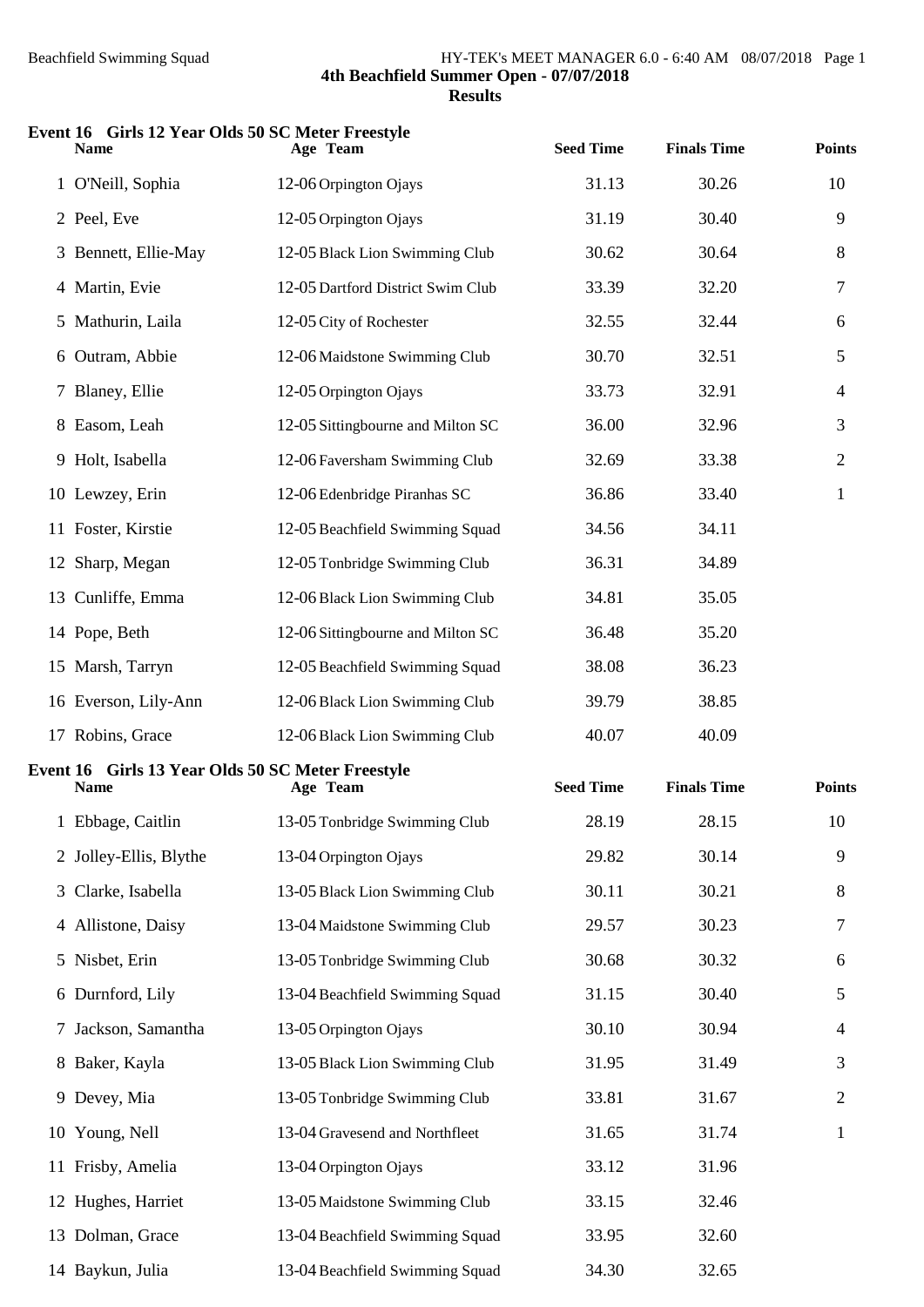| <b>Results</b> |
|----------------|
|----------------|

| 15 Ray, Olivia            | 13-04 Gravesend and Northfleet | 33.90 | 32.98 |
|---------------------------|--------------------------------|-------|-------|
| 16 Cioran, Alexandra      | 13-04 Orpington Ojays          | 32.78 | 33.33 |
| 17 Dourmoush, Ayse        | 13-04 Orpington Ojays          | 33.08 | 33.40 |
| 18 Brown, Ellie           | 13-05 Orpington Ojays          | 33.56 | 33.96 |
| 19 Kuszneruk, Agata       | 13-05 Orpington Ojays          | 33.61 | 34.30 |
| 20 Ismail, Safiyah        | 13-04 Orpington Ojays          | 33.18 | 34.54 |
| 21 Bruce, Lola            | 13-04 Gravesend and Northfleet | 38.79 | 35.78 |
| 22 Parthasarathy, Thrisha | 13-04 Orpington Ojays          | 35.00 | 36.76 |
| 23 Paynter, Faith         | 13-05 Black Lion Swimming Club | 37.21 | 40.27 |

# **Event 16 Girls 14 Year Olds 50 SC Meter Freestyle Name Age Team Seed Time Finals Time Points** 1 Hebden, Molly 14-03 Faversham Swimming Club 29.98 30.24 10 2 Bowie, Hannah 14-03 Maidstone Swimming Club 29.90 30.28 9 3 Duchesne, Lois 14-03 Beachfield Swimming Squad 29.96 30.43 8 4 Barrett, Matilda 14-04 Orpington Ojays 30.94 30.91 7 5 Skelton, Agatha 14-03 Maidstone Swimming Club 30.69 31.46 6 6 Hawkins, Anna 14-03 Orpington Ojays 32.15 31.63 5 7 Gollapudy, Radha 14-03 Orpington Ojays 32.57 33.13 4 8 Anscomb, Liberty 14-04 Dartford District Swim Club 34.91 33.22 3 9 Hopper, Amelia 14-04 Beachfield Swimming Squad 34.06 33.31 2 10 Hopper, Leoni 14-04 Beachfield Swimming Squad 34.84 33.53 1 11 Barker, Christy 14-04 Orpington Ojays 33.06 33.93

|   | Event 16 Girls 15 & Over 50 SC Meter Freestyle<br><b>Name</b> | Age Team                        | <b>Seed Time</b> | <b>Finals Time</b> | <b>Points</b> |
|---|---------------------------------------------------------------|---------------------------------|------------------|--------------------|---------------|
|   | 1 Bacon, Clio                                                 | 16-01 Orpington Ojays           | 26.06            | 27.13              | 10            |
|   | 2 Durrant, Matilda                                            | 15-02 Beachfield Swimming Squad | 28.83            | 28.79              | 9             |
|   | 3 Holt, Emily                                                 | 16-02 Faversham Swimming Club   | 29.58            | 29.50              | 8             |
|   | 4 Paice, Hope                                                 | 16-02 Maidstone Swimming Club   | 28.64            | 29.67              | 7             |
|   | *5 Langdown, Rachel                                           | 16-02 Orpington Ojays           | 29.72            | 30.11              | 5 50          |
|   | *5 Mckean, Georgia                                            | 15-03 Gravesend and Northfleet  | 30.47            | 30.11              | 5 50          |
|   | 7 Leeves, Abby                                                | 15-03 Orpington Ojays           | 30.88            | 30.53              | 4             |
| 8 | Williams, Ellie                                               | 15-03 Black Lion Swimming Club  | 30.27            | 31.07              | 3             |
|   | 9 Brown, Jessica                                              | 15-02 Maidstone Swimming Club   | 32.33            | 31.68              | 2             |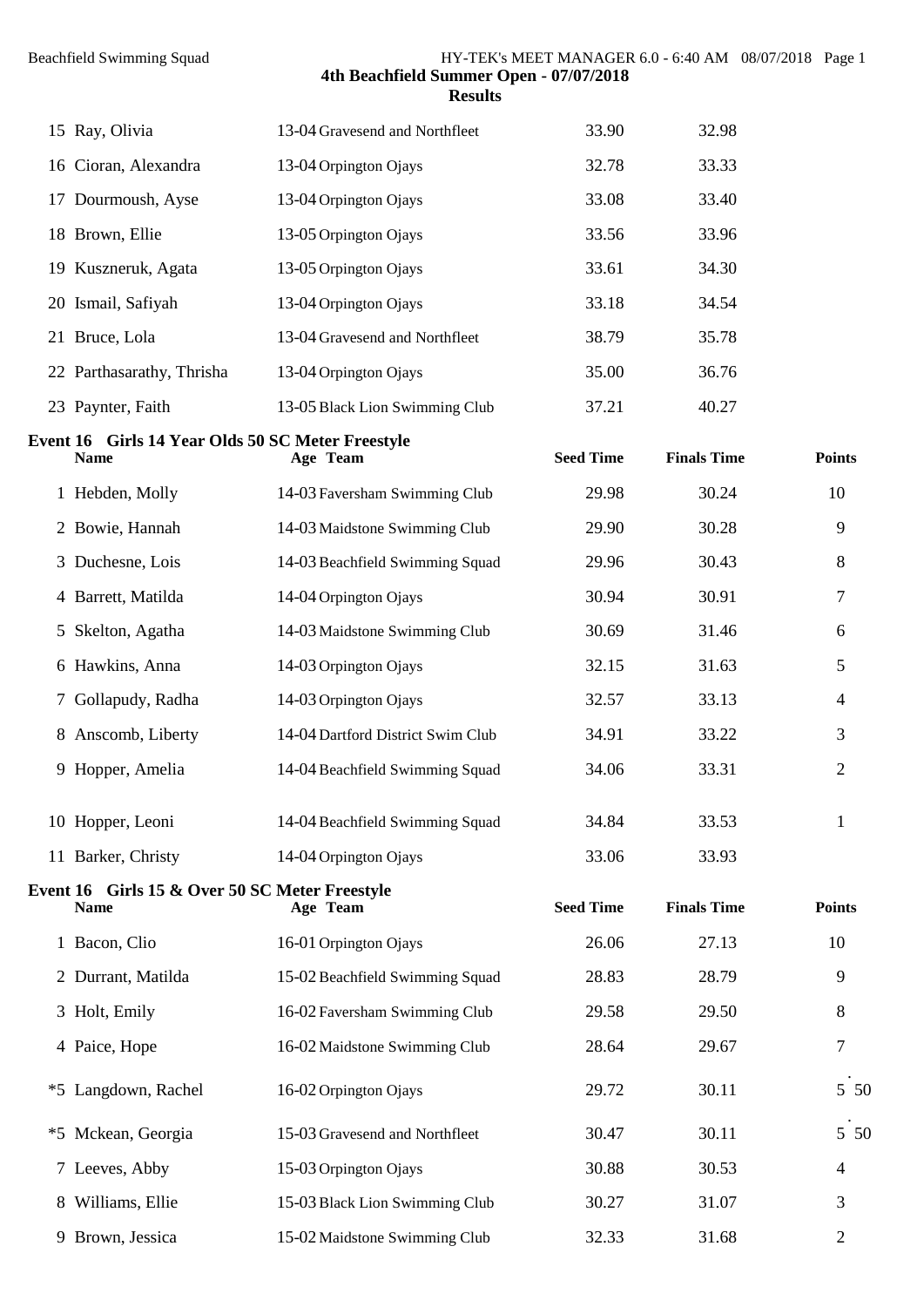| <b>Beachfield Swimming Squad</b>                                           | 4th Beachfield Summer Open - 07/07/2018                          |                  | HY-TEK's MEET MANAGER 6.0 - 6:40 AM 08/07/2018 Page 1 |               |
|----------------------------------------------------------------------------|------------------------------------------------------------------|------------------|-------------------------------------------------------|---------------|
| 10 Whitehead, Milly                                                        | <b>Results</b><br>15-03 Orpington Ojays                          | 31.35            | 32.04                                                 | $\mathbf{1}$  |
| 11 Scott, Natasha                                                          | 15-03 Gravesend and Northfleet                                   | 32.41            | 33.13                                                 |               |
| 12 Hunter, Genny                                                           | 15-02 Beachfield Swimming Squad                                  | 40.02            | 41.25                                                 |               |
| Event 17 Boys 9 & Under 100 SC Meter Breaststroke<br><b>Name</b>           | Age Team                                                         | <b>Seed Time</b> | <b>Finals Time</b>                                    | <b>Points</b> |
| 1 Russell-Gridley, Lucca<br>59.09 1:06.68                                  | 9-09 Black Lion Swimming Club                                    | 2:23.37          | 2:05.77                                               | 10            |
| <b>Name</b>                                                                | Event 17 Boys 10 Year Olds 100 SC Meter Breaststroke<br>Age Team | <b>Seed Time</b> | <b>Finals Time</b>                                    | <b>Points</b> |
| 1 Burke, Toby<br>52.85<br>55.30                                            | 10-08 Dartford District Swim Club                                | 1:45.69          | 1:48.15                                               | 10            |
| 2 Williams, Sonny<br>57.48 1:02.32                                         | 10-08 Black Lion Swimming Club                                   | 2:13.13          | 1:59.80                                               | 9             |
| <b>Name</b>                                                                | Event 17 Boys 11 Year Olds 100 SC Meter Breaststroke<br>Age Team | <b>Seed Time</b> | <b>Finals Time</b>                                    | <b>Points</b> |
| 1 Chadwick, Frank                                                          | 11-07 Maidstone Swimming Club                                    | 1:42.19          | 1:41.79                                               | 10            |
| 2 Lyons, Monty<br>54.60<br>48.12                                           | 11-07 Chislehurst Millennium Swim Sq                             | 1:50.68          | 1:42.72                                               | 9             |
| 3 Peaper, Joshua<br>50.91<br>55.53                                         | 11-07 Maidstone Swimming Club                                    | 1:45.48          | 1:46.44                                               | 8             |
| 4 Sharman, Ethan<br>58.13<br>54.08                                         | 11-06 Faversham Swimming Club                                    | 2:07.18          | 1:52.21                                               | 7             |
| 5 McRobb, Gregor<br>51.69 1:01.18                                          | 11-06 Faversham Swimming Club                                    | <b>NT</b>        | 1:52.87                                               | 6             |
| 6 Rafeletos, Philip<br>1:01.12 1:01.92                                     | 11-07 Faversham Swimming Club                                    | NT               | 2:03.04                                               | 5             |
| 7 Willard, Ethan                                                           | 11-07 Black Lion Swimming Club                                   | 2:00.43          | 2:03.35                                               | 4             |
| 8 Bisht, Arnav                                                             | 11-07 Dartford District Swim Club                                | <b>NT</b>        | 2:10.77                                               | 3             |
| --- Nsirim, Joshua<br>4.4 Starting before starting signal<br>55.83 1:02.22 | 11-07 Gravesend and Northfleet                                   | 2:04.00          | DQ                                                    |               |
| <b>Name</b>                                                                | Event 17 Boys 12 Year Olds 100 SC Meter Breaststroke<br>Age Team | <b>Seed Time</b> | <b>Finals Time</b>                                    | <b>Points</b> |
| 1 Bevan, Harry<br>45.19<br>49.50                                           | 12-05 Tonbridge Swimming Club                                    | 1:37.77          | 1:34.69                                               | 10            |
| 2 Dolman, Freddie<br>49.51<br>47.30                                        | 12-05 Beachfield Swimming Squad                                  | 1:35.67          | 1:36.81                                               | 9             |
| 3 Howe, Ethan<br>48.10<br>55.45                                            | 12-06 Black Lion Swimming Club                                   | 1:47.42          | 1:43.55                                               | 8             |
| <b>Name</b>                                                                | Event 17 Boys 13 Year Olds 100 SC Meter Breaststroke<br>Age Team | <b>Seed Time</b> | <b>Finals Time</b>                                    | <b>Points</b> |
| 1 Henbest, Toby<br>38.25<br>41.54                                          | 13-04 Tonbridge Swimming Club                                    | 1:20.10          | 1:19.79                                               | 10            |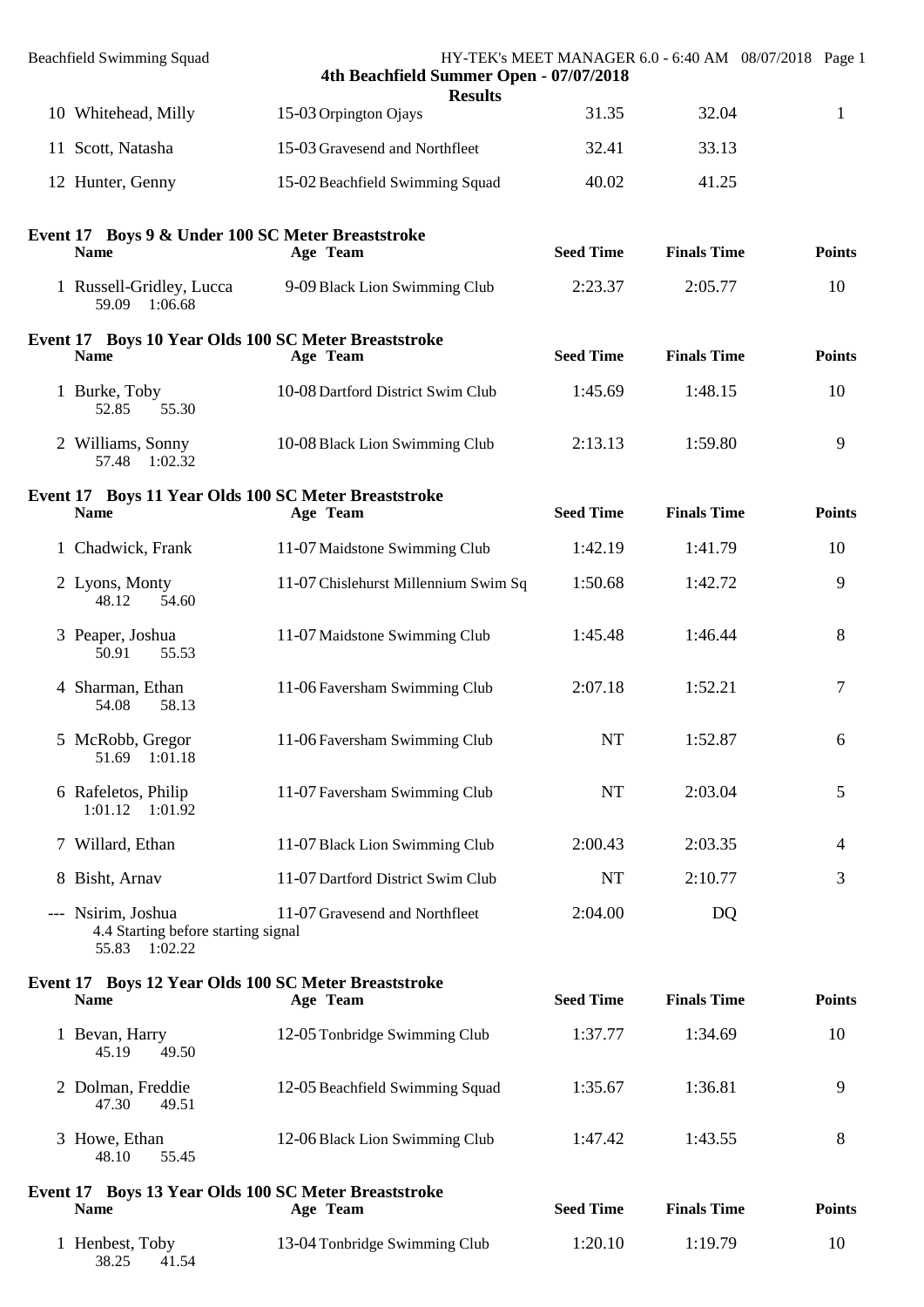| 2 Baar, Joshua<br>39.17<br>43.60                                  | 13-04 Beachfield Swimming Squad   | 1:25.39          | 1:22.77            | 9             |
|-------------------------------------------------------------------|-----------------------------------|------------------|--------------------|---------------|
| 3 Morgan, Anthony<br>43.29<br>40.93                               | 13-04 Gravesend and Northfleet    | 1:24.37          | 1:24.22            | 8             |
| 4 Fordyce, Max<br>47.78<br>43.18                                  | 13-05 Faversham Swimming Club     | 1:26.36          | 1:30.96            | 7             |
| 5 Kapatos, Apostolos<br>44.27<br>51.63                            | 13-05 Dartford District Swim Club | 1:40.22          | 1:35.90            | 6             |
| Event 17 Boys 14 Year Olds 100 SC Meter Breaststroke              |                                   |                  |                    |               |
| <b>Name</b>                                                       | Age Team                          | <b>Seed Time</b> | <b>Finals Time</b> | <b>Points</b> |
| 1 Harris, Brandon<br>33.08<br>37.51                               | 14-03 Beachfield Swimming Squad   | 1:09.12          | 1:10.59            | 10            |
| 2 Isaacs, Oliver                                                  | 14-04 Tonbridge Swimming Club     | 1:14.45          | 1:16.43            | 9             |
| 3 Berry, Thomas<br>38.50<br>43.68                                 | 14-04 Sittingbourne and Milton SC | 1:22.44          | 1:22.18            | 8             |
| 4 Dickinson, Sam                                                  | 14-04 Beachfield Swimming Squad   | 1:23.22          | 1:23.71            | 7             |
| 5 Thom, James<br>46.13<br>43.35                                   | 14-03 Dartford District Swim Club | 1:34.36          | 1:29.48            | 6             |
| 6 Magee-Brown, Thomas<br>42.55<br>47.04                           | 14-03 Orpington Ojays             | 1:33.91          | 1:29.59            | 5             |
| 7 Kapatos, Frangiskos                                             | 14-04 Dartford District Swim Club | 1:33.96          | 1:31.05            | 4             |
| 8 Castle, Samuel<br>44.51<br>50.76                                | 14-03 Black Lion Swimming Club    | 1:32.43          | 1:35.27            | 3             |
| Event 17 Boys 15 & Over 100 SC Meter Breaststroke                 |                                   |                  |                    |               |
| Name                                                              | Age Team                          | <b>Seed Time</b> | <b>Finals Time</b> | <b>Points</b> |
| 1 Carr, Richard<br>36.38<br>32.88                                 | 18-00 Maidstone Swimming Club     | 1:07.40          | 1:09.26            | 10            |
| 2 Dickinson, Ed<br>39.66<br>34.65                                 | 17-01 Beachfield Swimming Squad   | 1:15.43          | 1:14.31            | 9             |
| 3 Lafferty, Dominic<br>35.94<br>41.35                             | 15-02 Black Lion Swimming Club    | 1:18.28          | 1:17.29            | 8             |
|                                                                   |                                   |                  |                    |               |
| Event 18 Girls 9 & Under 100 SC Meter Breaststroke<br><b>Name</b> | Age Team                          | <b>Seed Time</b> | <b>Finals Time</b> | <b>Points</b> |
| 1 Fordyce, Molly<br>52.16<br>57.74                                | 9-08 Faversham Swimming Club      | 1:42.56          | 1:49.90            | 10            |
| 2 Drury, Keira<br>53.52<br>58.57                                  | 9-08 Faversham Swimming Club      | 1:57.26          | 1:52.09            | 9             |
| 3 Mallard, Ellia<br>1:11.04<br>1:02.62                            | 9-09 Gravesend and Northfleet     | 2:10.00          | 2:13.66            | 8             |

4 Lyons, Daisy 9-08 Chislehurst Millennium Swim Sq NT 2:15.69 7 1:06.32 1:09.37 --- Ramsay, Calli 9-09 Gravesend and Northfleet 2:00.00 DQ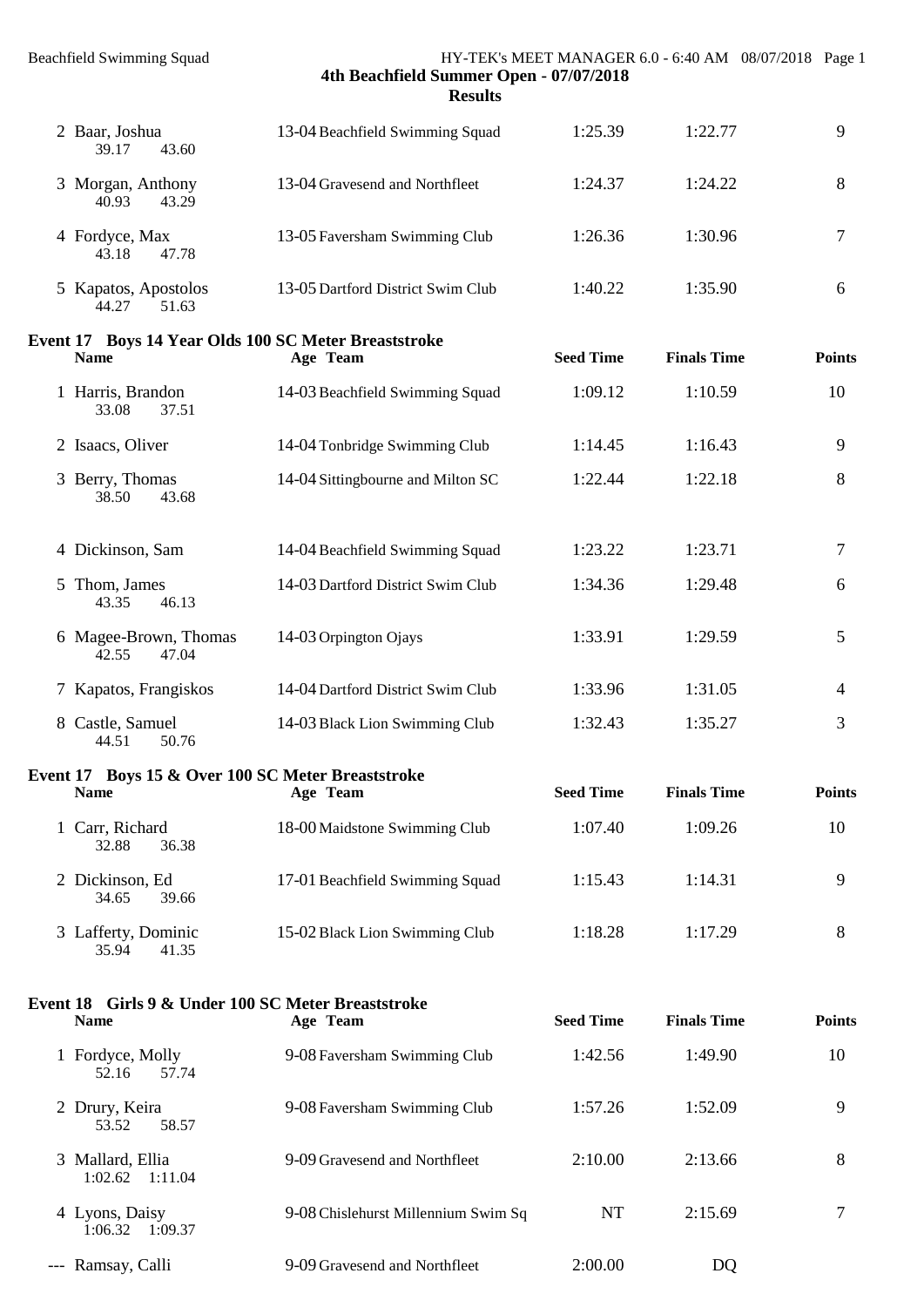**Results**

7.6 Touch not simultaneous and/or hands not separated 52.96 1:01.80

| <b>Name</b>                              | Event 18 Girls 10 Year Olds 100 SC Meter Breaststroke<br>Age Team | <b>Seed Time</b> | <b>Finals Time</b> | <b>Points</b>  |
|------------------------------------------|-------------------------------------------------------------------|------------------|--------------------|----------------|
| 1 Smith, Evie<br>46.26<br>42.08          | 10-07 Maidstone Swimming Club                                     | 1:33.60          | 1:28.34            | 10             |
| 2 Healy, Isla<br>52.39<br>48.62          | 10-08 Sittingbourne and Milton SC                                 | 1:48.56          | 1:41.01            | 9              |
| 3 Pascoe, Sarah<br>49.87<br>54.32        | 10-07 Tonbridge Swimming Club                                     | 1:44.31          | 1:44.19            | 8              |
| 4 Legge, Danielle<br>50.49<br>53.90      | 10-08 Black Lion Swimming Club                                    | <b>NT</b>        | 1:44.39            | $\tau$         |
| 5 Foster, Gemma<br>51.22<br>54.23        | 10-08 Black Lion Swimming Club                                    | 1:47.12          | 1:45.45            | 6              |
| 6 Field, Charlotte<br>51.03<br>55.57     | 10-08 Orpington Ojays                                             | 1:47.39          | 1:46.60            | 5              |
| 7 Pope, Mia<br>1:00.45<br>49.86          | 10-08 Sittingbourne and Milton SC                                 | 1:57.91          | 1:50.31            | $\overline{4}$ |
| 8 Watson, Leah<br>51.71<br>58.73         | 10-07 Black Lion Swimming Club                                    | 1:54.04          | 1:50.44            | $\mathfrak{Z}$ |
| 9 Mitchell, Kara<br>59.26<br>51.74       | 10-07 Beachfield Swimming Squad                                   | 1:44.17          | 1:51.00            | $\overline{2}$ |
| 10 Rolfe, Sophie<br>54.36 1:01.53        | 10-07 Beachfield Swimming Squad                                   | 1:48.00          | 1:55.89            | $\mathbf{1}$   |
| 11 Cioran, Olivia<br>54.98 1:01.01       | 10-08 Orpington Ojays                                             | 1:55.36          | 1:55.99            |                |
| 12 Macey, Amelia<br>58.61 1:01.60        | 10-08 Black Lion Swimming Club                                    | 2:04.29          | 2:00.21            |                |
| 13 Zverovitch, Maria<br>59.36<br>1:02.37 | 10-07 Maidstone Swimming Club                                     | 2:08.55          | 2:01.73            |                |
| 14 Aram, Millie<br>1:14.46<br>1:04.13    | 10-08 Dartford District Swim Club                                 | 2:11.39          | 2:18.59            |                |
| <b>Name</b>                              | Event 18 Girls 11 Year Olds 100 SC Meter Breaststroke<br>Age Team | <b>Seed Time</b> | <b>Finals Time</b> | <b>Points</b>  |
| 1 Richards, Daisy<br>45.10<br>49.83      | 11-07 Beachfield Swimming Squad                                   | 1:31.76          | 1:34.93            | 10             |
| 2 Conner, Amy<br>43.92<br>52.65          | 11-06 Maidstone Swimming Club                                     | 1:34.14          | 1:36.57            | 9              |
| 3 Thatcher, Aimee<br>47.60<br>52.41      | 11-06 Black Lion Swimming Club                                    | 1:48.19          | 1:40.01            | 8              |
| 4 Geake, Emily<br>47.48<br>53.46         | 11-07 Tonbridge Swimming Club                                     | 1:41.01          | 1:40.94            | $\tau$         |
| 5 Humphreys, Ruby<br>51.73<br>54.36      | 11-07 Maidstone Swimming Club                                     | 1:54.97          | 1:46.09            | 6              |
| 6 Fearn, Bethany                         | 11-07 Sittingbourne and Milton SC                                 | 1:46.89          | 1:47.69            | 5              |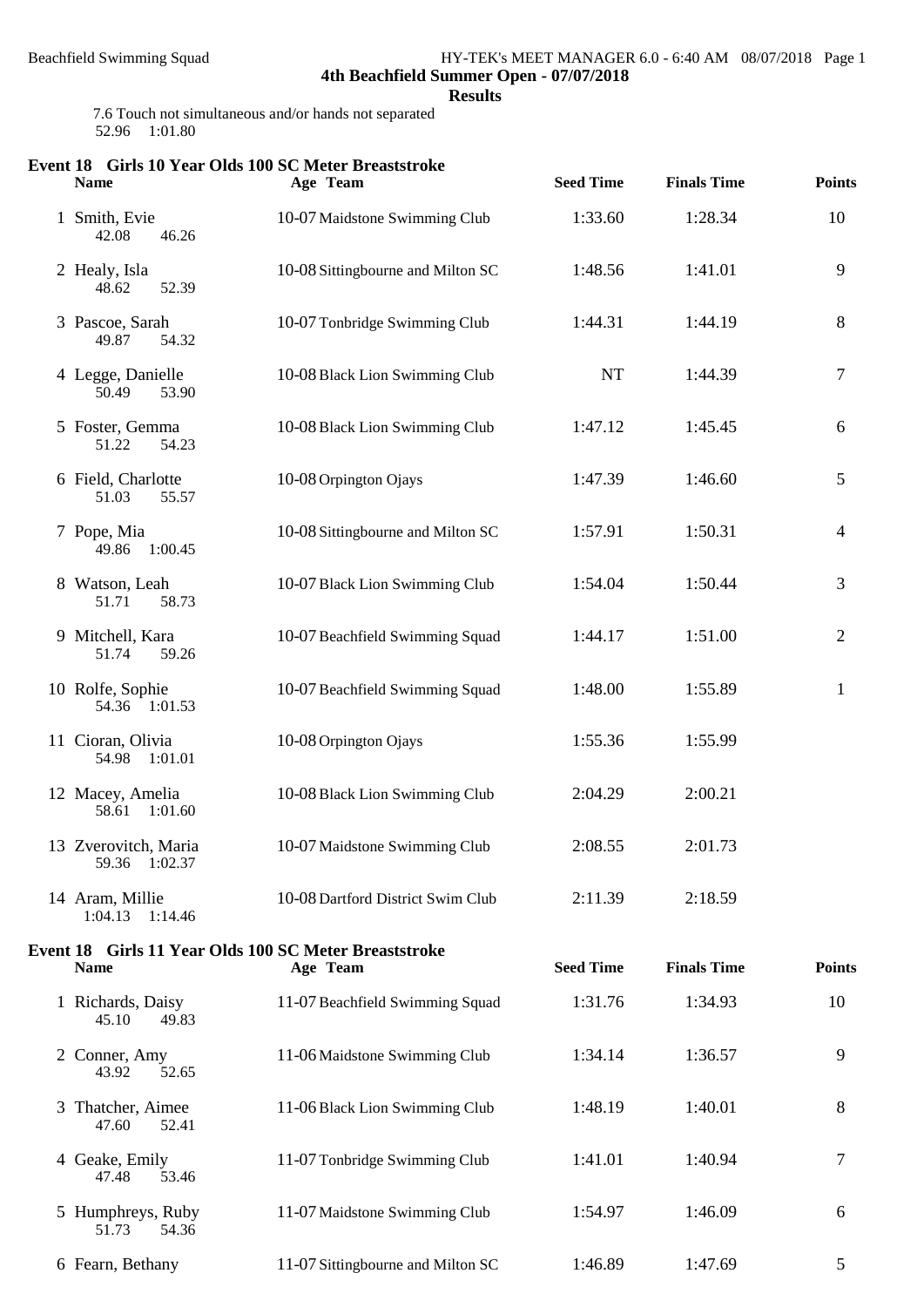**Results**

| 55.06<br>52.63                         |                                                                   |                  |                    |                |
|----------------------------------------|-------------------------------------------------------------------|------------------|--------------------|----------------|
| 7 Kirkby, Phoebe<br>52.97<br>58.55     | 11-06 Tonbridge Swimming Club                                     | 1:46.00          | 1:51.52            | 4              |
| 8 Baker, Lorelai<br>52.96 1:01.51      | 11-07 Black Lion Swimming Club                                    | 1:52.39          | 1:54.47            | 3              |
| 9 Anscomb, Imogen<br>55.70 1:00.55     | 11-07 Dartford District Swim Club                                 | 2:02.15          | 1:56.25            | $\overline{2}$ |
| <b>Name</b>                            | Event 18 Girls 12 Year Olds 100 SC Meter Breaststroke<br>Age Team | <b>Seed Time</b> | <b>Finals Time</b> | <b>Points</b>  |
| 1 Geake, Holly<br>43.24<br>39.26       | 12-05 Tonbridge Swimming Club                                     | 1:24.45          | 1:22.50            | 10             |
| 2 Londesbrough, Amy<br>41.78<br>48.12  | 12-05 Black Lion Swimming Club                                    | 1:29.08          | 1:29.90            | 9              |
| 3 Bennett, Ellie-May<br>44.95<br>48.76 | 12-05 Black Lion Swimming Club                                    | 1:37.83          | 1:33.71            | 8              |
| 4 Haartsen, Jolina<br>50.22<br>53.40   | 12-05 Orpington Ojays                                             | 2:04.68          | 1:43.62            | 7              |
| 5 Foster, Kirstie<br>48.48<br>55.25    | 12-05 Beachfield Swimming Squad                                   | 1:44.30          | 1:43.73            | 6              |
| 6 Marsh, Tarryn<br>56.52<br>52.75      | 12-05 Beachfield Swimming Squad                                   | 1:58.60          | 1:49.27            | 5              |
| 7 Summers, Chloe<br>57.93<br>1:03.60   | 12-05 Gravesend and Northfleet                                    | 2:03.22          | 2:01.53            | 4              |
| <b>Name</b>                            | Event 18 Girls 13 Year Olds 100 SC Meter Breaststroke<br>Age Team | <b>Seed Time</b> | <b>Finals Time</b> | <b>Points</b>  |
| 1 Young, Nell<br>44.40<br>39.29        | 13-04 Gravesend and Northfleet                                    | 1:19.87          | 1:23.69            | 10             |
| 2 Nisbet, Erin<br>39.30<br>44.88       | 13-05 Tonbridge Swimming Club                                     | 1:21.38          | 1:24.18            | 9              |
| 3 Diboll, Mya<br>45.86<br>40.86        | 13-04 Maidstone Swimming Club                                     | 1:31.43          | 1:26.72            | 8              |
| 4 Durnford, Lily<br>41.08<br>46.94     | 13-04 Beachfield Swimming Squad                                   | 1:27.46          | 1:28.02            | 7              |
| 5 Devey, Mia<br>47.19<br>41.57         | 13-05 Tonbridge Swimming Club                                     | 1:34.28          | 1:28.76            | 6              |
| 6 Ray, Olivia<br>42.14<br>47.83        | 13-04 Gravesend and Northfleet                                    | 1:25.16          | 1:29.97            | 5              |
| 7 Baker, Kayla<br>44.59<br>45.92       | 13-05 Black Lion Swimming Club                                    | 1:26.93          | 1:30.51            | 4              |
| 8 Dolman, Grace<br>43.09<br>47.84      | 13-04 Beachfield Swimming Squad                                   | 1:28.59          | 1:30.93            | 3              |
| 9 Frisby, Amelia<br>43.16<br>49.74     | 13-04 Orpington Ojays                                             | 1:32.26          | 1:32.90            | $\overline{2}$ |

10 Burke, Bethany 13-05 Dartford District Swim Club 1:29.79 1:36.28 1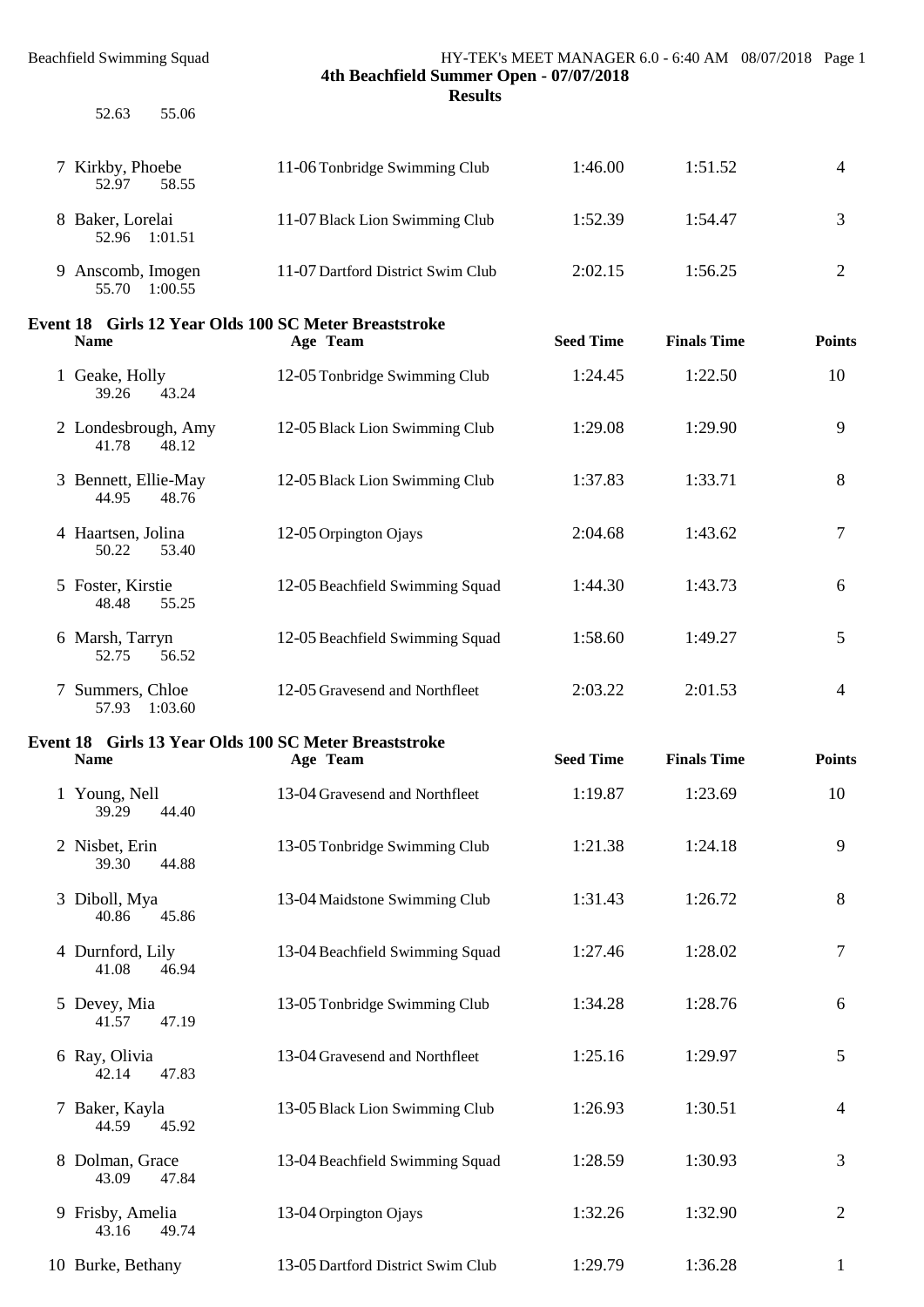44.72 51.56

#### Beachfield Swimming Squad HY-TEK's MEET MANAGER 6.0 - 6:40 AM 08/07/2018 Page 1 **4th Beachfield Summer Open - 07/07/2018 Results**

| Baykun, Julia<br>11<br>45.54<br>53.61  | 13-04 Beachfield Swimming Squad | 1:41.34 | 1:39.15 |
|----------------------------------------|---------------------------------|---------|---------|
| 12 Dourmoush, Ayse<br>45.95<br>55.35   | 13-04 Orpington Ojays           | 1:45.23 | 1:41.30 |
| 13 Cioran, Alexandra<br>47.79<br>54.79 | 13-04 Orpington Ojays           | 1:40.89 | 1:42.58 |
| 14 Brown, Ellie<br>48.91<br>53.86      | 13-05 Orpington Ojays           | 1:40.67 | 1:42.77 |
| 15 Bruce, Lola<br>50.25<br>55.90       | 13-04 Gravesend and Northfleet  | 1:51.87 | 1:46.15 |

### **Event 18 Girls 14 Year Olds 100 SC Meter Breaststroke**

| <b>Name</b>                                                               | Age Team                                           | <b>Seed Time</b> | <b>Finals Time</b> | <b>Points</b> |
|---------------------------------------------------------------------------|----------------------------------------------------|------------------|--------------------|---------------|
| 1 Hawkins, Anna<br>40.23<br>42.84                                         | 14-03 Orpington Ojays                              | 1:24.82          | 1:23.07            | 10            |
| 2 Kottas, Ellis<br>43.70<br>39.98                                         | 14-03 Tonbridge Swimming Club                      | 1:22.54          | 1:23.68            | 9             |
| 3 Hebden, Molly<br>43.68<br>46.04                                         | 14-03 Faversham Swimming Club                      | 1:30.58          | 1:29.72            | 8             |
| 4 Anscomb, Liberty<br>45.03<br>48.13                                      | 14-04 Dartford District Swim Club                  | 1:38.37          | 1:33.16            | 7             |
| Jurs, Emilie<br>4.4 Starting before starting signal<br>46.41<br>49.09     | 14-03 Black Lion Swimming Club                     | 1:32.22          | DQ                 |               |
|                                                                           | Event 18 Girls 15 & Over 100 SC Meter Breaststroke |                  |                    |               |
| <b>Name</b>                                                               | Age Team                                           | <b>Seed Time</b> | <b>Finals Time</b> | <b>Points</b> |
| 1 Smallwood, Athina<br>44.56<br>40.08                                     | 16-01 Gravesend and Northfleet                     | 1:21.56          | 1:24.64            | 10            |
| 2 Hunter, Genny<br>59.77 1:04.81                                          | 15-02 Beachfield Swimming Squad                    | 2:07.27          | 2:04.58            | 9             |
| --- Leeves, Abby<br>4.4 Starting before starting signal<br>39.78<br>46.32 | 15-03 Orpington Ojays                              | 1:25.19          | DQ                 |               |